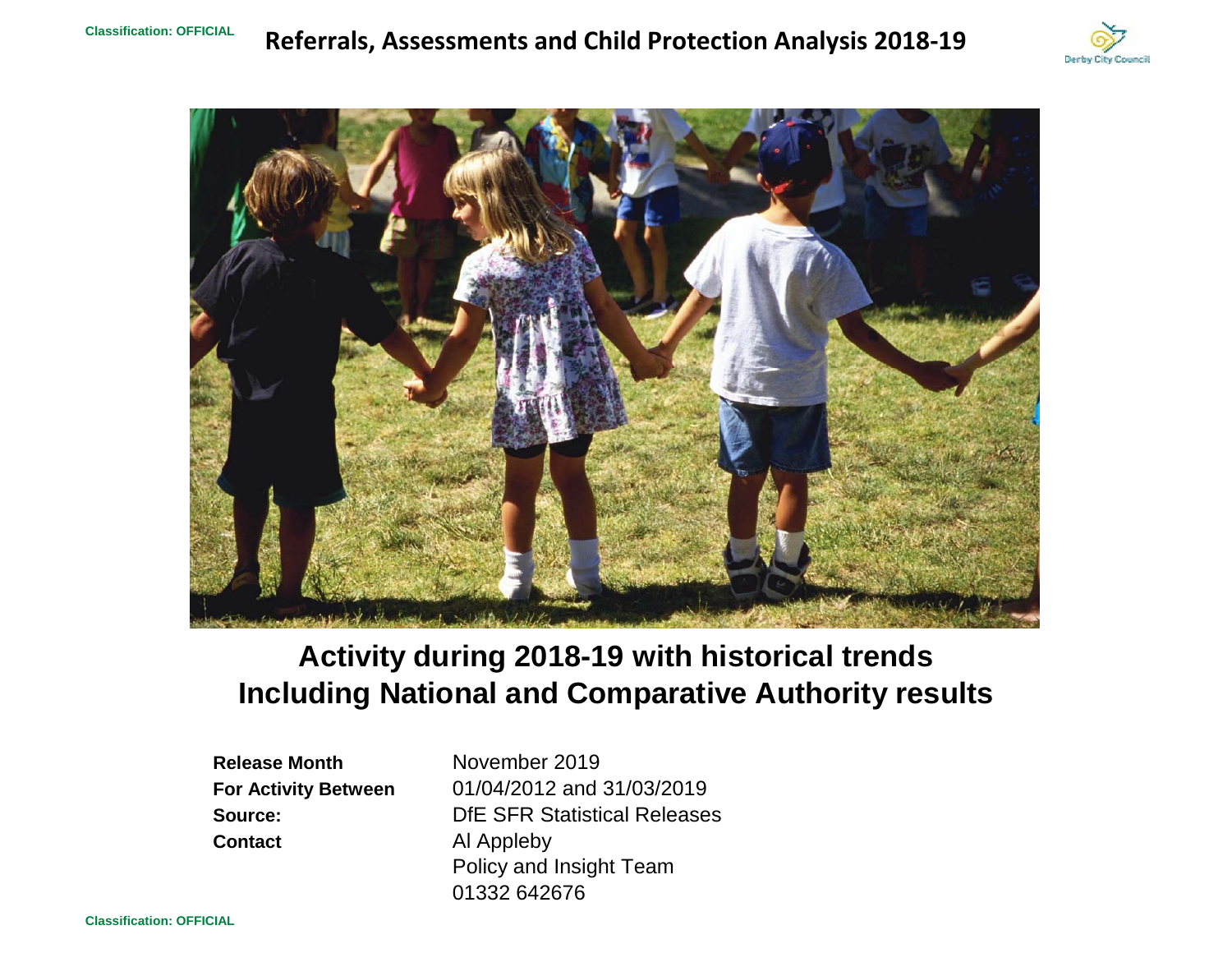

| <b>Contents</b> |                                                                                                                                                                         |
|-----------------|-------------------------------------------------------------------------------------------------------------------------------------------------------------------------|
|                 |                                                                                                                                                                         |
|                 |                                                                                                                                                                         |
|                 | <b>Former National Indicators</b>                                                                                                                                       |
| Page 4          | Percentage of children who ceased to be the subject of a Child Protection Plan whose plan lasted two years or more (NI 64) - trends over time                           |
| Page 5          | Children who became subject of a Child Protection Plan (CPP). Percentage who became the subject for a second or subsequent time (NI 65) - trends over time              |
| Page 6          | Percentage of child protection cases which were reviewed within required timescales (NI 67) - trends over time                                                          |
|                 | <b>Referrals &amp; Assessments</b>                                                                                                                                      |
| Page 7          | Number and percentage of referrals in 2018-19 within 12 months of a previous referral, and the number and percentage which resulted in no further action during 2018-19 |
| Page 8          | Number and percentage of referrals in 2018-19 within 12 months of a previous referral                                                                                   |
| Page 9          | Number of referrals to children's social care during each year - trends over time                                                                                       |
| Page 10         | Rate of referrals per 10,000 population aged under 18 - trends over time                                                                                                |
| Page 11         | Referrals in the year ending 31 March 2019, by source of referral : Counts                                                                                              |
| Page 12         | Referrals in the year ending 31 March 2019, by source of referral : Percentages                                                                                         |
| Page 13         | Actual duration of assessment (working days) for assessments completed by children's social care services in 2018-19 : Counts                                           |
| Page 14         | Actual duration of assessment (working days) for assessments completed by children's social care services in 2018-19 : Percentages                                      |
| Page 15         | Episodes with assessment factor information, in the year ending 31 March 2019, with factors identified at the end of the assessment : Counts                            |
| Page 16         | Episodes with assessment factor information, in the year ending 31 March 2019, with factors identified at the end of the assessment : Percentages                       |
| Page 17         | Episodes with assessment factor information, in 2018-19, with key factors identified at the end of the assessment (Counts and percentages)                              |
| Page 18         | Changes for key assessment factors between 2016-17 and 2018-19 : Count of episodes                                                                                      |
|                 | <b>Section 47 &amp; Child Protection Conferences</b>                                                                                                                    |
| Page 19         | Section 47 Enquiries - Children who were subject to section 47 enquiries which started in the year - trends over time                                                   |
| Page 20         | Rate of children who were subject to section 47 enquiries which started in the year, per 10,000 population aged under 18 - trends over time                             |
| Page 21         | Percentage of Section 47 enquiries leading to child protection conference - trends over time                                                                            |
| Page 22         | Children subject to initial child protection conference - number completed during each year (Trends over time)                                                          |
| Page 23         | Rate of children subject of an initial child protection conference per 10,000 population aged under 18 - trends over time                                               |
| Page 24         | Percentage of initial child protection conferences held within 15 working days of S47 enquiry - trends over time                                                        |
| Page 25         | Duration between start of section 47 enquiries and initial child protection conference (working days) 2018-19                                                           |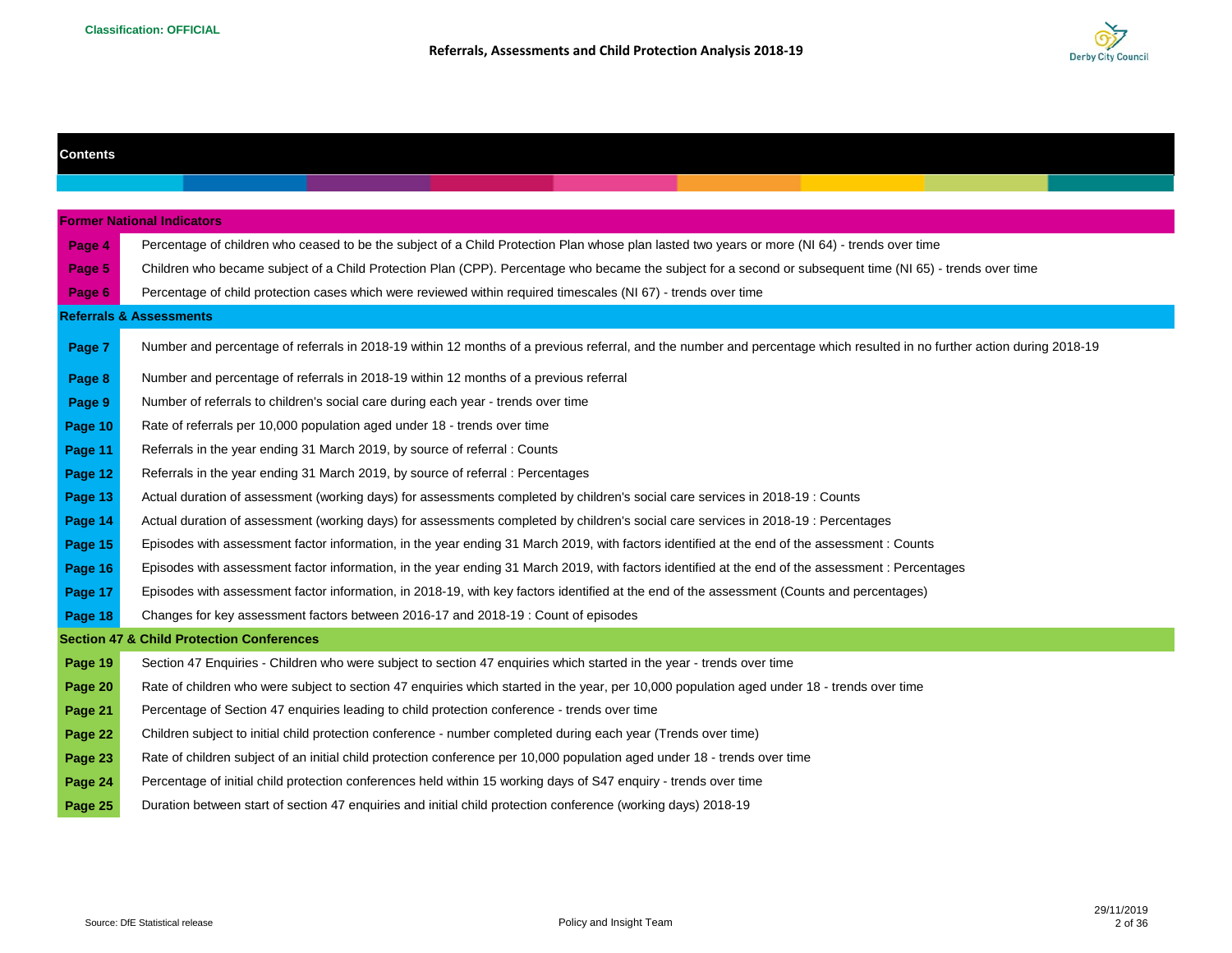

|         | <b>Child Protection Plans</b>                                                                                                                                                |
|---------|------------------------------------------------------------------------------------------------------------------------------------------------------------------------------|
| Page 26 | Children who were the subject of a Child Protection Plan as at 31st March - trends over time                                                                                 |
| Page 27 | Children who were the subject of a Child Protection Plan as at 31st March - rate per 10,000 population aged under 18 - trends over time                                      |
| Page 28 | Number of children who were the subject of a child protection plan at 31 March 2019 by initial and latest category of abuse                                                  |
| Page 29 | Number of children who were the subject of a child protection plan at 31 March 2019 by length of time as subject of the plan                                                 |
|         | Becoming the subject of a Child Protection Plan                                                                                                                              |
| Page 30 | Number of children who became the subject of a Child Protection Plan during each year - trends over time                                                                     |
| Page 31 | Rate of children who became the subject of a Child Protection Plan during each year per 10,000 population aged under 18 - trends over time                                   |
| Page 32 | Number of children who became the subject of a child protection plan during the year ending 31 March 2019, by initial and latest category of abuse                           |
|         | Ceasing to be the subject of a Child Protection Plan                                                                                                                         |
| Page 33 | Children who ceased to be the subject of a Child Protection Plan during each year - trends over time                                                                         |
| Page 34 | Children who ceased to be the subject of a Child Protection Plan during each year per 10,000 population aged under 18 - trends over time                                     |
| Page 35 | Number of children who ceased to be the subject of a child protection plan during the year ending 31 March 2019 by length of time as the subject of a plan                   |
| Page 36 | Number of children who ceased to be the subject of a child protection plan during the first 6 months of 2018-19, and percentage by length of time the child remained in need |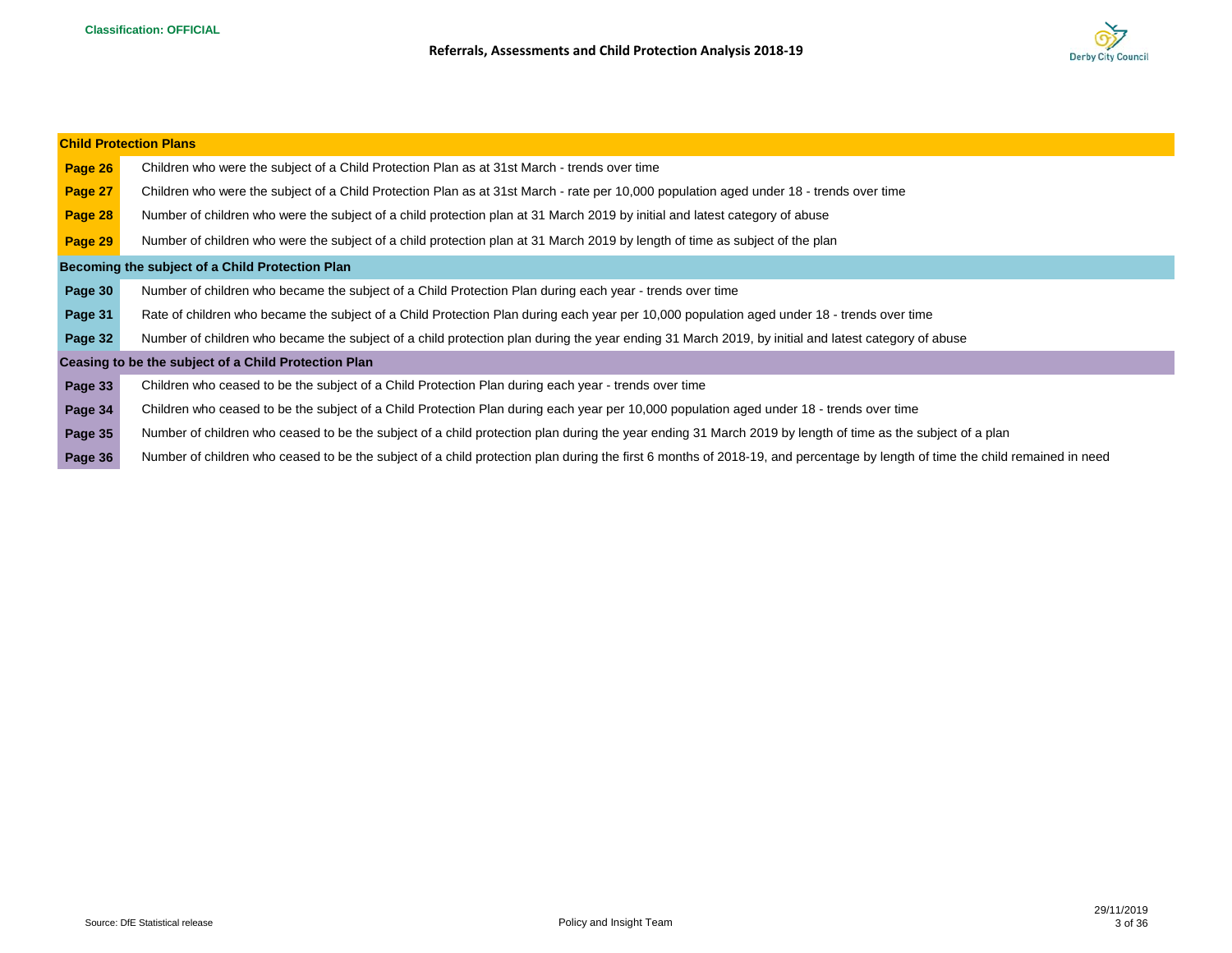

**Percentage of children who ceased to be the subject of a Child Protection Plan whose plan lasted two years or more (NI 64) - trends over time**

| % of Child Protection Plans lasting two years or more |         |         |         |         |         |         |         |  |  |  |
|-------------------------------------------------------|---------|---------|---------|---------|---------|---------|---------|--|--|--|
| <b>Comparator Authorities</b>                         | 2012-13 | 2013-14 | 2014-15 | 2015-16 | 2016-17 | 2017-18 | 2018-19 |  |  |  |
| <b>Bolton</b>                                         | 6.9%    | 5.7%    | 4.5%    | 13.2%   | 6.3%    | 5.1%    | 5.8%    |  |  |  |
| Coventry                                              | 7.3%    | 9.2%    | 8.0%    | 2.6%    | 8.7%    | 5.0%    | 4.5%    |  |  |  |
| Derby                                                 | 1.6%    | 2.3%    | 0.9%    | 1.7%    | 4.1%    | 3.4%    | 3.8%    |  |  |  |
| Dudley                                                | 2.4%    | 7.1%    | 1.9%    | 2.4%    | 1.3%    | X       | 1.1%    |  |  |  |
| Kirklees                                              | 8.4%    | 6.0%    | 4.0%    | 4.7%    | 2.2%    | 2.4%    | 3.3%    |  |  |  |
| Leeds                                                 | 6.6%    | 6.5%    | 2.8%    | 3.5%    | 1.5%    | 1.2%    | 3.6%    |  |  |  |
| Medway                                                | 7.0%    | 8.7%    | 5.2%    | 4.5%    | 6.0%    | 5.1%    | 7.2%    |  |  |  |
| Peterborough                                          | 3.8%    | 5.6%    | 2.2%    | 2.1%    | c       | с       | с       |  |  |  |
| Sheffield                                             | 8.6%    | 3.0%    | 6.5%    | 9.3%    | 3.6%    | 1.7%    | 3.8%    |  |  |  |
| <b>Telford and Wrekin</b>                             | 5.4%    | 4.1%    | 7.3%    | 3.9%    | X       | 3.9%    | 3.8%    |  |  |  |
| Walsall                                               | 6.3%    | 4.8%    | 2.0%    | x       | 2.5%    | 2.2%    | 2.6%    |  |  |  |
| <b>Comparator Authorities Average</b>                 | 5.8%    | 5.7%    | 4.1%    | 4.8%    | 4.0%    | 3.3%    | 4.0%    |  |  |  |
| <b>East Midlands</b>                                  | 3.9%    | 3.6%    | 2.5%    | 3.1%    | 3.5%    | 3.1%    | 4.3%    |  |  |  |
| <b>National</b>                                       | 5.2%    | 4.5%    | 3.7%    | 3.8%    | 3.4%    | 3.4%    | 3.3%    |  |  |  |
|                                                       |         |         |         |         |         |         |         |  |  |  |

#### **Notes**

1. If a child is the subject of more than one child protection plan during the year, each will be counted.

2. The total figures for England and regional totals are rounded to the nearest 10. Sub totals may not add up to the England total and regional totals due to rounding.

Any number between 1 and 5 inclusive has been suppressed and replaced by c. Secondary suppression has been carried out where necessary to preserve confidentiality.





#### **% of Child Protection Plans lasting two years or more - trends**

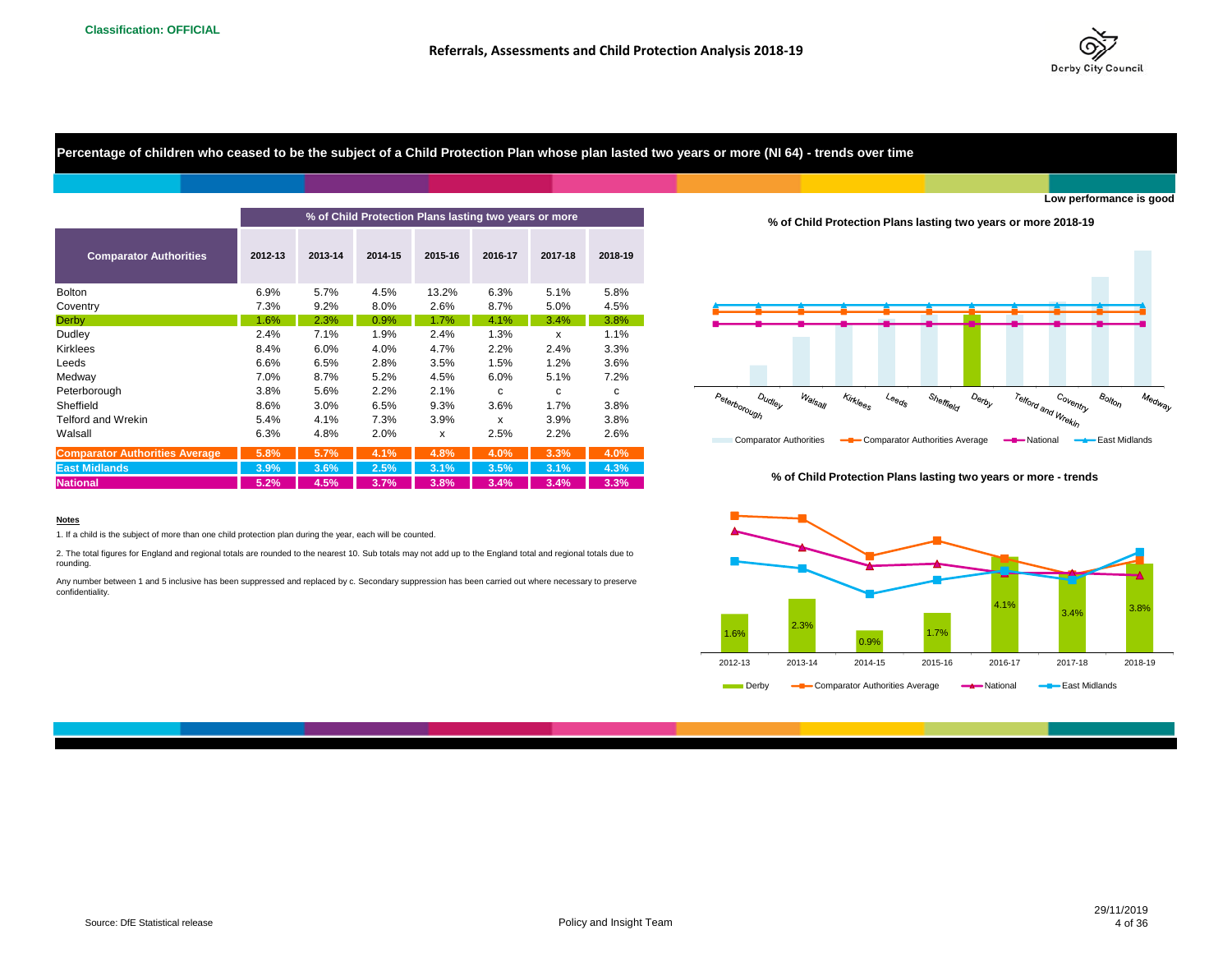

**Children who became subject of a Child Protection Plan (CPP). Percentage who became the subject for a second or subsequent time (NI 65) - trends over time**

|                                       |         |         |         |                            |         |         |         | LUW DELIUITIATIUS IS                                                                                                                                                                                                                                                                                |
|---------------------------------------|---------|---------|---------|----------------------------|---------|---------|---------|-----------------------------------------------------------------------------------------------------------------------------------------------------------------------------------------------------------------------------------------------------------------------------------------------------|
|                                       |         |         |         | (NI 65) - trends over time |         |         |         | Children who became subject of a CPP for a second or subsequent time -                                                                                                                                                                                                                              |
| <b>Comparator Authorities</b>         | 2012-13 | 2013-14 | 2014-15 | 2015-16                    | 2016-17 | 2017-18 | 2018-19 | 2018-19                                                                                                                                                                                                                                                                                             |
| <b>Bolton</b>                         | 11.1%   | 13.8%   | 13.3%   | 13.5%                      | 19.8%   | 20.4%   | 16.9%   |                                                                                                                                                                                                                                                                                                     |
| Coventry                              | 14.1%   | 12.6%   | 14.4%   | 19.9%                      | 18.2%   | 27.3%   | 26.0%   |                                                                                                                                                                                                                                                                                                     |
| <b>Derby</b>                          | 14.6%   | 15.3%   | 11.0%   | 22.0%                      | 18.6%   | 20.5%   | 26.6%   |                                                                                                                                                                                                                                                                                                     |
| Dudley                                | 19.5%   | 12.3%   | 12.4%   | 16.9%                      | 15.5%   | 19.1%   | 11.3%   |                                                                                                                                                                                                                                                                                                     |
| Kirklees                              | 14.3%   | 13.7%   | 17.5%   | 13.1%                      | 16.4%   | 15.6%   | 17.4%   |                                                                                                                                                                                                                                                                                                     |
| Leeds                                 | 17.5%   | 20.1%   | 16.7%   | 20.0%                      | 24.5%   | 25.7%   | 22.3%   |                                                                                                                                                                                                                                                                                                     |
| Medway                                | 18.8%   | 14.9%   | 17.3%   | 18.2%                      | 20.7%   | 22.5%   | 17.5%   |                                                                                                                                                                                                                                                                                                     |
| Peterborough                          | 14.7%   | 12.2%   | 14.8%   | 17.1%                      | 24.0%   | 27.8%   | 25.1%   |                                                                                                                                                                                                                                                                                                     |
| Sheffield                             | 8.1%    | 9.9%    | 15.6%   | 11.3%                      | 9.7%    | 15.1%   | 16.9%   | $B_{O/t_{O/\gamma}}$<br>Medway<br>$\mathcal{W}_{\widehat{\bm{a}}/\!\!/_{\mathbf{S}_{\widehat{\bm{a}}/\!\!/_{\mathbf{f}}}}}$<br>Peterborough<br>D <sub>Udley</sub><br>Sheffield<br>Kirklees<br>Co <sub>ventry</sub><br>D <sub>6</sub><br>$\iota_{\mathsf{e}_{\mathsf{e}_{\mathsf{Q}_{\mathsf{S}}}}}$ |
| Telford and Wrekin                    | 16.8%   | 22.8%   | 19.6%   | 14.2%                      | 19.2%   | 17.5%   | 22.5%   | Telford and Wrekin                                                                                                                                                                                                                                                                                  |
| Walsall                               | 10.4%   | 13.8%   | 13.3%   | 17.2%                      | 11.6%   | 24.5%   | 19.0%   | East Midlands<br><b>Comparator Authorities</b><br><b>-8</b> Comparator Authorities Average<br>-Mational                                                                                                                                                                                             |
| <b>Comparator Authorities Average</b> | 14.5%   | 14.7%   | 15.1%   | 16.7%                      | 18.0%   | 21.5%   | 20.1%   |                                                                                                                                                                                                                                                                                                     |
| <b>East Midlands</b>                  | 15.8%   | 15.4%   | 16.5%   | 18.0%                      | 21.3%   | 20.5%   | 21.8%   |                                                                                                                                                                                                                                                                                                     |
| <b>National</b>                       | 14.9%   | 15.8%   | 16.6%   | 17.9%                      | 18.7%   | 20.2%   | 20.8%   | Children who became subject of a CPP for a second or subsequent time<br>trends                                                                                                                                                                                                                      |

**Children who became subject of a CPP for a second or subsequent time - 2018-19**



**Children who became subject of a CPP for a second or subsequent time trends**



#### **Notes**

1. The total figures for England and regional totals are rounded to the nearest 10. Sub totals may not add up to the England total and regional totals due to rounding.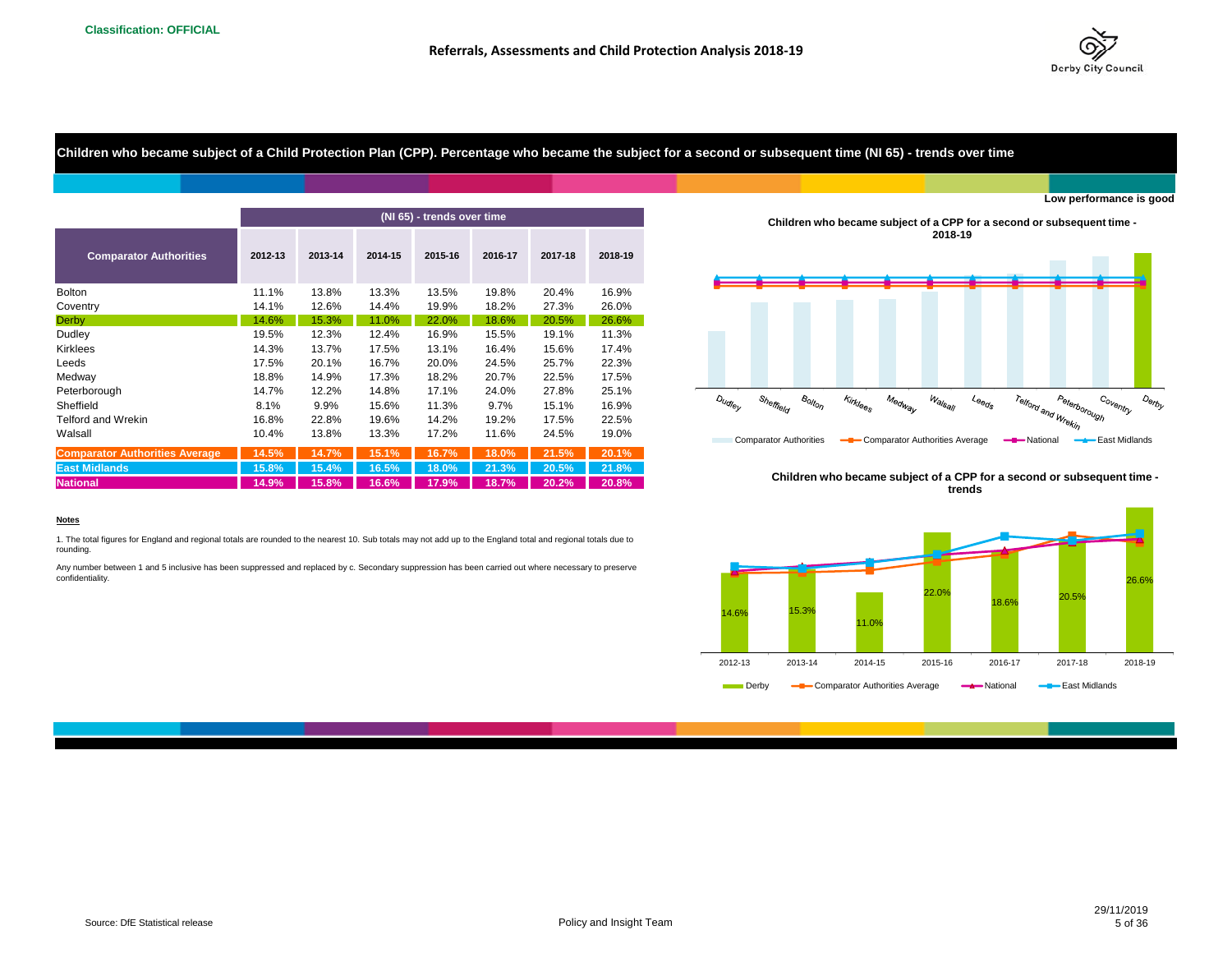

**High performance is good**

**Percentage of child protection cases which were reviewed within required timescales (NI 67) - trends over time**

|                                       |         |         |         | (NI 67) - trends over time |         |         |         |
|---------------------------------------|---------|---------|---------|----------------------------|---------|---------|---------|
| <b>Comparator Authorities</b>         | 2012-13 | 2013-14 | 2014-15 | 2015-16                    | 2016-17 | 2017-18 | 2018-19 |
| <b>Bolton</b>                         | 98.0%   | 95.6%   | 91.5%   | 91.7%                      | 93.9%   | 94.7%   | 94.2%   |
| Coventry                              | 98.7%   | 98.6%   | 96.7%   | 97.8%                      | 98.7%   | 94.7%   | 98.6%   |
| <b>Derby</b>                          | 98.7%   | 99.5%   | 91.4%   | 98.1%                      | 97.3%   | 83.7%   | 93.0%   |
| Dudley                                | 98.8%   | 84.0%   | 98.0%   | 85.3%                      | 90.7%   | 87.3%   | 76.5%   |
| Kirklees                              | 94.6%   | 96.0%   | 95.5%   | 90.2%                      | 85.1%   | 79.2%   | 94.8%   |
| Leeds                                 | 94.5%   | 83.2%   | 91.2%   | 90.0%                      | 94.7%   | 88.5%   | 89.7%   |
| Medway                                | 97.7%   | 97.4%   | 96.3%   | 99.0%                      | 97.8%   | 95.1%   | 99.2%   |
| Peterborough                          | 98.3%   | 95.8%   | 93.4%   | 98.6%                      | 97.6%   | 91.2%   | 95.0%   |
| Sheffield                             | 98.7%   | 100.0%  | 100.0%  | 100.0%                     | 100.0%  | 100.0%  | 97.7%   |
| Telford and Wrekin                    | 100.0%  | 97.8%   | 100.0%  | 89.2%                      | 93.5%   | 91.3%   | 93.4%   |
| Walsall                               | 97.4%   | 97.8%   | 99.5%   | 94.3%                      | 98.6%   | 96.2%   | 98.2%   |
| <b>Comparator Authorities Average</b> | 97.8%   | 95.1%   | 95.8%   | 94.0%                      | 95.3%   | 91.1%   | 93.7%   |
| <b>East Midlands</b>                  | 97.9%   | 96.3%   | 95.6%   | 94.9%                      | 94.9%   | 91.1%   | 93.5%   |
| <b>National</b>                       | 96.2%   | 94.6%   | 94.0%   | 93.7%                      | 92.2%   | 90.5%   | 91.8%   |

## **Percentage of child protection cases which were reviewed within required timescales (NI 67) - 2018-19**



**Percentage of child protection cases which were reviewed within required timescales (NI 67) - trends**



#### **Notes**

1. Statutory guidance states that a child should have a review of their child protection plan within the first three months of being the subject of the plan, and then subsequently at intervals of not more than six months.

2. The total figures for England and regional totals are rounded to the nearest 10. Sub totals may not add up to the England total and regional totals due to rounding.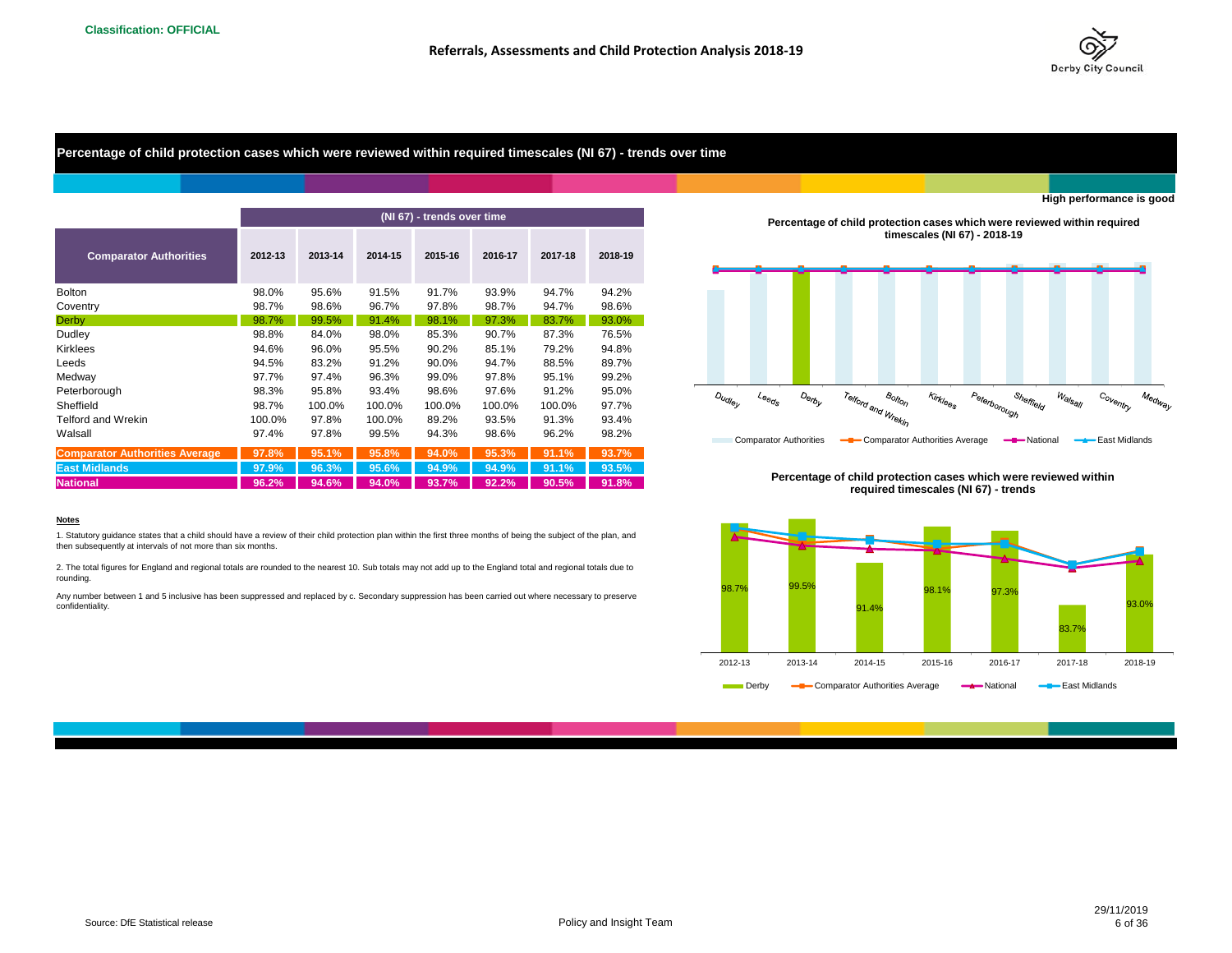

**Number and percentage of referrals in 2018-19 within 12 months of a previous referral, and the number and percentage which resulted in no further action during 2018-19**

|                               | <b>Referrals</b> |                                                              |  |                   | Were within 12 months of a |  |                               |            |  | <b>Resulted in an assessment</b><br>and the child was assessed |                   |  |
|-------------------------------|------------------|--------------------------------------------------------------|--|-------------------|----------------------------|--|-------------------------------|------------|--|----------------------------------------------------------------|-------------------|--|
|                               |                  |                                                              |  | previous referral |                            |  | Resulted in no further action |            |  |                                                                | not to be in need |  |
| <b>Comparator Authorities</b> | <b>Number</b>    | <b>Rate per 10,000</b><br>of children aged<br>under 18 years |  | <b>Number</b>     | Percentage                 |  | <b>Number</b>                 | Percentage |  | <b>Number</b>                                                  | Percentage        |  |
| <b>Bolton</b>                 | 4105             | 606.6                                                        |  | 904               | 22.0%                      |  | 768                           | 18.7%      |  | 892                                                            | 21.7%             |  |
| Coventry                      | 716.5<br>5660    |                                                              |  | 1426              | 25.2%                      |  | 39                            | 0.7%       |  | 1771                                                           | 31.3%             |  |
| <b>Derby</b>                  | 4228             | 705.9                                                        |  | 698               | 16.5%                      |  | 429                           | 10.1%      |  | 1610                                                           | 38.1%             |  |
| Dudley                        | 5190             | 749.3                                                        |  | 1235              | 23.8%                      |  | 141                           | 2.7%       |  | 1103                                                           | 21.3%             |  |
| Kirklees                      | 4540             | 453.2                                                        |  | 896               | 19.7%                      |  | $\mathbf 0$                   | 0.0%       |  | 1725                                                           | 38.0%             |  |
| Leeds                         | 10917            | 649.1                                                        |  | 3044              | 27.9%                      |  | 1789                          | 16.4%      |  | 4916                                                           | 45.0%             |  |
| Medway                        | 4025             | 625.1                                                        |  | 576               | 14.3%                      |  | 295                           | 7.3%       |  | 1393                                                           | 34.6%             |  |
| Peterborough                  | 3908             | 764.2                                                        |  | 839               | 21.5%                      |  | 1057                          | 27.0%      |  | 883                                                            | 22.6%             |  |
| Sheffield                     | 10715            | 911.9                                                        |  | 3776              | 35.2%                      |  | 4727                          | 44.1%      |  | 2195                                                           | 20.5%             |  |
| <b>Telford and Wrekin</b>     | 2265             | 557.6                                                        |  | 424               | 18.7%                      |  | 9                             | 0.4%       |  | 691                                                            | 30.5%             |  |
| Walsall                       | 5135             | 753.4                                                        |  | 1292              | 25.2%                      |  | 327                           | 6.4%       |  | 1999                                                           | 38.9%             |  |

| <b>Authorities Average</b>             | 5517   | 681.2 | 1374   | 22.7% | 871   | 12.2% | 1743'  | 31.1% |
|----------------------------------------|--------|-------|--------|-------|-------|-------|--------|-------|
| <b>Nands Region (Totals)</b><br>East N | 57790  | 580.0 | 13960  | 24.2% | 7190  | 12.4% | 20250  | 35.0% |
| <b>National</b>                        | 650930 | 544.5 | 147150 | 22.6% | 52610 | 8.1%  | 189390 | 29.1% |

#### **Notes**

1. If a child has more than one referral in 2018-19 then each referral will be counted.

2. Recording of referral outcomes varies between local authorities because of differences in local reporting practices. Therefore there may be considerable variation in the numbers of referrals recorded as no further action and number resulting in an assessment and the child was assessed not to be in need in the year, at local authority level.

#### **Rounding and Suppression:**

England and regional totals are rounded to the nearest 10 therefore sub totals may not sum to totals. Percentages and rates are rounded to one decimal place. c Any number between 1 and 5 inclusive or a percentage based on a numerator between 1 and 5 inclusive has been suppressed and replaced by c. Secondary suppression has been carried out where necessary to preserve confidentiality.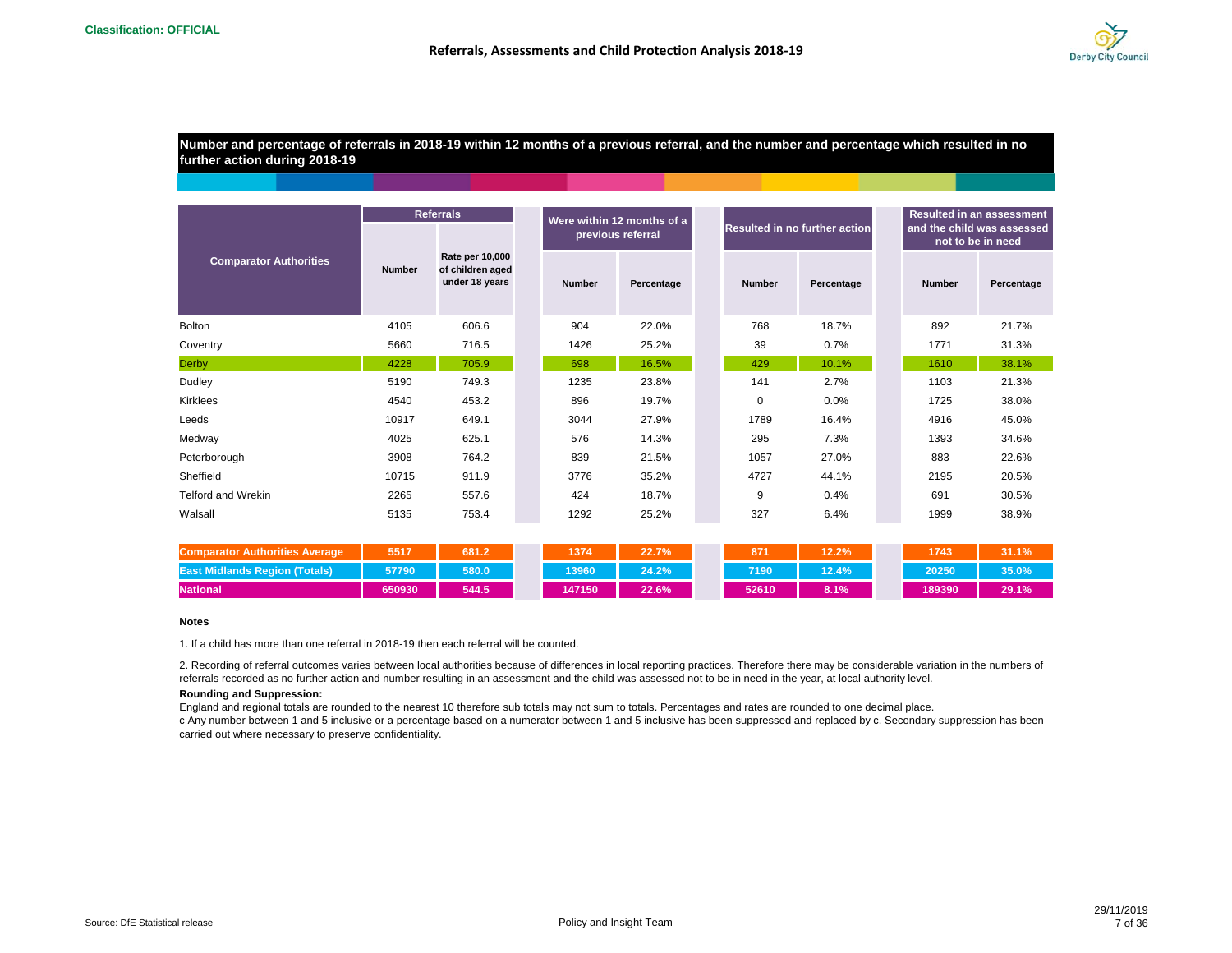

**Number and percentage of referrals in 2018-19 within 12 months of a previous referral**

| <b>Comparator Authorities</b> | Number of<br>referrals in<br>2018-19 | Number of<br>referrals within 12<br>months of a<br>previous referral | Percentage of<br>referrals with 12<br>months of a<br>previous referral |
|-------------------------------|--------------------------------------|----------------------------------------------------------------------|------------------------------------------------------------------------|
| <b>Bolton</b>                 | 4105                                 | 904                                                                  | 22.0%                                                                  |
| Coventry                      | 5660                                 | 1426                                                                 | 25.2%                                                                  |
| Derby                         | 4228                                 | 698                                                                  | 16.5%                                                                  |
| Dudley                        | 5190                                 | 1235                                                                 | 23.8%                                                                  |
| Kirklees                      | 4540                                 | 896                                                                  | 19.7%                                                                  |
| Leeds                         | 10917                                | 3044                                                                 | 27.9%                                                                  |
| Medway                        | 4025                                 | 576                                                                  | 14.3%                                                                  |
| Peterborough                  | 3908                                 | 839                                                                  | 21.5%                                                                  |
| Sheffield                     | 10715                                | 3776                                                                 | 35.2%                                                                  |
| <b>Telford and Wrekin</b>     | 2265                                 | 424                                                                  | 18.7%                                                                  |
| Walsall                       | 5135                                 | 1292                                                                 | 25.2%                                                                  |

| <b>Comparator Authorities Average</b> | 5517   | 1374   | 22.7% |
|---------------------------------------|--------|--------|-------|
| <b>East Midlands Region (Totals)</b>  | 57790  | 13960  | 24.2% |
| <b>National</b>                       | 650930 | 147150 | 22.6% |

#### **Notes**

1. If a child has more than one referral in 2018-19 then each referral will be counted.

2. Recording of referral outcomes varies between local authorities because of differences in local reporting practices. Therefore there may be considerable variation in the numbers of referrals recorded as no further action and number resulting in an assessment and the child was assessed not to be in need in the year, at local authority level.

#### **Rounding and Suppression:**

England and regional totals are rounded to the nearest 10 therefore sub totals may not sum to totals. Percentages and rates are rounded to one decimal place.

c Any number between 1 and 5 inclusive or a percentage based on a numerator between 1 and 5 inclusive has been suppressed and replaced by c. Secondary suppression has been carried out where necessary to preserve confidentiality.



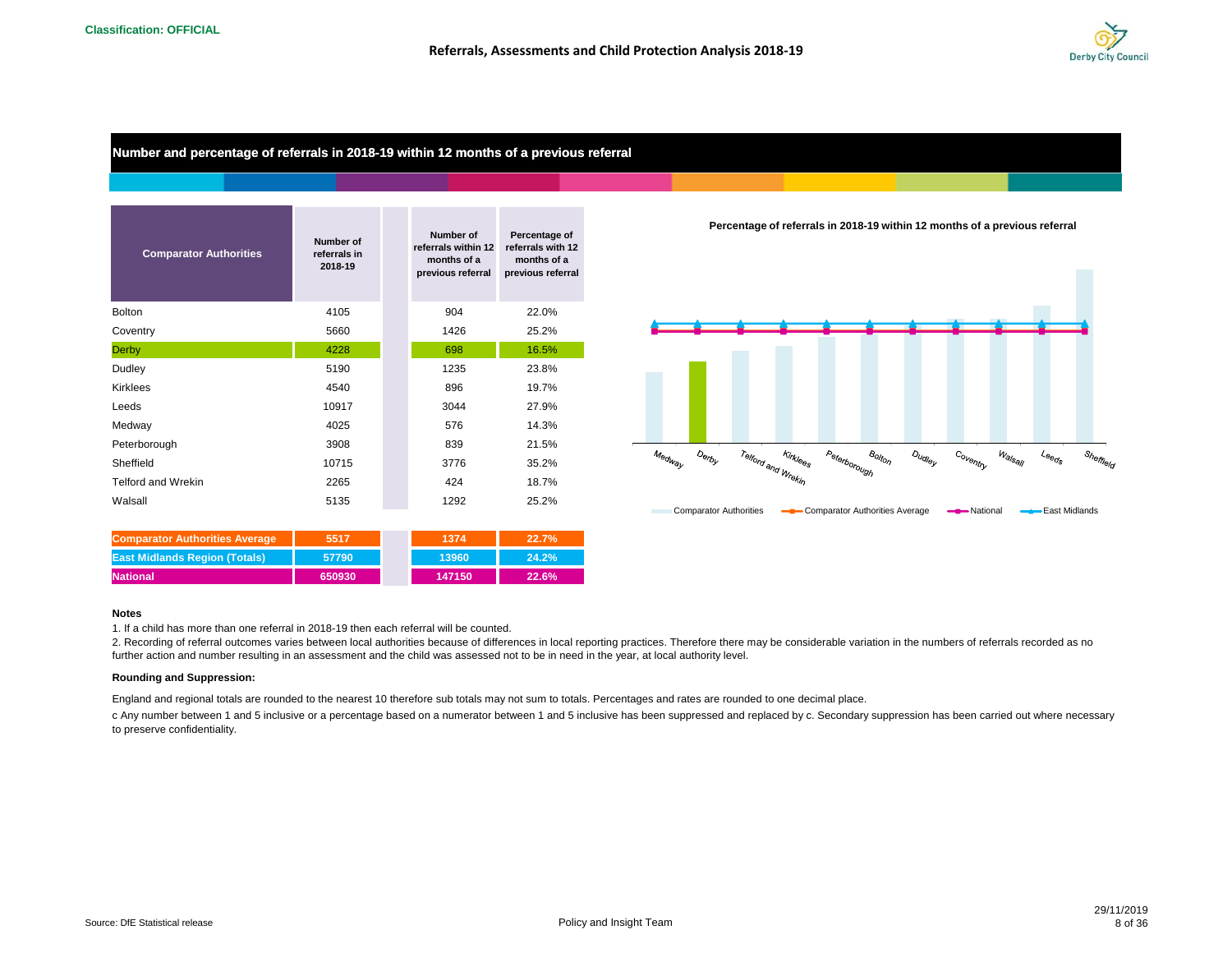

#### **Number of referrals to children's social care during each year - over time**

|                                       |         |         | Number of referrals to children's social care during each year |         |         |         |         |
|---------------------------------------|---------|---------|----------------------------------------------------------------|---------|---------|---------|---------|
| <b>Comparator Authorities</b>         | 2012-13 | 2013-14 | 2014-15                                                        | 2015-16 | 2016-17 | 2017-18 | 2018-19 |
| <b>Bolton</b>                         | 4265    | 4776    | 4372                                                           | 4437    | 4390    | 4060    | 4105    |
| Coventry                              | 4656    | 6000    | 8178                                                           | 8011    | 5433    | 5923    | 5660    |
| Derby                                 | 2509    | 2766    | 3201                                                           | 3582    | 4561    | 3824    | 4228    |
| Dudley                                | 3004    | 3452    | 3275                                                           | 4282    | 5883    | 4098    | 5190    |
| Kirklees                              | 10832   | 11939   | 4093                                                           | 5716    | 6640    | 4636    | 4540    |
| Leeds                                 | 3146    | 2634    | 11897                                                          | 10535   | 11455   | 11679   | 10917   |
| Medway                                | 4353    | 4081    | 3080                                                           | 3368    | 2732    | 2612    | 4025    |
| Peterborough                          | 7180    | 9478    | 2734                                                           | 4710    | 2755    | 2618    | 3908    |
| Sheffield                             | 7361    | 4259    | 10683                                                          | 6332    | 7102    | 11206   | 10715   |
| <b>Telford and Wrekin</b>             | 3016    | 2869    | 1381                                                           | 2036    | 2982    | 1997    | 2265    |
| Walsall                               | 4414    | 6541    | 6167                                                           | 3899    | 4586    | 5228    | 5135    |
| <b>Comparator Authorities Average</b> | 4976    | 5345    | 5369                                                           | 5173    | 5320    | 5262    | 5517    |
| <b>East Midlands Region (Totals)</b>  | 56000   | 60500   | 59600                                                          | 57310   | 64850   | 55770   | 57790   |
| <b>National</b>                       | 593500  | 657800  | 635600                                                         | 621470  | 646120  | 655630  | 650930  |

#### **Notes Notes**

1. If a child has more than one referral in 2018-19 then each referral will be counted.

2. Recording of referral outcomes varies between local authorities because of differences in local reporting practices. Therefore there may be considerable variation in the numbers of referrals recorded as no further action and number resulting in an assessment and the child was assessed not to be in need in the year, at local authority level.

#### **Rounding and Suppression:**

England and regional totals are rounded to the nearest 10 therefore sub totals may not sum to totals. Percentages and rates are rounded to one decimal place.

c Any number between 1 and 5 inclusive or a percentage based on a numerator between 1 and 5 inclusive has been suppressed and replaced by c. Secondary suppression has been carried out where necessary to preserve confidentiality.

**Number of referrals per 10,000 population aged under 18 - 2018-19**



#### **Number of referrals to children's social care during each year - trends**



#### **Derby**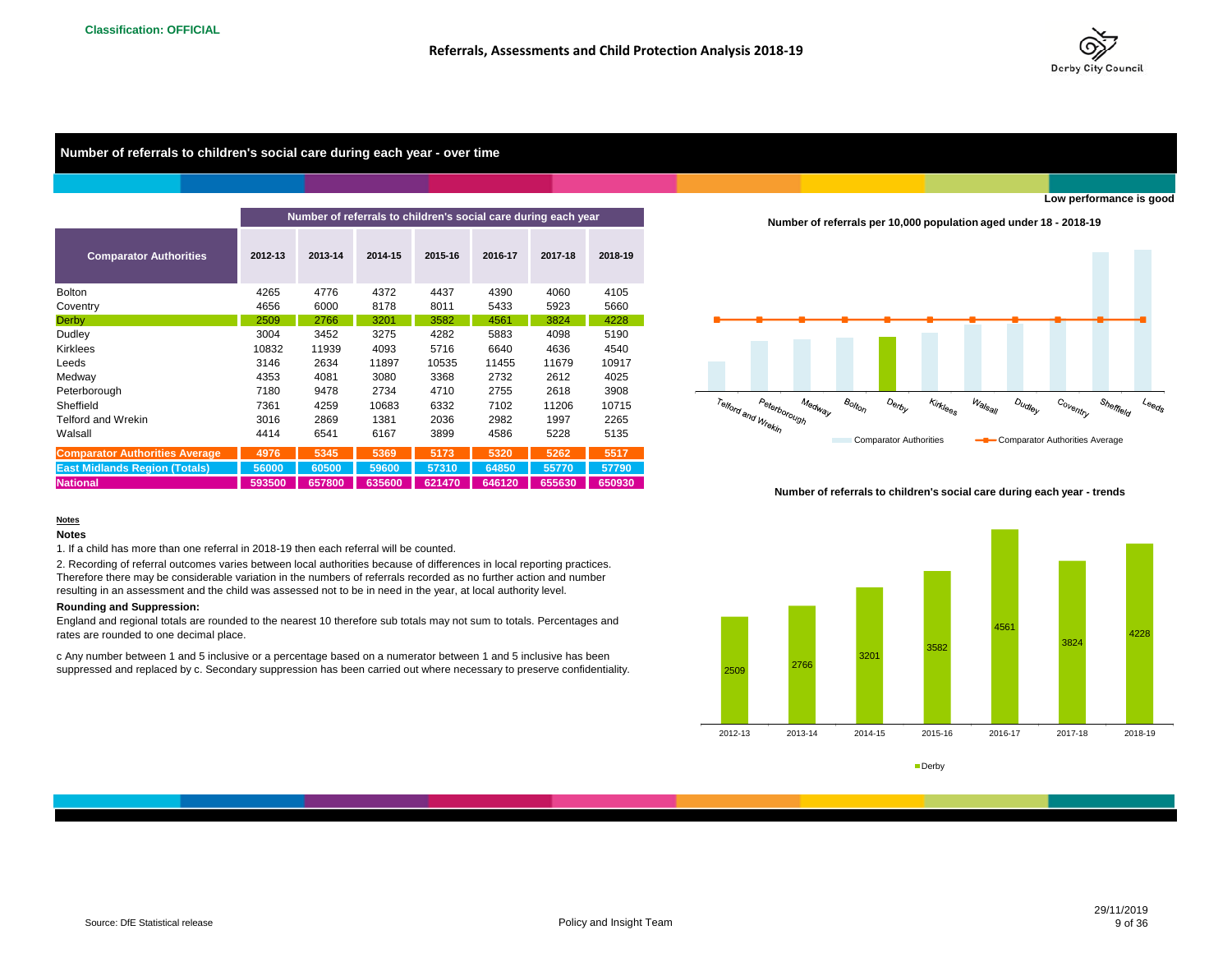

## **Rate of Referrals per 10,000 population aged under 18 - trends over time**

|                                       |         |         |         |         | Rate of Referrals per 10,000 population aged under 18 - trends over time |         |         |
|---------------------------------------|---------|---------|---------|---------|--------------------------------------------------------------------------|---------|---------|
| <b>Comparator Authorities</b>         | 2012-13 | 2013-14 | 2014-15 | 2015-16 | 2016-17                                                                  | 2017-18 | 2018-19 |
| <b>Bolton</b>                         | 656.2   | 728.1   | 663.4   | 668.5   | 656.0                                                                    | 602.1   | 606.6   |
| Coventry                              | 654.1   | 824.4   | 1103.3  | 1066.9  | 710.7                                                                    | 763.4   | 716.5   |
| <b>Derby</b>                          | 439.9   | 479.4   | 548.6   | 608.6   | 767.8                                                                    | 640.9   | 705.9   |
| Dudley                                | 445.0   | 513.8   | 482.4   | 629.8   | 863.6                                                                    | 595.5   | 749.3   |
| <b>Kirklees</b>                       | 447.5   | 416.7   | 416.2   | 578.7   | 669.4                                                                    | 464.5   | 453.2   |
| Leeds                                 | 698.2   | 756.6   | 741.4   | 647.9   | 695.1                                                                    | 702.4   | 649.1   |
| Medway                                | 1209.4  | 691.3   | 492.5   | 533.1   | 428.9                                                                    | 408.5   | 625.1   |
| Peterborough                          | 705.4   | 577.7   | 586.6   | 987.1   | 562.6                                                                    | 523.5   | 764.2   |
| Sheffield                             | 633.3   | 829.1   | 927.7   | 546.6   | 610.7                                                                    | 960.2   | 911.9   |
| <b>Telford and Wrekin</b>             | 777.1   | 737.9   | 354.0   | 520.3   | 757.8                                                                    | 497.5   | 557.6   |
| Walsall                               | 693.7   | 1026.4  | 955.0   | 598.9   | 693.4                                                                    | 777.8   | 753.4   |
| <b>Comparator Authorities Average</b> | 669.1   | 689.2   | 661.0   | 671.5   | 674.2                                                                    | 630.6   | 681.2   |
| <b>East Midlands</b>                  | 585.6   | 631.2   | 617.4   | 589.9   | 661.5                                                                    | 564.1   | 580.0   |
| <b>National</b>                       | 520.7   | 573.0   | 548.3   | 532.2   | 548.2                                                                    | 552.5   | 544.5   |

#### **Notes**

1. If a child has more than one referral in 2018-19 then each referral will be counted.

2. Recording of referral outcomes varies between local authorities because of differences in local reporting practices. Therefore there may be considerable variation in the numbers of referrals recorded as no further action and number resulting in an assessment and the child was assessed not to be in need in the year, at local authority level.

#### **Rounding and Suppression:**

England and regional totals are rounded to the nearest 10 therefore sub totals may not sum to totals. Percentages and rates are rounded to one decimal place.

c Any number between 1 and 5 inclusive or a percentage based on a numerator between 1 and 5 inclusive has been suppressed and replaced by c. Secondary suppression has been carried out where necessary to preserve confidentiality.

**Rate of referrals per 10,000 population aged under 18 - 2018-19**



#### **Rate of Referrals per 10,000 population aged under 18 - trends**

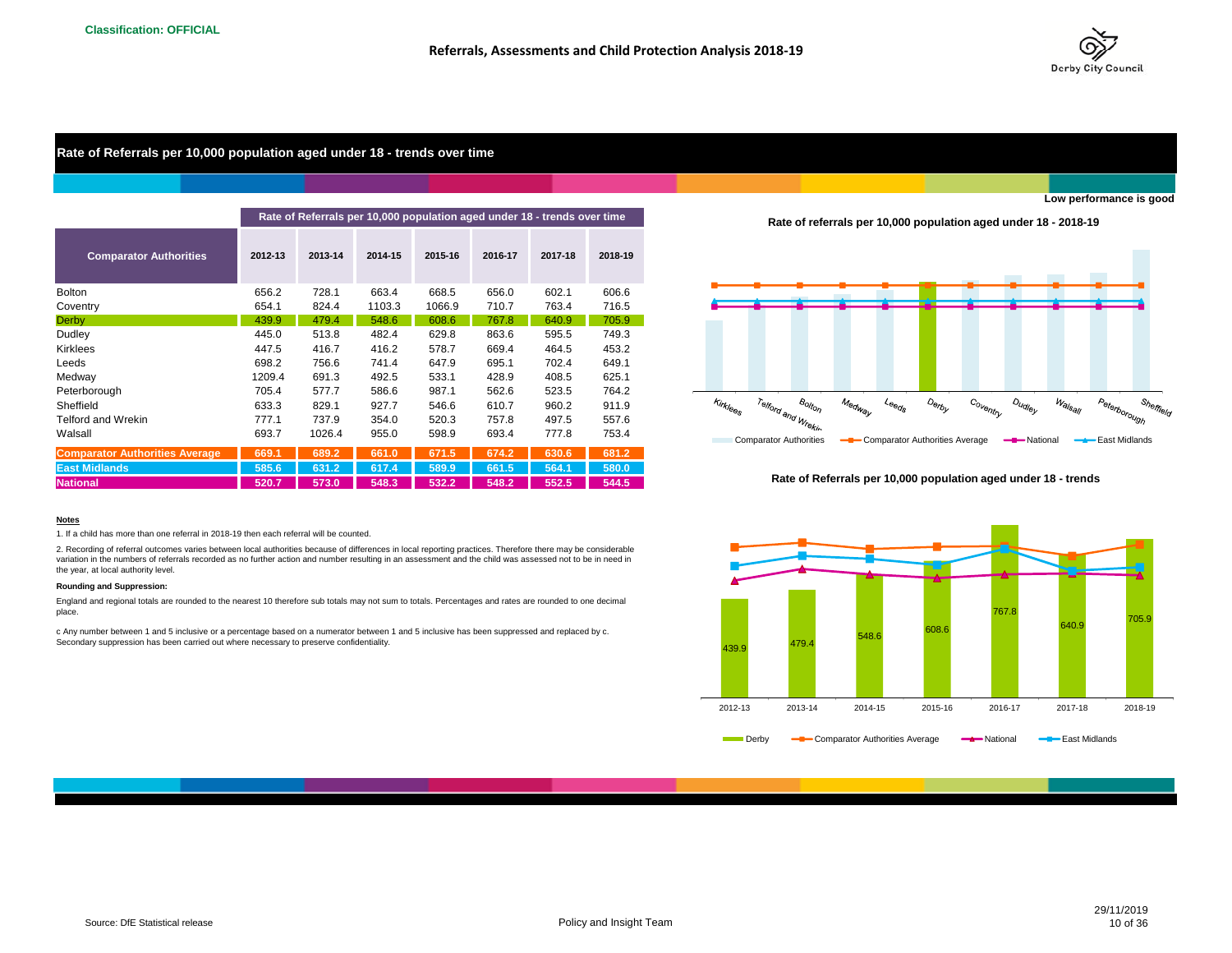

## **Referrals in the year ending 31 March 2019 by source of referral : Numbers**

|                                       |                                                    | Of which the source was: |                |                              |                    |                |                |               |                              |       |           |                |  |  |
|---------------------------------------|----------------------------------------------------|--------------------------|----------------|------------------------------|--------------------|----------------|----------------|---------------|------------------------------|-------|-----------|----------------|--|--|
| <b>Comparator Authorities</b>         | <b>Number of</b><br><b>Referrals in</b><br>2018-19 | Individual               | <b>Schools</b> | <b>Education</b><br>services | Health<br>services | <b>Housing</b> | LA<br>services | <b>Police</b> | <b>Other legal</b><br>agency | Other | Anonymous | <b>Unknown</b> |  |  |
| <b>Bolton</b>                         | 4105                                               | 308                      | 846            | 49                           | 572                | 77             | 289            | 1182          | 153                          | 513   | 116       | 0              |  |  |
| Coventry                              | 5660                                               | 427                      | 1149           | 131                          | 618                | 21             | 647            | 1534          | 128                          | 709   | 296       | 0              |  |  |
| <b>Derby</b>                          | 4228                                               | 401                      | 757            | 305                          | 643                | 76             | 785            | 980           | 145                          | 83    | 49        | 4              |  |  |
| Dudley                                | 5190                                               | 280                      | 1036           | 93                           | 828                | 82             | 520            | 1460          | 253                          | 448   | 190       | 0              |  |  |
| Kirklees                              | 4540                                               | 650                      | 160            | 575                          | 422                | 54             | 426            | 1361          | 333                          | 343   | 92        | 124            |  |  |
| Leeds                                 | 10917                                              | 828                      | 2585           | C                            | 1316               | 154            | 1072           | 3494          | 488                          | 652   | 279       | с              |  |  |
| Medway                                | 4025                                               | 415                      | 819            | 52                           | 359                | 67             | 506            | 1341          | 135                          | 163   | 89        | 79             |  |  |
| Peterborough                          | 3908                                               | 229                      | 729            | 110                          | 578                | 55             | 673            | 1251          | 123                          | 71    | 89        | 0              |  |  |
| Sheffield                             | 10715                                              | 1012                     | 355            | 1487                         | 1904               | 204            | 1122           | 2679          | 364                          | 792   | 762       | 34             |  |  |
| <b>Telford and Wrekin</b>             | 2265                                               | 224                      | 420            | 51                           | 237                | 26             | 442            | 658           | 59                           | 85    | 63        | 0              |  |  |
| Walsall                               | 5135                                               | 358                      | 1126           | с                            | 728                | 72             | 603            | 1451          | 198                          | 369   | 195       | c              |  |  |
| <b>Comparator Authorities Average</b> | 5517                                               | 467                      | 907            | 317                          | 746                | 81             | 644            | 1581          | 216                          | 384   | 202       | 27             |  |  |
| <b>East Midlands Region (Totals)</b>  | 57790                                              | 5980                     | 10650          | 820                          | 8620               | 740            | 8840           | 15260         | 2250                         | 2170  | 1220      | 1260           |  |  |
| <b>National</b>                       | 650930                                             | 51950                    | 117190         | 15580                        | 95070              | 8540           | 86810          | 189910        | 23780                        | 35780 | 15580     | 10730          |  |  |

#### **Notes**

1. If a child has more than one referral in 2018-19 then each referral will be counted.

2. Recording of referral outcomes varies between local authorities because of differences in local reporting practices. Therefore there may be considerable variation in the numbers of referrals recorded as no further action and number resulting in an assessment and the child was assessed not to be in need in the year, at local authority level.

#### **Rounding and Suppression:**

England and regional totals are rounded to the nearest 10 therefore sub totals may not sum to totals. Percentages and rates are rounded to one decimal place.

c Any number between 1 and 5 inclusive or a percentage based on a numerator between 1 and 5 inclusive has been suppressed and replaced by c. Secondary suppression has been carried out where necessary to preserve confidentiality.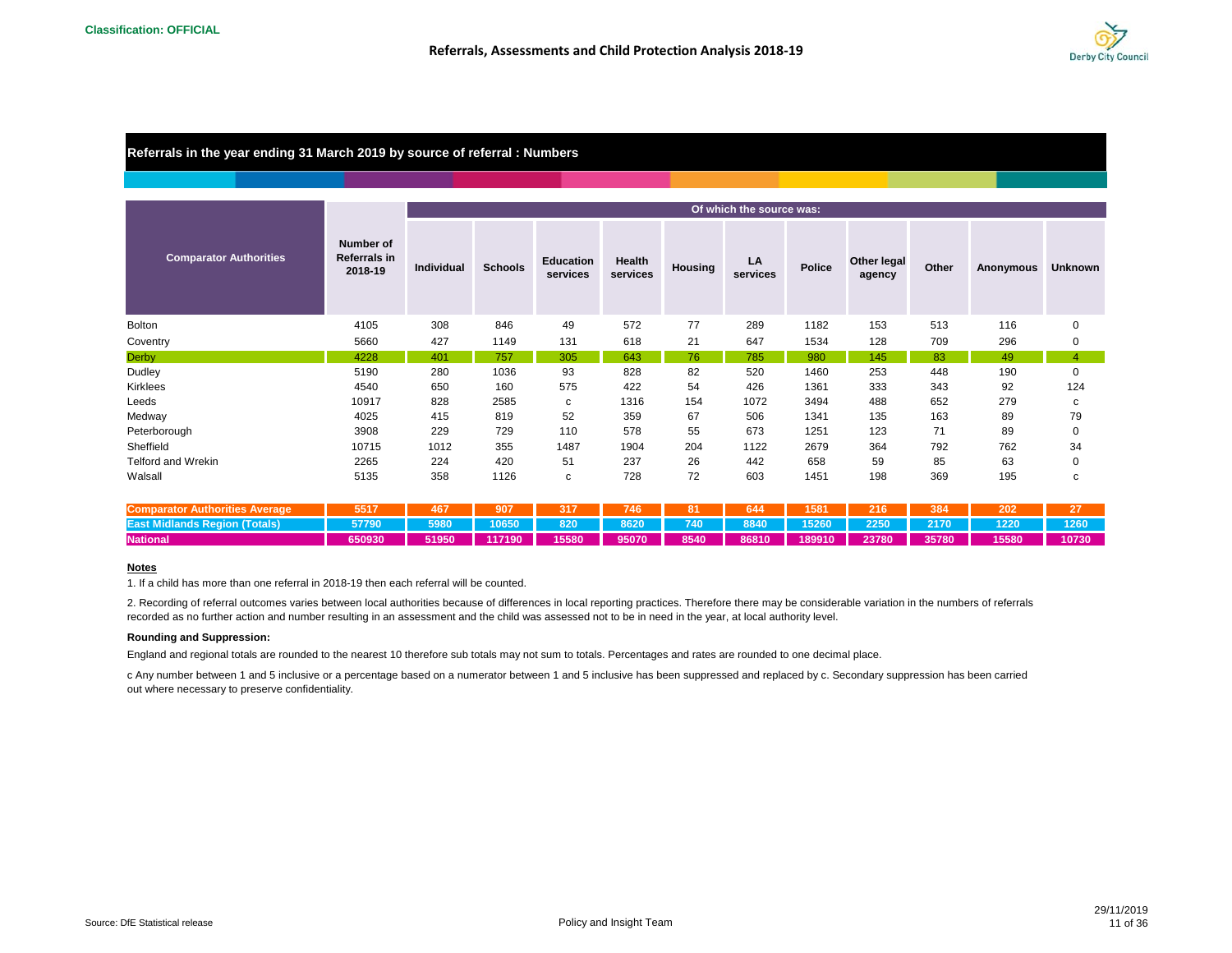

## **Referrals in the year ending 31 March 2019 by source of referral : Percentages**

|                                       |                                                    |                   |                |                              |                    |                | Of which the source was: |               |                              |       |           |                |
|---------------------------------------|----------------------------------------------------|-------------------|----------------|------------------------------|--------------------|----------------|--------------------------|---------------|------------------------------|-------|-----------|----------------|
| <b>Comparator Authorities</b>         | <b>Number of</b><br><b>Referrals in</b><br>2018-19 | <b>Individual</b> | <b>Schools</b> | <b>Education</b><br>services | Health<br>services | <b>Housing</b> | LA<br>services           | <b>Police</b> | <b>Other legal</b><br>agency | Other | Anonymous | <b>Unknown</b> |
| <b>Bolton</b>                         | 4105                                               | 7.5%              | 20.6%          | 1.2%                         | 13.9%              | 1.9%           | 7.0%                     | 28.8%         | 3.7%                         | 12.5% | 2.8%      | 0.0%           |
| Coventry                              | 5660                                               | 7.5%              | 20.3%          | 2.3%                         | 10.9%              | 0.4%           | 11.4%                    | 27.1%         | 2.3%                         | 12.5% | 5.2%      | 0.0%           |
| <b>Derby</b>                          | 4228                                               | 9.5%              | 17.9%          | 7.2%                         | 15.2%              | 1.8%           | 18.6%                    | 23.2%         | 3.4%                         | 2.0%  | 1.2%      | 0.1%           |
| Dudley                                | 5190                                               | 5.4%              | 20.0%          | 1.8%                         | 16.0%              | 1.6%           | 10.0%                    | 28.1%         | 4.9%                         | 8.6%  | 3.7%      | 0.0%           |
| <b>Kirklees</b>                       | 4540                                               | 14.3%             | 3.5%           | 12.7%                        | 9.3%               | 1.2%           | 9.4%                     | 30.0%         | 7.3%                         | 7.6%  | 2.0%      | 2.7%           |
| Leeds                                 | 10917                                              | 7.6%              | 23.7%          | C                            | 12.1%              | 1.4%           | 9.8%                     | 32.0%         | 4.5%                         | 6.0%  | 2.6%      | c              |
| Medway                                | 4025                                               | 10.3%             | 20.3%          | 1.3%                         | 8.9%               | 1.7%           | 12.6%                    | 33.3%         | 3.4%                         | 4.0%  | 2.2%      | 2.0%           |
| Peterborough                          | 3908                                               | 5.9%              | 18.7%          | 2.8%                         | 14.8%              | 1.4%           | 17.2%                    | 32.0%         | 3.1%                         | 1.8%  | 2.3%      | 0.0%           |
| Sheffield                             | 10715                                              | 9.4%              | 3.3%           | 13.9%                        | 17.8%              | 1.9%           | 10.5%                    | 25.0%         | 3.4%                         | 7.4%  | 7.1%      | 0.3%           |
| <b>Telford and Wrekin</b>             | 2265                                               | 9.9%              | 18.5%          | 2.3%                         | 10.5%              | 1.1%           | 19.5%                    | 29.1%         | 2.6%                         | 3.8%  | 2.8%      | 0.0%           |
| Walsall                               | 5135                                               | 7.0%              | 21.9%          | c                            | 14.2%              | 1.4%           | 11.7%                    | 28.3%         | 3.9%                         | 7.2%  | 3.8%      | с              |
| <b>Comparator Authorities Average</b> | 5517                                               | 8.5%              | 16.4%          | 5.7%                         | 13.5%              | 1.5%           | 11.7%                    | 28.7%         | 3.9%                         | 7.0%  | 3.7%      | 0.5%           |
| <b>East Midlands Region (Totals)</b>  | 57790                                              | 10.3%             | 18.4%          | 1.4%                         | 14.9%              | 1.3%           | 15.3%                    | 26.4%         | 3.9%                         | 3.8%  | 2.1%      | 2.2%           |

#### **Notes**

1. If a child has more than one referral in 2018-19 then each referral will be counted.

2. Recording of referral outcomes varies between local authorities because of differences in local reporting practices. Therefore there may be considerable variation in the numbers of referrals recorded as no further action and number resulting in an assessment and the child was assessed not to be in need in the year, at local authority level.

National | 650930 | 8.0% | 18.0% | 2.4% | 14.6% | 1.3% | 2.2% | 3.7% | 5.5% | 2.4% | 1.6%

#### **Rounding and Suppression:**

England and regional totals are rounded to the nearest 10 therefore sub totals may not sum to totals. Percentages and rates are rounded to one decimal place.

c Any number between 1 and 5 inclusive or a percentage based on a numerator between 1 and 5 inclusive has been suppressed and replaced by c. Secondary suppression has been carried out where necessary to preserve confidentiality.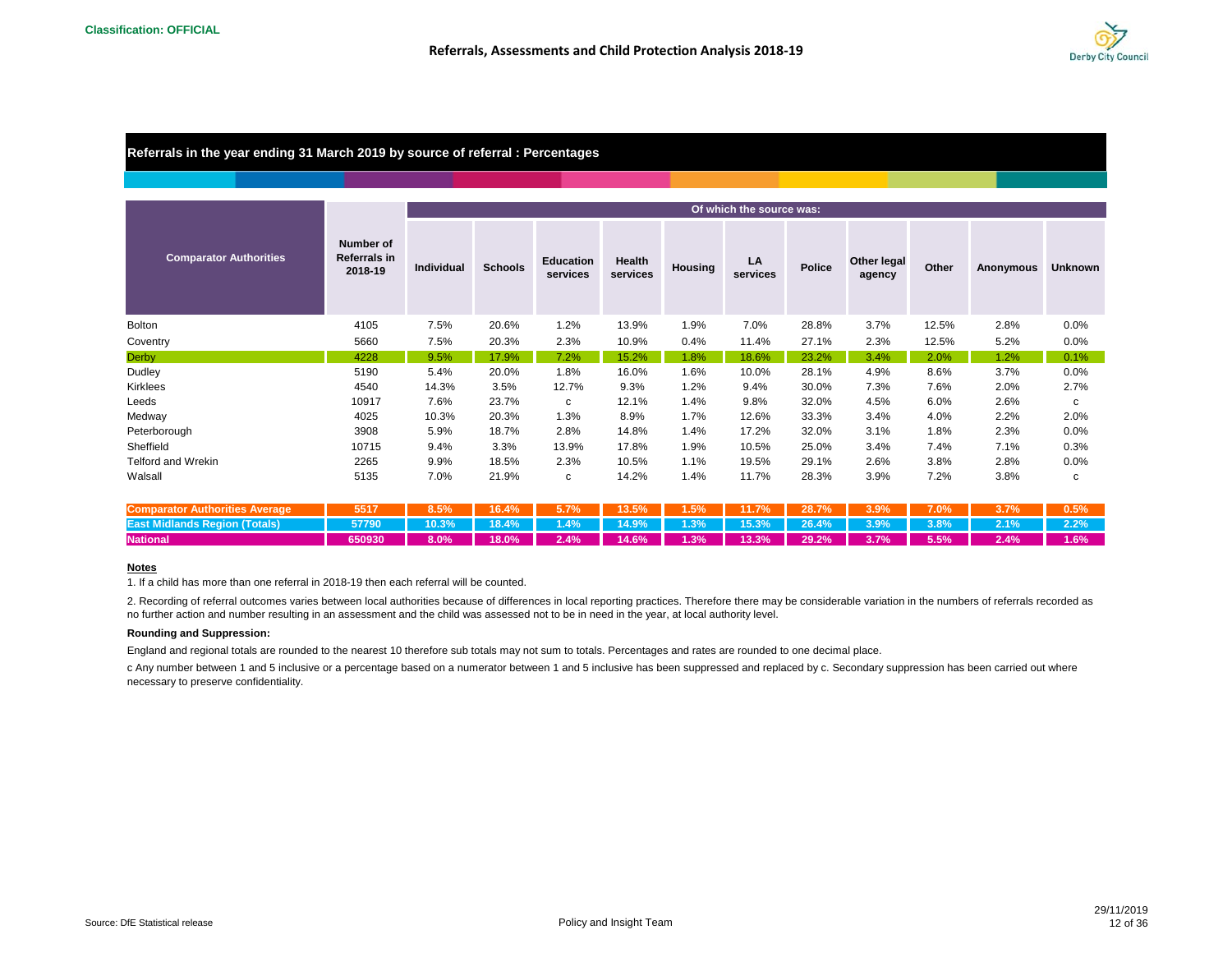

**Actual duration of assessment (working days) for assessments completed by children's social care services in 2018-19 : Counts**

|                                       |               | <b>Assessments completed</b>                          |                                                |             |              |            |            |              | Actual duration of assessment (working days) : Counts |            |            |             |
|---------------------------------------|---------------|-------------------------------------------------------|------------------------------------------------|-------------|--------------|------------|------------|--------------|-------------------------------------------------------|------------|------------|-------------|
| <b>Comparator Authorities</b>         | <b>Number</b> | Rate per 10,000<br>of children aged<br>under 18 years | <b>Started and</b><br>finished the<br>same day | $1-10$ days | $11-20$ days | 21-30 days | 31-40 days | $41-45$ days | In<br><b>TIMESCALE</b><br>(45 Working<br>Days)        | 46-50 days | 51-60 days | $61 + days$ |
| <b>Bolton</b>                         | 3809          | 562.9                                                 | 58                                             | 480         | 1405         | 358        | 315        | 675          | 3291                                                  | 149        | 149        | 220         |
| Coventry                              | 4994          | 632.2                                                 | 8                                              | 275         | 560          | 665        | 1031       | 1506         | 4045                                                  | 466        | 234        | 249         |
| <b>Derby</b>                          | 3823          | 638.2                                                 | 51                                             | 168         | 389          | 450        | 705        | 751          | 2514                                                  | 345        | 455        | 509         |
| Dudley                                | 4403          | 635.7                                                 | 87                                             | 545         | 1374         | 677        | 539        | 681          | 3903                                                  | 225        | 160        | 115         |
| Kirklees                              | 4963          | 495.4                                                 | 186                                            | 1001        | 1155         | 648        | 594        | 263          | 3847                                                  | 232        | 297        | 587         |
| Leeds                                 | 9546          | 567.6                                                 | 184                                            | 1325        | 1475         | 1290       | 1402       | 2021         | 7697                                                  | 304        | 483        | 1062        |
| Medway                                | 3420          | 531.1                                                 | 11                                             | 123         | 288          | 345        | 555        | 837          | 2159                                                  | 236        | 306        | 719         |
| Peterborough                          | 3288          | 643.0                                                 | 73                                             | 436         | 384          | 434        | 802        | 305          | 2434                                                  | 237        | 288        | 329         |
| Sheffield                             | 6889          | 586.3                                                 | 170                                            | 919         | 934          | 937        | 1062       | 944          | 4966                                                  | 583        | 685        | 655         |
| <b>Telford and Wrekin</b>             | 2389          | 588.1                                                 | 37                                             | 257         | 539          | 794        | 387        | 132          | 2146                                                  | 65         | 86         | 92          |
| Walsall                               | 5143          | 754.6                                                 | 629                                            | 301         | 1029         | 901        | 851        | 309          | 4020                                                  | 293        | 387        | 443         |
|                                       |               |                                                       |                                                |             |              |            |            |              |                                                       |            |            |             |
| <b>Comparator Authorities Average</b> | 4788          | 603.2                                                 | 136                                            | 530         | 867          | 682        | 749        | 766          | 3729                                                  | 285        | 321        | 453         |
| <b>East Midlands Region (Totals)</b>  | 50860         | 510.5                                                 | 1060                                           | 8950        | 10780        | 8000       | 8610       | 5450         | 42850                                                 | 2330       | 2460       | 3220        |
| <b>National</b>                       | 644730        | 539.3                                                 | 16440                                          | 79120       | 110460       | 104990     | 123970     | 101090       | 536070                                                | 34150      | 32170      | 42330       |

#### **Notes:**

1. Excludes cases where the recorded start date was after the assessment completion date, so the sum of the duration categories may not sum to the total assessments completed.

2. Durations calculated here are based upon the actual assessment start date and the assessment end date.

3. The 25th percentile, median and 75th percentile are rounded to the nearest whole number.

4. The total figures for England and regional totals are rounded to the nearest 10. Sub totals may not add up to the England total and regional totals due to rounding.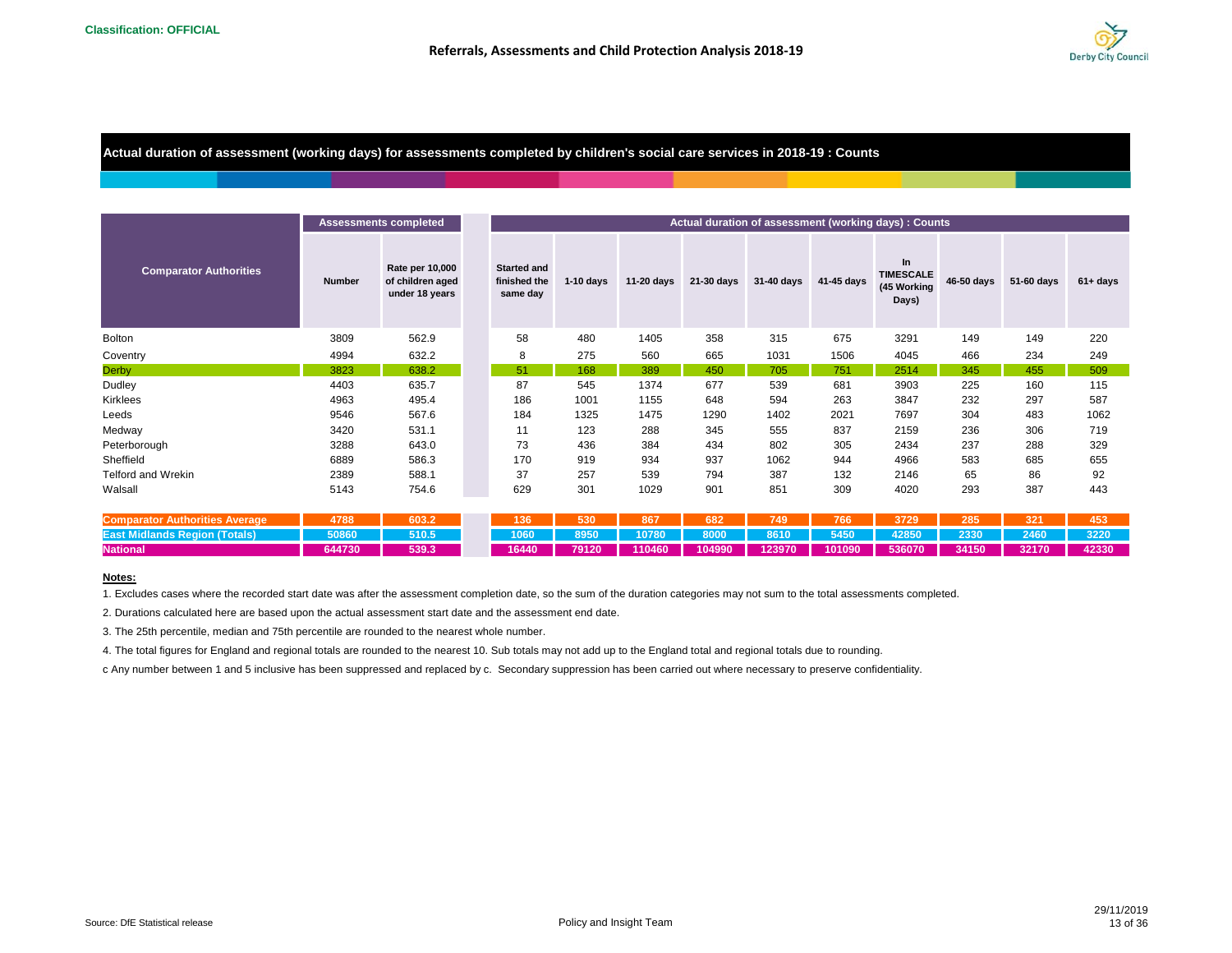

## **Actual duration of assessment (working days) for assessments completed by children's social care services in 2018-19 : Percentages**

|                                       |               | <b>Assessments completed</b>                          |                                                |             |              |            |            |            | Actual duration of assessment (working days) : Counts |            |            |             |
|---------------------------------------|---------------|-------------------------------------------------------|------------------------------------------------|-------------|--------------|------------|------------|------------|-------------------------------------------------------|------------|------------|-------------|
| <b>Comparator Authorities</b>         | <b>Number</b> | Rate per 10,000<br>of children aged<br>under 18 years | <b>Started and</b><br>finished the<br>same day | $1-10$ days | $11-20$ days | 21-30 days | 31-40 days | 41-45 days | In<br><b>TIMESCALE</b><br>(45 Working<br>Days)        | 46-50 days | 51-60 days | $61 + days$ |
| <b>Bolton</b>                         | 3809          | 562.9                                                 | 1.5%                                           | 12.6%       | 36.9%        | 9.4%       | 8.3%       | 17.7%      | 86.4%                                                 | 3.9%       | 3.9%       | 5.8%        |
| Coventry                              | 4994          | 632.2                                                 | 0.2%                                           | 5.5%        | 11.2%        | 13.3%      | 20.6%      | 30.2%      | 81.0%                                                 | 9.3%       | 4.7%       | 5.0%        |
| <b>Derby</b>                          | 3823          | 638.2                                                 | 1.3%                                           | 4.4%        | 10.2%        | 11.8%      | 18.4%      | 19.6%      | 65.8%                                                 | 9.0%       | 11.9%      | 13.3%       |
| Dudley                                | 4403          | 635.7                                                 | 2.0%                                           | 12.4%       | 31.2%        | 15.4%      | 12.2%      | 15.5%      | 88.6%                                                 | 5.1%       | 3.6%       | 2.6%        |
| Kirklees                              | 4963          | 495.4                                                 | 3.7%                                           | 20.2%       | 23.3%        | 13.1%      | 12.0%      | 5.3%       | 77.5%                                                 | 4.7%       | 6.0%       | 11.8%       |
| Leeds                                 | 9546          | 567.6                                                 | 1.9%                                           | 13.9%       | 15.5%        | 13.5%      | 14.7%      | 21.2%      | 80.6%                                                 | 3.2%       | 5.1%       | 11.1%       |
| Medway                                | 3420          | 531.1                                                 | 0.3%                                           | 3.6%        | 8.4%         | 10.1%      | 16.2%      | 24.5%      | 63.1%                                                 | 6.9%       | 8.9%       | 21.0%       |
| Peterborough                          | 3288          | 643.0                                                 | 2.2%                                           | 13.3%       | 11.7%        | 13.2%      | 24.4%      | 9.3%       | 74.0%                                                 | 7.2%       | 8.8%       | 10.0%       |
| Sheffield                             | 6889          | 586.3                                                 | 2.5%                                           | 13.3%       | 13.6%        | 13.6%      | 15.4%      | 13.7%      | 72.1%                                                 | 8.5%       | 9.9%       | 9.5%        |
| <b>Telford and Wrekin</b>             | 2389          | 588.1                                                 | 1.5%                                           | 10.8%       | 22.6%        | 33.2%      | 16.2%      | 5.5%       | 89.8%                                                 | 2.7%       | 3.6%       | 3.9%        |
| Walsall                               | 5143          | 754.6                                                 | 12.2%                                          | 5.9%        | 20.0%        | 17.5%      | 16.5%      | 6.0%       | 78.2%                                                 | 5.7%       | 7.5%       | 8.6%        |
| <b>Comparator Authorities Average</b> | 4788          | 603.2                                                 | 2.7%                                           | 10.5%       | 18.6%        | 14.9%      | 15.9%      | 15.3%      | 77.9%                                                 | 6.0%       | 6.7%       | 9.3%        |
| <b>East Midlands Region (Totals)</b>  | 50860         | 510.5                                                 | 2.1%                                           | 17.6%       | 21.2%        | 15.7%      | 16.9%      | 10.7%      | 84.3%                                                 | 4.6%       | 4.8%       | 6.3%        |
| <b>National</b>                       | 644730        | 539.3                                                 | 2.5%                                           | 12.3%       | 17.1%        | 16.3%      | 19.2%      | 15.7%      | 83.1%                                                 | 5.3%       | 5.0%       | 6.6%        |

#### **Notes:**

1. Excludes cases where the recorded start date was after the assessment completion date, so the sum of the duration categories may not sum to the total assessments completed.

2. Durations calculated here are based upon the actual assessment start date and the assessment end date.

3. The 25th percentile, median and 75th percentile are rounded to the nearest whole number.

4. The total figures for England and regional totals are rounded to the nearest 10. Sub totals may not add up to the England total and regional totals due to rounding.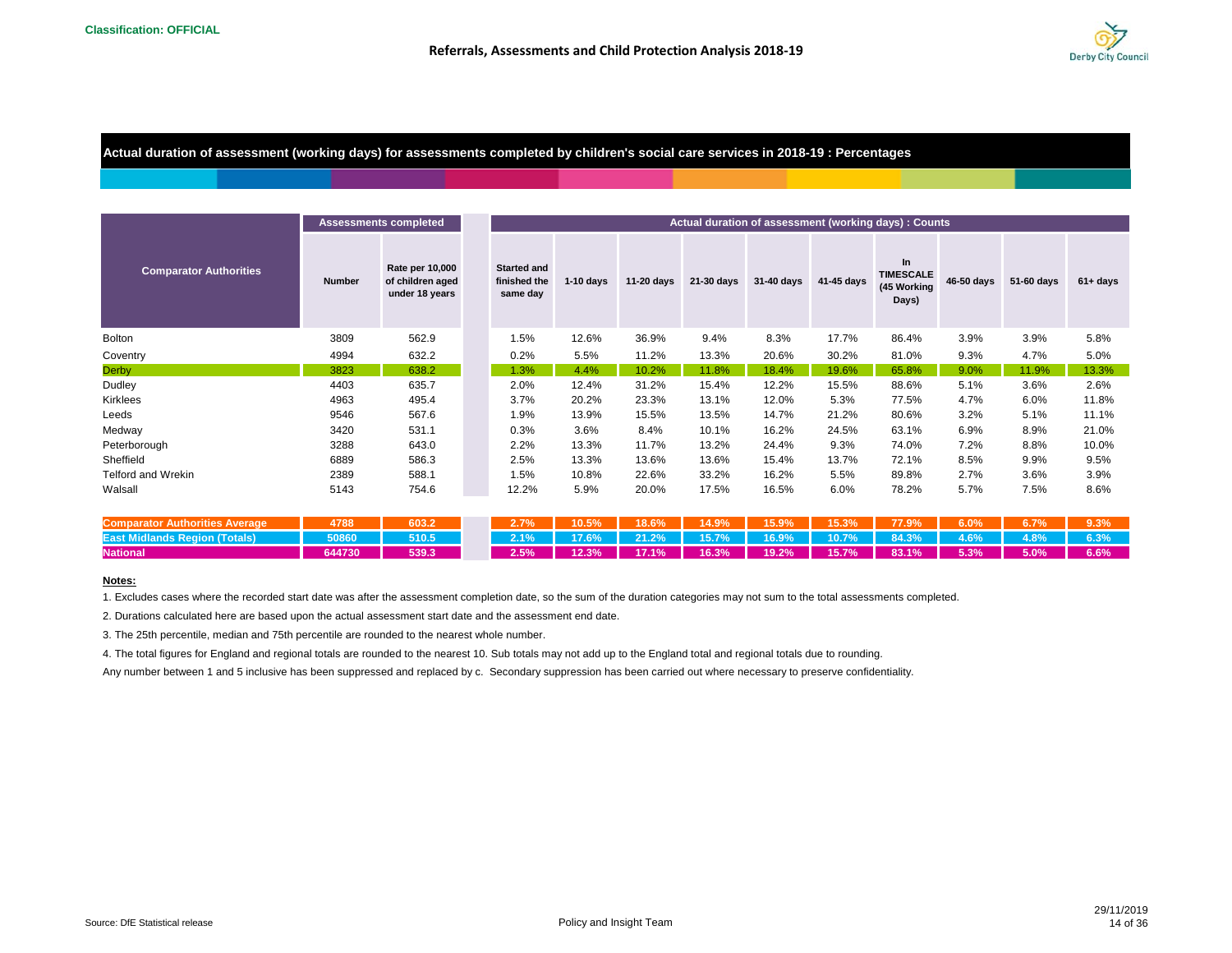

#### **Episodes with assessment factor information in the year ending 31 March 2019 with factors identified at the end of the assessment : Counts**

|                               |                                                                      |                          |                |                             |                         |                        | Factors identified at the end of the assessment |                |                       |             |                            |                                     |
|-------------------------------|----------------------------------------------------------------------|--------------------------|----------------|-----------------------------|-------------------------|------------------------|-------------------------------------------------|----------------|-----------------------|-------------|----------------------------|-------------------------------------|
| <b>Comparator Authorities</b> | Number of<br>episodes<br>with<br>assessment<br>factor<br>information | <b>Alcohol</b><br>misuse | Drug<br>misuse | <b>Domestic</b><br>violence | <b>Mental</b><br>health | Learning<br>disability | Physical<br>disability<br>or illness            | Young<br>carer | Privately<br>fostered | <b>UASC</b> | Going/<br>being<br>missing | Child<br>sexual<br>exploitatio<br>n |
| <b>Bolton</b>                 | 2613                                                                 | 587                      | 696            | 1419                        | 1135                    | 324                    | 259                                             | 58             | 14                    | 14          | 114                        | 116                                 |
| Coventry                      | 4350                                                                 | 1087                     | 1149           | 2616                        | 2110                    | 664                    | 409                                             | 97             | C                     | 11          | 173                        | 159                                 |
| <b>Derby</b>                  | 2560                                                                 | 633                      | 566            | 1491                        | 1261                    | 354                    | 217                                             | 92             | 6                     | 16          | 83                         | 113                                 |
| Dudley                        | 3592                                                                 | 196                      | 232            | 1004                        | 444                     | 142                    | 81                                              | C              | C                     | c           | 35                         | 78                                  |
| <b>Kirklees</b>               | 2598                                                                 | 495                      | 551            | 1295                        | 1061                    | 379                    | 284                                             | 90             | c                     | 9           | 118                        | 150                                 |
| Leeds                         | 9260                                                                 | 1000                     | 956            | 4411                        | 1554                    | 290                    | 342                                             | 83             | 52                    | 8           | 121                        | 235                                 |
| Medway                        | 3214                                                                 | 566                      | 624            | 2244                        | 1200                    | 441                    | 242                                             | 65             | 11                    | 8           | 85                         | 87                                  |
| Peterborough                  | 2870                                                                 | 487                      | 614            | 1500                        | 1335                    | 492                    | 300                                             | 119            | 12                    | 34          | 121                        | 131                                 |
| Sheffield                     | 5070                                                                 | 918                      | 1024           | 2361                        | 2497                    | 846                    | 683                                             | 89             | 15                    | 12          | 90                         | 152                                 |
| <b>Telford and Wrekin</b>     | 1730                                                                 | 339                      | 461            | 956                         | 891                     | 346                    | 199                                             | 28             | 6                     | C           | 64                         | 43                                  |
| Walsall                       | 5060                                                                 | 498                      | 551            | 2232                        | 1106                    | 297                    | 367                                             | 51             | C                     | 10          | 70                         | 92                                  |

| <b>Comparator Authorities Average</b>                                                                             |                                                                                                                | 3902   619   675   1957 | 1327 | $-416$ | 308 |  |  | 123 |
|-------------------------------------------------------------------------------------------------------------------|----------------------------------------------------------------------------------------------------------------|-------------------------|------|--------|-----|--|--|-----|
| East Midlands Region (Totals)   41440   7570   8610   21610   19560   4660   4340   850   250   150   1020   1560 |                                                                                                                |                         |      |        |     |  |  |     |
| <b>National</b>                                                                                                   | / 498870   91110   104880   252580   217120   63210   52770   16520   2280   3090   15740   18720 <sub> </sub> |                         |      |        |     |  |  |     |

|                               |                                                                      |                    |       |                                            |           |                | Factors identified at the end of the assessment |                          |                        |                                        |                                          |                  |
|-------------------------------|----------------------------------------------------------------------|--------------------|-------|--------------------------------------------|-----------|----------------|-------------------------------------------------|--------------------------|------------------------|----------------------------------------|------------------------------------------|------------------|
| <b>Comparator Authorities</b> | Number of<br>episodes<br>with<br>assessment<br>factor<br>information | <b>Trafficking</b> | Gangs | Socially<br>unaccept-<br>able<br>behaviour | Self-harm | <b>Neglect</b> | <b>Emotional</b><br>abuse                       | <b>Physical</b><br>abuse | <b>Sexual</b><br>abuse | Female<br>Genital<br><b>Mutilation</b> | Abuse<br>linked to<br>faith or<br>belief | Other<br>factors |
| <b>Bolton</b>                 | 2613                                                                 | 12                 | 55    | 170                                        | 103       | 576            | 708                                             | 560                      | 256                    | 34                                     | 38                                       | 258              |
| Coventry                      | 4350                                                                 | 32                 | 121   | 366                                        | 289       | 820            | 1523                                            | 947                      | 326                    | C                                      | 0                                        | 189              |
| <b>Derby</b>                  | 2560                                                                 | 8                  | 31    | 274                                        | 161       | 449            | 747                                             | 514                      | 195                    | 14                                     | 35                                       | 267              |
| Dudley                        | 3592                                                                 | C                  | 50    | 120                                        | 25        | 414            | 304                                             | 544                      | 296                    | 21                                     | c                                        | 878              |
| Kirklees                      | 2598                                                                 | 21                 | 111   | 160                                        | 114       | 353            | 434                                             | 267                      | 146                    | 6                                      | 35                                       | 533              |
| Leeds                         | 9260                                                                 | 33                 | 43    | 498                                        | 99        | 1448           | 1584                                            | 2147                     | 709                    | 40                                     | 63                                       | 2122             |
| Medway                        | 3214                                                                 | 12                 | 48    | 296                                        | 127       | 436            | 475                                             | 477                      | 195                    | 0                                      | 0                                        | 802              |
| Peterborough                  | 2870                                                                 | 18                 | 54    | 284                                        | 200       | 533            | 651                                             | 416                      | 143                    | 7                                      | 45                                       | 725              |
| Sheffield                     | 5070                                                                 | 27                 | 170   | 226                                        | 136       | 654            | 904                                             | 492                      | 290                    | 24                                     | 26                                       | 706              |
| Telford and Wrekin            | 1730                                                                 | C                  | 21    | 143                                        | 82        | 271            | 380                                             | 266                      | 118                    | C                                      | c                                        | 166              |
| Walsall                       | 5060                                                                 | 21                 | 34    | 341                                        | 104       | 1534           | 1022                                            | 592                      | 140                    | 20                                     | 10                                       | 1578             |

| <b>Comparator Authorities Average</b>                                                                  | 3902 20 |  | 67   262   131   681 | 794 | 657 | 256 | 18 | 28 | 748  |
|--------------------------------------------------------------------------------------------------------|---------|--|----------------------|-----|-----|-----|----|----|------|
| East Midlands Region (Totals)   41440   140   610   4330   1950   7750   9860   7210   3300   90   200 |         |  |                      |     |     |     |    |    | 5950 |
| <b>National</b>                                                                                        |         |  |                      |     |     |     |    |    |      |

#### **Notes**

1. A referral to children's social care that has gone onto assessment. 2. An assessment may have more than one factor recorded. 3. Excluding those episodes where factor 21 (no factors identified) was recorded.

4. Some local authorities recorded 'other' factors when the factors identified at the end of assessment was unknown or not available.

5. The total figures for England and regional totals are rounded to the nearest 10. Sub totals may not add up to the England total and regional totals due to rounding.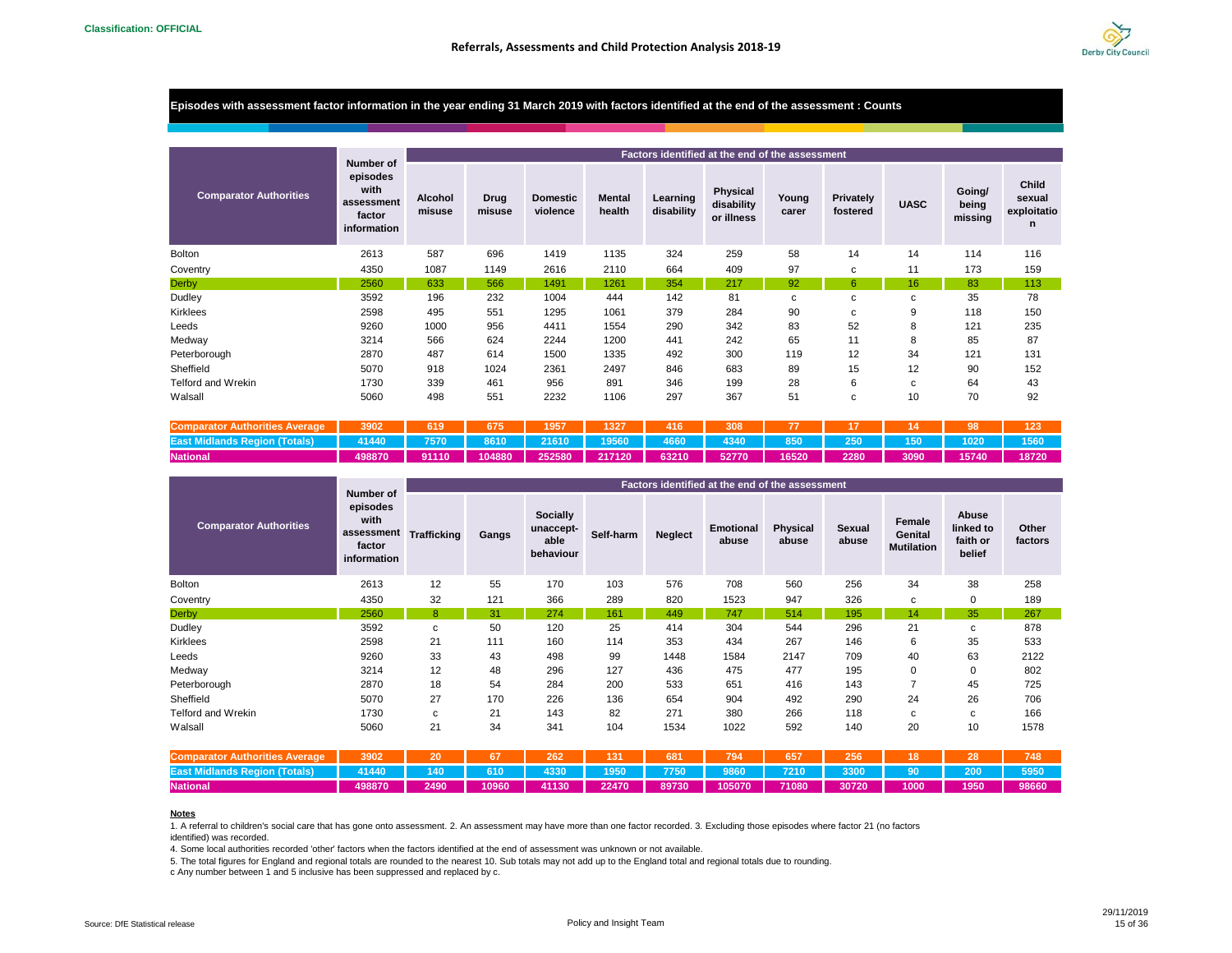

#### **Episodes with assessment factor information, in the year ending 31 March 2018, with factors identified at the end of the assessment : Percentages**

|                               |                                                                      |                   |                |                             |                         |                        | Factors identified at the end of the assessment |                |                              |             |                            |                                     |
|-------------------------------|----------------------------------------------------------------------|-------------------|----------------|-----------------------------|-------------------------|------------------------|-------------------------------------------------|----------------|------------------------------|-------------|----------------------------|-------------------------------------|
| <b>Comparator Authorities</b> | Number of<br>episodes<br>with<br>assessment<br>factor<br>information | Alcohol<br>misuse | Drug<br>misuse | <b>Domestic</b><br>violence | <b>Mental</b><br>health | Learning<br>disability | Physical<br>disability<br>or illness            | Young<br>carer | <b>Privately</b><br>fostered | <b>UASC</b> | Going/<br>being<br>missing | Child<br>sexual<br>exploitatio<br>n |
| <b>Bolton</b>                 | 2613                                                                 | 22.5%             | 26.6%          | 54.3%                       | 43.4%                   | 12.4%                  | 9.9%                                            | 2.2%           | 0.5%                         | 0.5%        | 4.4%                       | 4.4%                                |
| Coventry                      | 4350                                                                 | 25.0%             | 26.4%          | 60.1%                       | 48.5%                   | 15.3%                  | 9.4%                                            | 2.2%           | c                            | 0.3%        | 4.0%                       | 3.7%                                |
| <b>Derby</b>                  | 2560                                                                 | 24.7%             | 22.1%          | 58.2%                       | 49.3%                   | 13.8%                  | 8.5%                                            | 3.6%           | 0.2%                         | 0.6%        | 3.2%                       | 4.4%                                |
| Dudley                        | 3592                                                                 | 5.5%              | 6.5%           | 28.0%                       | 12.4%                   | 4.0%                   | 2.3%                                            | c              | c                            | С           | 1.0%                       | 2.2%                                |
| <b>Kirklees</b>               | 2598                                                                 | 19.1%             | 21.2%          | 49.8%                       | 40.8%                   | 14.6%                  | 10.9%                                           | 3.5%           | c                            | 0.3%        | 4.5%                       | 5.8%                                |
| Leeds                         | 9260                                                                 | 10.8%             | 10.3%          | 47.6%                       | 16.8%                   | 3.1%                   | 3.7%                                            | 0.9%           | 0.6%                         | 0.1%        | 1.3%                       | 2.5%                                |
| Medway                        | 3214                                                                 | 17.6%             | 19.4%          | 69.8%                       | 37.3%                   | 13.7%                  | 7.5%                                            | 2.0%           | 0.3%                         | 0.2%        | 2.6%                       | 2.7%                                |
| Peterborough                  | 2870                                                                 | 17.0%             | 21.4%          | 52.3%                       | 46.5%                   | 17.1%                  | 10.5%                                           | 4.1%           | 0.4%                         | 1.2%        | 4.2%                       | 4.6%                                |
| Sheffield                     | 5070                                                                 | 18.1%             | 20.2%          | 46.6%                       | 49.3%                   | 16.7%                  | 13.5%                                           | 1.8%           | 0.3%                         | 0.2%        | 1.8%                       | 3.0%                                |
| <b>Telford and Wrekin</b>     | 1730                                                                 | 19.6%             | 26.6%          | 55.3%                       | 51.5%                   | 20.0%                  | 11.5%                                           | 1.6%           | 0.3%                         | c           | 3.7%                       | 2.5%                                |
| Walsall                       | 5060                                                                 | 9.8%              | 10.9%          | 44.1%                       | 21.9%                   | 5.9%                   | 7.3%                                            | 1.0%           | c                            | 0.2%        | 1.4%                       | 1.8%                                |

| <b>Comparator Authorities Average</b>                                                                                    |                                                                                           |  |  |  |  |  |  |
|--------------------------------------------------------------------------------------------------------------------------|-------------------------------------------------------------------------------------------|--|--|--|--|--|--|
| East Midlands Region (Totals)   41440   18.3%   20.8%   52.1%   47.2%   11.2%   10.5%   2.1%   0.6%   0.4%   2.5%   3.8% |                                                                                           |  |  |  |  |  |  |
| <b>National</b>                                                                                                          | 498870   18.3%   21.0%   50.6%   43.5%   12.7%   10.6%   3.3%   0.5%   0.6%   3.2%   3.8% |  |  |  |  |  |  |

|                               |                                                                      |                    |       |                                            |           |                |                           | Factors identified at the end of the assessment |                 |                                               |                                          |                  |
|-------------------------------|----------------------------------------------------------------------|--------------------|-------|--------------------------------------------|-----------|----------------|---------------------------|-------------------------------------------------|-----------------|-----------------------------------------------|------------------------------------------|------------------|
| <b>Comparator Authorities</b> | Number of<br>episodes<br>with<br>assessment<br>factor<br>information | <b>Trafficking</b> | Gangs | Socially<br>unaccept-<br>able<br>behaviour | Self-harm | <b>Neglect</b> | <b>Emotional</b><br>abuse | <b>Physical</b><br>abuse                        | Sexual<br>abuse | <b>Female</b><br>Genital<br><b>Mutilation</b> | Abuse<br>linked to<br>faith or<br>belief | Other<br>factors |
| <b>Bolton</b>                 | 2613                                                                 | 0.5%               | 2.1%  | 6.5%                                       | 3.9%      | 22.0%          | 27.1%                     | 21.4%                                           | 9.8%            | 1.3%                                          | 1.5%                                     | 9.9%             |
| Coventry                      | 4350                                                                 | 0.7%               | 2.8%  | 8.4%                                       | 6.6%      | 18.9%          | 35.0%                     | 21.8%                                           | 7.5%            | c                                             | 0.0%                                     | 4.3%             |
| <b>Derby</b>                  | 2560                                                                 | 0.3%               | 1.2%  | 10.7%                                      | 6.3%      | 17.5%          | 29.2%                     | 20.1%                                           | 7.6%            | 0.5%                                          | 1.4%                                     | 10.4%            |
| Dudley                        | 3592                                                                 | c                  | 1.4%  | 3.3%                                       | 0.7%      | 11.5%          | 8.5%                      | 15.1%                                           | 8.2%            | 0.6%                                          | C                                        | 24.4%            |
| <b>Kirklees</b>               | 2598                                                                 | 0.8%               | 4.3%  | 6.2%                                       | 4.4%      | 13.6%          | 16.7%                     | 10.3%                                           | 5.6%            | 0.2%                                          | 1.3%                                     | 20.5%            |
| Leeds                         | 9260                                                                 | 0.4%               | 0.5%  | 5.4%                                       | 1.1%      | 15.6%          | 17.1%                     | 23.2%                                           | 7.7%            | 0.4%                                          | 0.7%                                     | 22.9%            |
| Medway                        | 3214                                                                 | 0.4%               | 1.5%  | 9.2%                                       | 4.0%      | 13.6%          | 14.8%                     | 14.8%                                           | 6.1%            | $0.0\%$                                       | 0.0%                                     | 25.0%            |
| Peterborough                  | 2870                                                                 | 0.6%               | 1.9%  | 9.9%                                       | 7.0%      | 18.6%          | 22.7%                     | 14.5%                                           | 5.0%            | 0.2%                                          | 1.6%                                     | 25.3%            |
| Sheffield                     | 5070                                                                 | 0.5%               | 3.4%  | 4.5%                                       | 2.7%      | 12.9%          | 17.8%                     | 9.7%                                            | 5.7%            | 0.5%                                          | 0.5%                                     | 13.9%            |
| Telford and Wrekin            | 1730                                                                 | C                  | 1.2%  | 8.3%                                       | 4.7%      | 15.7%          | 22.0%                     | 15.4%                                           | 6.8%            | c                                             | c                                        | 9.6%             |
| Walsall                       | 5060                                                                 | 0.4%               | 0.7%  | 6.7%                                       | 2.1%      | 30.3%          | 20.2%                     | 11.7%                                           | 2.8%            | 0.4%                                          | 0.2%                                     | 31.2%            |

| Comparator Authorities Average   3902   0.5%   1.9%   7.2%   3.9%   17.3%   21.0%   16.2%   6.6%   0.5%   0.8%   17.9%  |  |  |  |  |  |  |
|-------------------------------------------------------------------------------------------------------------------------|--|--|--|--|--|--|
| East Midlands Region (Totals)   41440   0.3%   1.5%   10.4%   4.7%   18.7%   23.8%   17.4%   8.0%   0.2%   0.5%   14.4% |  |  |  |  |  |  |
| <b>National</b>                                                                                                         |  |  |  |  |  |  |

#### **Notes**

1. A referral to children's social care that has gone onto assessment. 2. An assessment may have more than one factor recorded. 3. Excluding those episodes where factor 21 (no factors

4. Some local authorities recorded 'other' factors when the factors identified at the end of assessment was unknown or not available.

5. The total figures for England and regional totals are rounded to the nearest 10. Sub totals may not add up to the England total and regional totals due to rounding.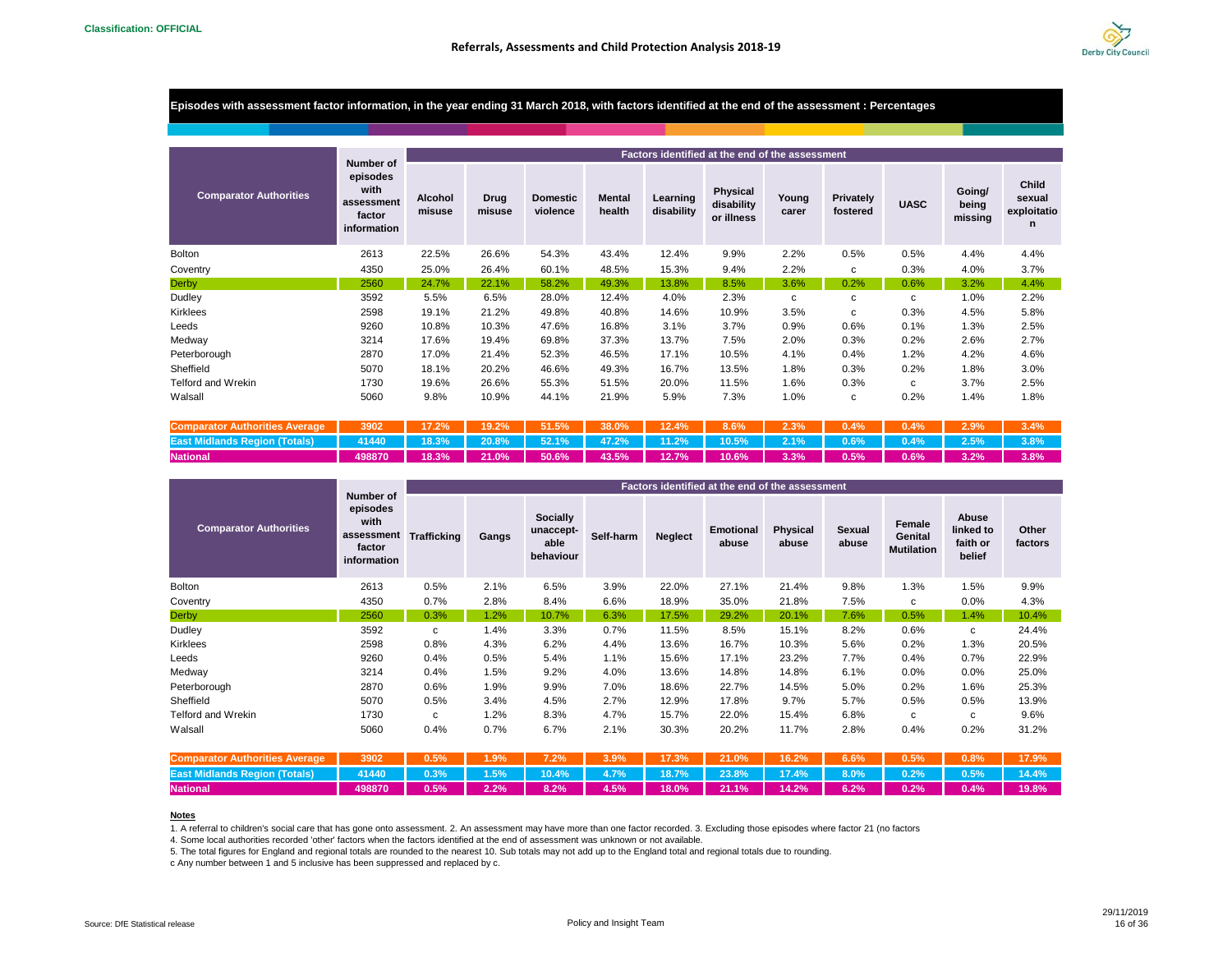

## **Episodes with assessment factor information in 2018-19 with key factors identified at the end of the assessment (Counts and percentages)**

|                               |                                                                   |                             | Key factors identified at the end of the assessment (Counts) |                |                    |                   |                     |                             | Key factors identified at the end of the assessment (as % of episodes) |                |                           |                   |                     |
|-------------------------------|-------------------------------------------------------------------|-----------------------------|--------------------------------------------------------------|----------------|--------------------|-------------------|---------------------|-----------------------------|------------------------------------------------------------------------|----------------|---------------------------|-------------------|---------------------|
| <b>Comparator Authorities</b> | Number of<br>episodes with<br>assessment<br>factor<br>information | <b>Domestic</b><br>violence | <b>Child sexual</b><br>exploitation                          | <b>Neglect</b> | Emotional<br>abuse | Physical<br>abuse | <b>Sexual abuse</b> | <b>Domestic</b><br>violence | <b>Child sexual</b><br>exploitation                                    | <b>Neglect</b> | <b>Emotional</b><br>abuse | Physical<br>abuse | <b>Sexual abuse</b> |
| Bolton                        | 2613                                                              | 1419                        | 116                                                          | 576            | 708                | 560               | 256                 | 54.3%                       | 4.4%                                                                   | 22.0%          | 27.1%                     | 21.4%             | 9.8%                |
| Coventry                      | 4350                                                              | 2616                        | 159                                                          | 820            | 1523               | 947               | 326                 | 60.1%                       | 3.7%                                                                   | 18.9%          | 35.0%                     | 21.8%             | 7.5%                |
| <b>Derby</b>                  | 2560                                                              | 1491                        | 113                                                          | 449            | 747                | 514               | 195                 | 58.2%                       | 4.4%                                                                   | 17.5%          | 29.2%                     | 20.1%             | 7.6%                |
| Dudley                        | 3592                                                              | 1004                        | 78                                                           | 414            | 304                | 544               | 296                 | 28.0%                       | 2.2%                                                                   | 11.5%          | 8.5%                      | 15.1%             | 8.2%                |
| Kirklees                      | 2598                                                              | 1295                        | 150                                                          | 353            | 434                | 267               | 146                 | 49.8%                       | 5.8%                                                                   | 13.6%          | 16.7%                     | 10.3%             | 5.6%                |
| Leeds                         | 9260                                                              | 4411                        | 235                                                          | 1448           | 1584               | 2147              | 709                 | 47.6%                       | 2.5%                                                                   | 15.6%          | 17.1%                     | 23.2%             | 7.7%                |
| Medway                        | 3214                                                              | 2244                        | 87                                                           | 436            | 475                | 477               | 195                 | 69.8%                       | 2.7%                                                                   | 13.6%          | 14.8%                     | 14.8%             | 6.1%                |
| Peterborough                  | 2870                                                              | 1500                        | 131                                                          | 533            | 651                | 416               | 143                 | 52.3%                       | 4.6%                                                                   | 18.6%          | 22.7%                     | 14.5%             | 5.0%                |
| Sheffield                     | 5070                                                              | 2361                        | 152                                                          | 654            | 904                | 492               | 290                 | 46.6%                       | 3.0%                                                                   | 12.9%          | 17.8%                     | 9.7%              | 5.7%                |
| <b>Telford and Wrekin</b>     | 1730                                                              | 956                         | 43                                                           | 271            | 380                | 266               | 118                 | 55.3%                       | 2.5%                                                                   | 15.7%          | 22.0%                     | 15.4%             | 6.8%                |
| Walsall                       | 5060                                                              | 2232                        | 92                                                           | 1534           | 1022               | 592               | 140                 | 44.1%                       | 1.8%                                                                   | 30.3%          | 20.2%                     | 11.7%             | 2.8%                |

| <b>Comparator Authorities Average</b> | 3902      | <sup>7</sup> 1957   123   681   794   657   256 |  |  |  |                                               |  |  |
|---------------------------------------|-----------|-------------------------------------------------|--|--|--|-----------------------------------------------|--|--|
| <b>East Midlands Region (Totals)</b>  | 41440     | <b>21610 1560 7750 9860 7210 3300</b>           |  |  |  | / 52.1%   3.8%   18.7%   23.8%   17.4%   8.0% |  |  |
| <b>National</b>                       | $-498870$ |                                                 |  |  |  | $50.6\%$ 3.8% 18.0% 21.1% 14.2% 6.2%          |  |  |

#### **Notes**

1. A referral to children's social care that has gone onto assessment.

2. An assessment may have more than one factor recorded.

3. Excluding those episodes where factor 21 (no factors identified) was recorded.

4. Some local authorities recorded 'other' factors when the factors identified at the end of assessment was unknown or not available.

5. The total figures for England and regional totals are rounded to the nearest 10. Sub totals may not add up to the England total and regional totals due to rounding.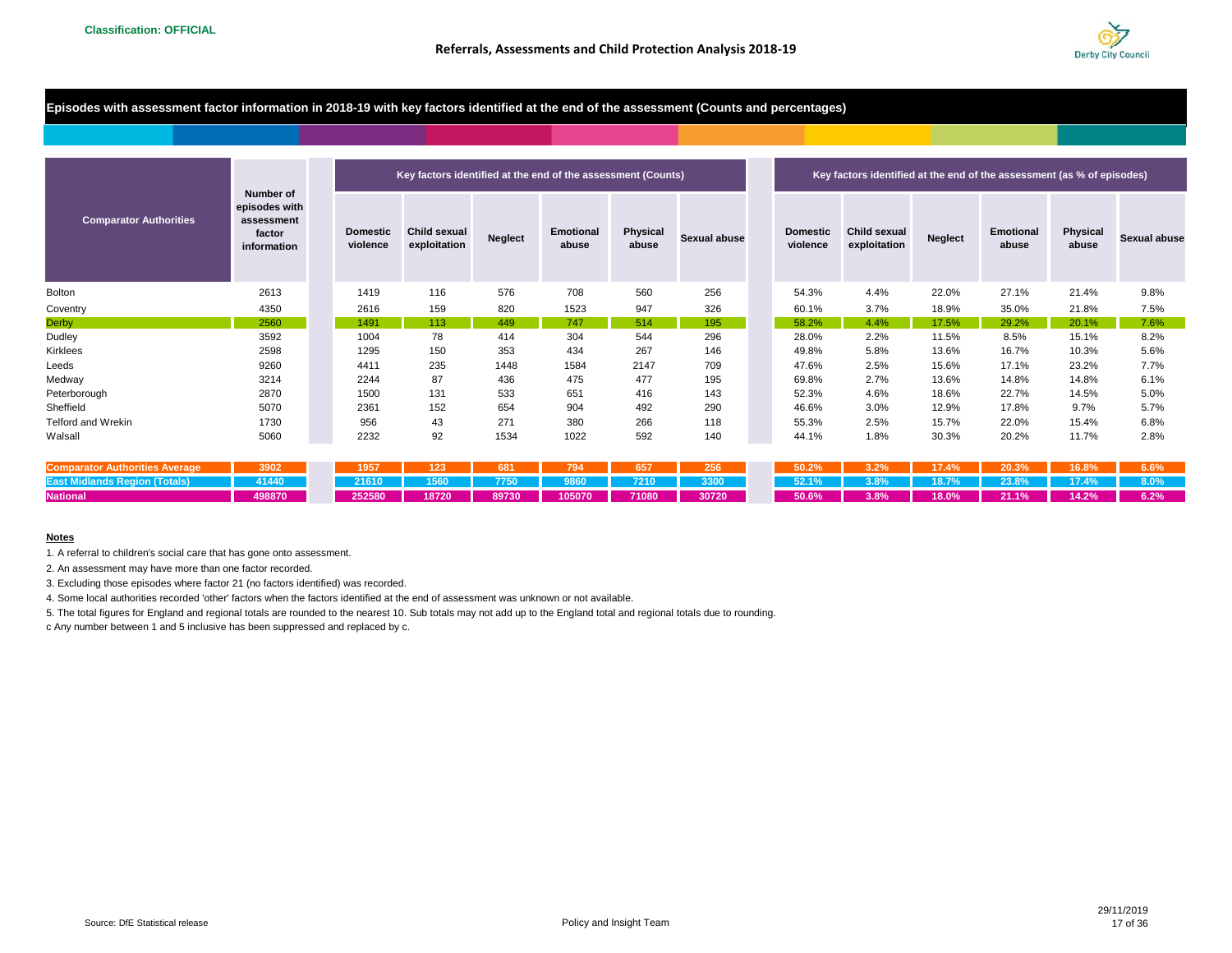

## **Changes for key assessment factors between 2016-17 and 2018-19 : Percentage of episodes**

|                               |         | Domestic violence : % of episodes |         |         | Child sexual exploitation: % of<br>episodes | Neglect: % of episodes |         |         |  |
|-------------------------------|---------|-----------------------------------|---------|---------|---------------------------------------------|------------------------|---------|---------|--|
| <b>Comparator Authorities</b> | 2016-17 | 2017-18                           | 2018-19 | 2016-17 | 2017-18                                     | 2018-19                | 2016-17 | 2017-18 |  |
| <b>Bolton</b>                 | 53.0%   | 55.8%                             | 54.3%   | 6.7%    | 4.7%                                        | 4.4%                   | 20.3%   | 19.9%   |  |
| Coventry                      | 56.3%   | 63.4%                             | 60.1%   | 4.5%    | 3.8%                                        | 3.7%                   | 21.6%   | 21.2%   |  |
| <b>Derby</b>                  | 67.4%   | 64.0%                             | 58.2%   | 5.6%    | 6.3%                                        | 4.4%                   | 20.6%   | 26.5%   |  |
| Dudley                        | 24.6%   | 24.1%                             | 28.0%   | 1.7%    | 2.0%                                        | 2.2%                   | 9.5%    | 10.8%   |  |
| Kirklees                      | 66.3%   | 60.3%                             | 49.8%   | 5.1%    | 4.0%                                        | 5.8%                   | 18.3%   | 18.3%   |  |
| Leeds                         | 48.1%   | 50.8%                             | 47.6%   | 2.9%    | 2.8%                                        | 2.5%                   | 16.6%   | 15.1%   |  |
| Medway                        | 54.9%   | 60.6%                             | 69.8%   | 2.2%    | 2.9%                                        | 2.7%                   | 15.5%   | 16.5%   |  |
| Peterborough                  | 54.5%   | 51.1%                             | 52.3%   | 5.0%    | 5.8%                                        | 4.6%                   | 22.0%   | 21.8%   |  |
| Sheffield                     | 51.8%   | 58.2%                             | 46.6%   | 3.1%    | 3.7%                                        | 3.0%                   | 17.9%   | 16.7%   |  |
| <b>Telford and Wrekin</b>     | 47.4%   | 43.4%                             | 55.3%   | 3.0%    | 2.3%                                        | 2.5%                   | 24.3%   | 19.4%   |  |
| Walsall                       | 62.8%   | 49.6%                             | 44.1%   | 2.7%    | 2.0%                                        | 1.8%                   | 19.9%   | 17.6%   |  |

| <b>Comparator Authorities Average</b> | 53.4%     | $52.8\%$ | 51.5%  | 3.9%    | 3.7% | 3.4%    | 18.8%    | 18.5%     | 17.3% |
|---------------------------------------|-----------|----------|--------|---------|------|---------|----------|-----------|-------|
| <b>East Midlands Region (Totals)</b>  | $158.2\%$ | 55.8%    | 152.1% | $4.5\%$ | 4.4% | $3.8\%$ | $19.6\%$ | $120.5\%$ | 18.7% |
| <b>National</b>                       | 49.9%     | 51.1%    | 50.6%  | $4.0\%$ | 4.1% | 3.8%    | 17.6%    | 18.4%     | 18.0% |

#### **Notes**

1. A referral to children's social care that has gone onto assessment.

2. An assessment may have more than one factor recorded.

3. Excluding those episodes where factor 21 (no factors identified) was recorded.

4. Some local authorities recorded 'other' factors when the factors identified at the end of assessment was unknown or not available.

5. The total figures for England and regional totals are rounded to the nearest 10. Sub totals may not add up to the England total and regional totals due to rounding.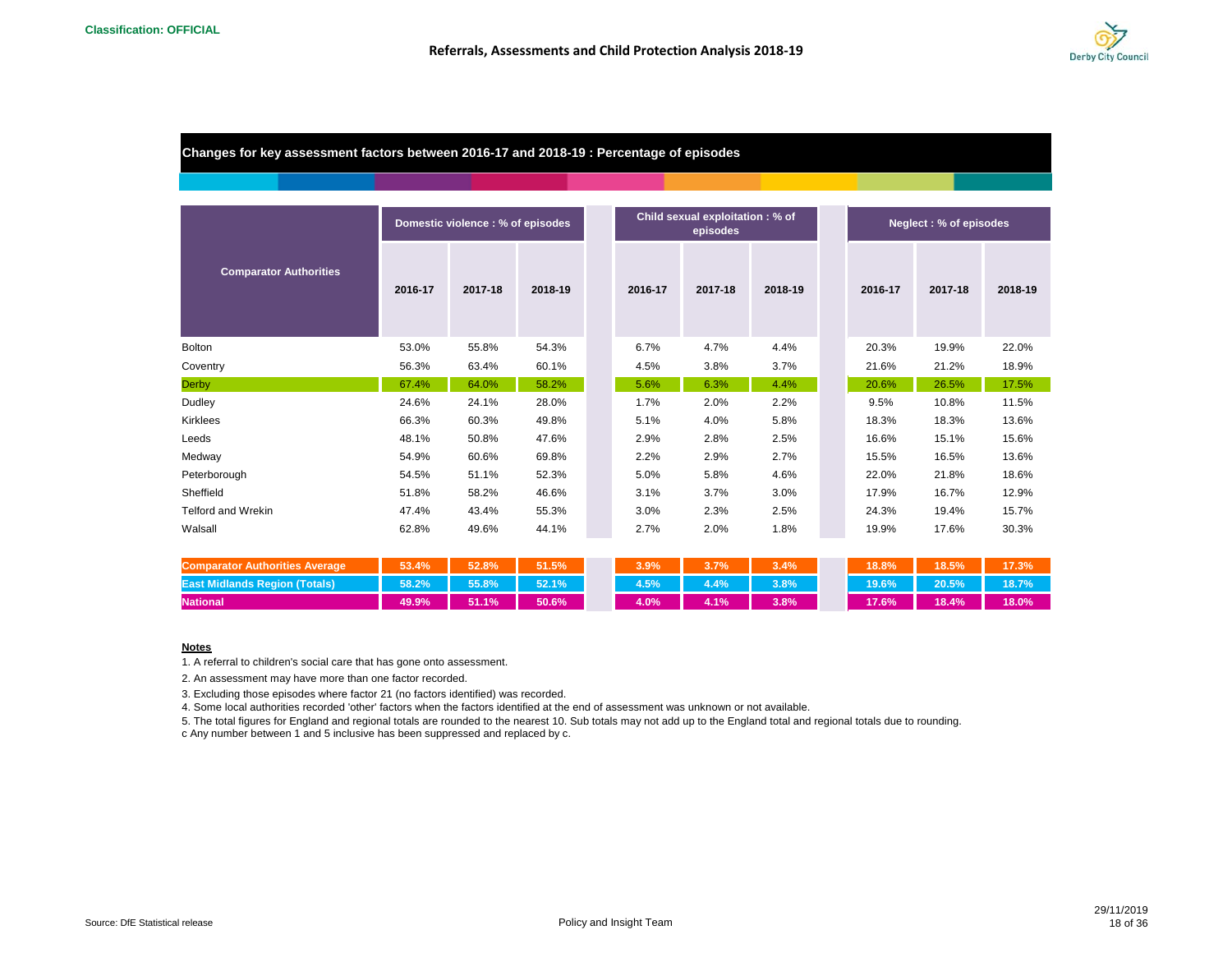

## **Section 47 Enquiries - Section 47 enquiries which started in the year (Trends over time)**

|                                       |         |         | Section 47 enquiries which started in the year |         |         |         |         |
|---------------------------------------|---------|---------|------------------------------------------------|---------|---------|---------|---------|
| <b>Comparator Authorities</b>         | 2012-13 | 2013-14 | 2014-15                                        | 2015-16 | 2016-17 | 2017-18 | 2018-19 |
| <b>Bolton</b>                         | 483     | 680     | 772                                            | 868     | 1204    | 1220    | 1199    |
| Coventry                              | 908     | 1828    | 2917                                           | 2603    | 2465    | 2034    | 2267    |
| <b>Derby</b>                          | 379     | 414     | 480                                            | 853     | 1242    | 1645    | 1504    |
| Dudley                                | 873     | 938     | 1158                                           | 1595    | 2022    | 1505    | 1666    |
| <b>Kirklees</b>                       | 2318    | 1648    | 1295                                           | 619     | 1100    | 1689    | 1583    |
| Leeds                                 | 1910    | 1493    | 1930                                           | 1748    | 1411    | 1795    | 1529    |
| Medway                                | 587     | 869     | 1514                                           | 1631    | 1072    | 1181    | 1509    |
| Peterborough                          | 936     | 939     | 860                                            | 924     | 892     | 998     | 964     |
| Sheffield                             | 863     | 1242    | 1135                                           | 1120    | 1266    | 1402    | 2095    |
| <b>Telford and Wrekin</b>             | 539     | 606     | 569                                            | 659     | 1509    | 1027    | 924     |
| Walsall                               | 771     | 1320    | 1477                                           | 1330    | 1446    | 1879    | 2060    |
| <b>Comparator Authorities Average</b> | 961     | 1089    | 1282                                           | 1268    | 1421    | 1489    | 1573    |
| <b>East Midlands Region (Totals)</b>  | 11570   | 12440   | 12460                                          | 13310   | 15530   | 15990   | 15180   |
| <b>National</b>                       | 127060  | 142490  | 160150                                         | 172290  | 185450  | 198090  | 201170  |

#### **Notes**

1. Refers to enquiries conducted under the provisions of section 47 of the Children Act 1989.

2. Excludes cases where the recorded initial child protection conference date is before the section 47 date, however these will be included in overall number of initial stage child protection conferences (ICPCs).

3. Durations calculated are based upon the actual section 47 start date and the date of the initial child protection conference. For cases transferred in from another local authority, the duration is calculated as referral date to date of the initial child protection conference.

5. The total figures for England and regional totals are rounded to the nearest 10. Sub totals may not add up to the England total and regional totals due to rounding.

c Any number between 1 and 5 inclusive has been suppressed and replaced by c. Secondary suppression has been carried out where necessary to preserve confidentiality.



#### **Section 47 enquiries which started in the year - trends**

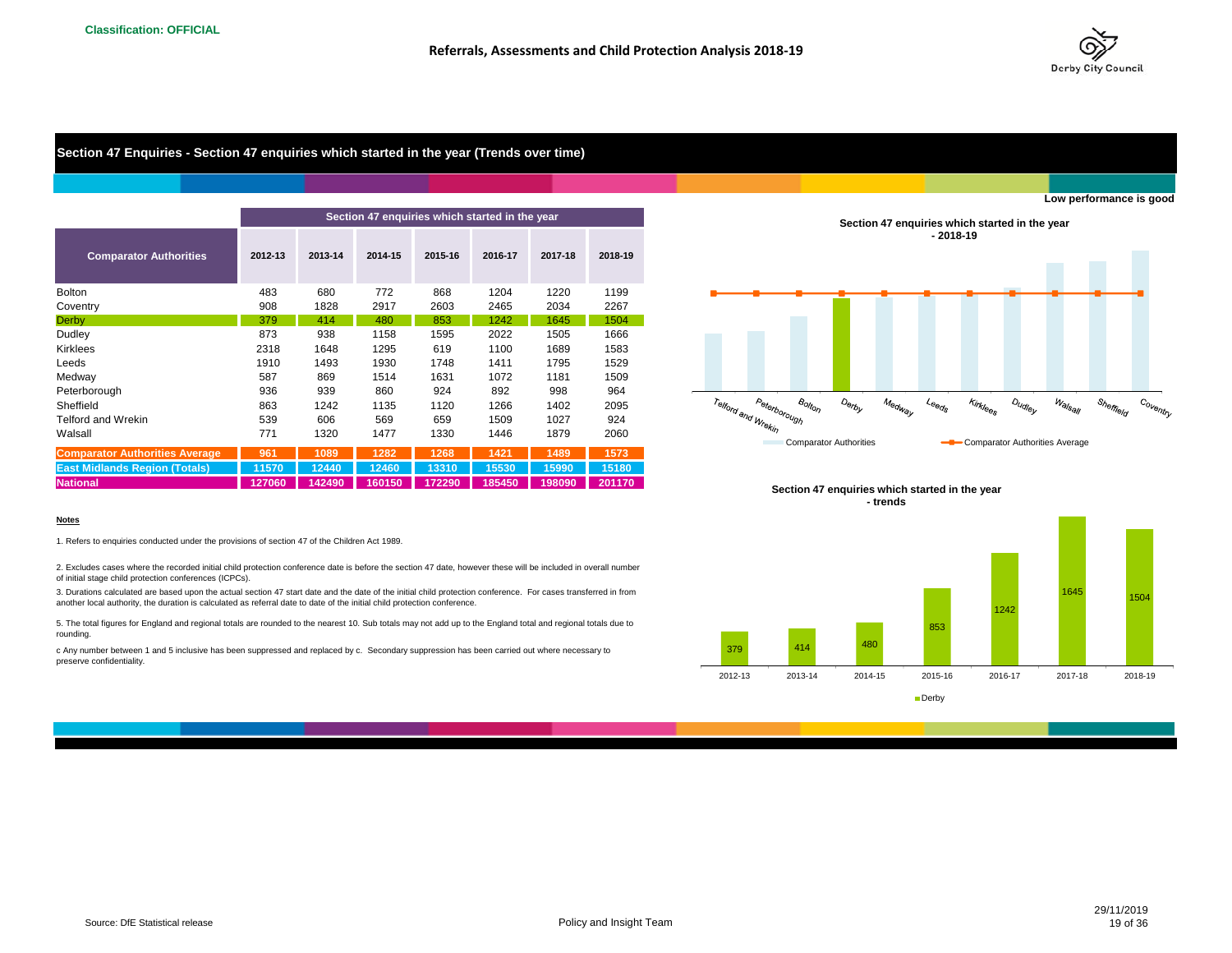

## **Rate of children who were subject to section 47 enquiries which started in the year, per 10,000 population aged under 18 - trends over time**

|                                       | Rate of Section 47 Enquiries per 10,000 population aged under 18<br>Rate of Section 47 Enquiries per 10,000 |         |         |         |         |         |         |                                                                                                                 |  |
|---------------------------------------|-------------------------------------------------------------------------------------------------------------|---------|---------|---------|---------|---------|---------|-----------------------------------------------------------------------------------------------------------------|--|
| <b>Comparator Authorities</b>         | 2012-13                                                                                                     | 2013-14 | 2014-15 | 2015-16 | 2016-17 | 2017-18 | 2018-19 |                                                                                                                 |  |
| <b>Bolton</b>                         | 74.3                                                                                                        | 103.7   | 117.1   | 130.8   | 179.9   | 180.9   | 177.2   |                                                                                                                 |  |
| Coventry                              | 127.6                                                                                                       | 251.2   | 393.5   | 346.7   | 322.5   | 262.2   | 287.0   |                                                                                                                 |  |
| Derby                                 | 66.5                                                                                                        | 71.8    | 82.3    | 144.9   | 209.1   | 275.7   | 251.1   |                                                                                                                 |  |
| Dudley                                | 129.3                                                                                                       | 139.6   | 170.6   | 234.6   | 296.8   | 218.7   | 240.5   |                                                                                                                 |  |
| <b>Kirklees</b>                       | 238.3                                                                                                       | 168.3   | 131.7   | 62.7    | 110.9   | 169.2   | 158.0   |                                                                                                                 |  |
| Leeds                                 | 123.1                                                                                                       | 94.6    | 120.3   | 107.5   | 85.6    | 108.0   | 90.9    |                                                                                                                 |  |
| Medway                                | 96.4                                                                                                        | 141.0   | 242.1   | 258.2   | 168.3   | 184.7   | 234.3   |                                                                                                                 |  |
| Peterborough                          | 209.9                                                                                                       | 205.9   | 184.5   | 193.6   | 182.1   | 199.6   | 188.5   |                                                                                                                 |  |
| Sheffield                             | 76.1                                                                                                        | 108.6   | 98.6    | 96.7    | 108.9   | 120.1   | 178.3   | $B_{OllO}$<br>Peterborough<br>Kirklees<br>Sheffield<br>Telford and<br>$\iota_{\Theta \Theta_{Q_{\mathcal{S}}}}$ |  |
| Telford and Wrekin                    | 138.9                                                                                                       | 155.9   | 145.9   | 168.4   | 383.5   | 255.8   | 227.5   |                                                                                                                 |  |
| Walsall                               | 121.2                                                                                                       | 207.1   | 228.7   | 204.3   | 218.6   | 279.6   | 302.2   | <b>Comparator Authorities</b><br><b>-B</b> Comparator Au                                                        |  |
| <b>Comparator Authorities Average</b> | 127.4                                                                                                       | 149.8   | 174.1   | 177.1   | 206.0   | 205.0   | 212.3   |                                                                                                                 |  |
| <b>East Midlands Region (Totals)</b>  | 121.1                                                                                                       | 129.7   | 129.    | 137.0   | 158.4   | 161.7   | 152.3   |                                                                                                                 |  |
| <b>National</b>                       | 111.5                                                                                                       | 124.1   | 138.2   | 147.5   | 157.4   | 166.9   | 168.3   | Rate of Section 47 Enguiries per 10,00                                                                          |  |

#### **Rate of Section 47 Enquiries per 10,000 population aged under 18 - 2018-19**



**Rate of Section 47 Enquiries per 10,000 population aged under 18 trends**



#### **Notes**

1. Refers to enquiries conducted under the provisions of section 47 of the Children Act 1989.

2. Excludes cases where the recorded initial child protection conference date is before the section 47 date, however these will be included in overall number of initial stage child protection conferences (ICPCs).

3. Durations calculated are based upon the actual section 47 start date and the date of the initial child protection conference. For cases transferred in from another local authority, the duration is calculated as referral date to date of the initial child protection conference.

5. The total figures for England and regional totals are rounded to the nearest 10. Sub totals may not add up to the England total and regional totals due to rounding.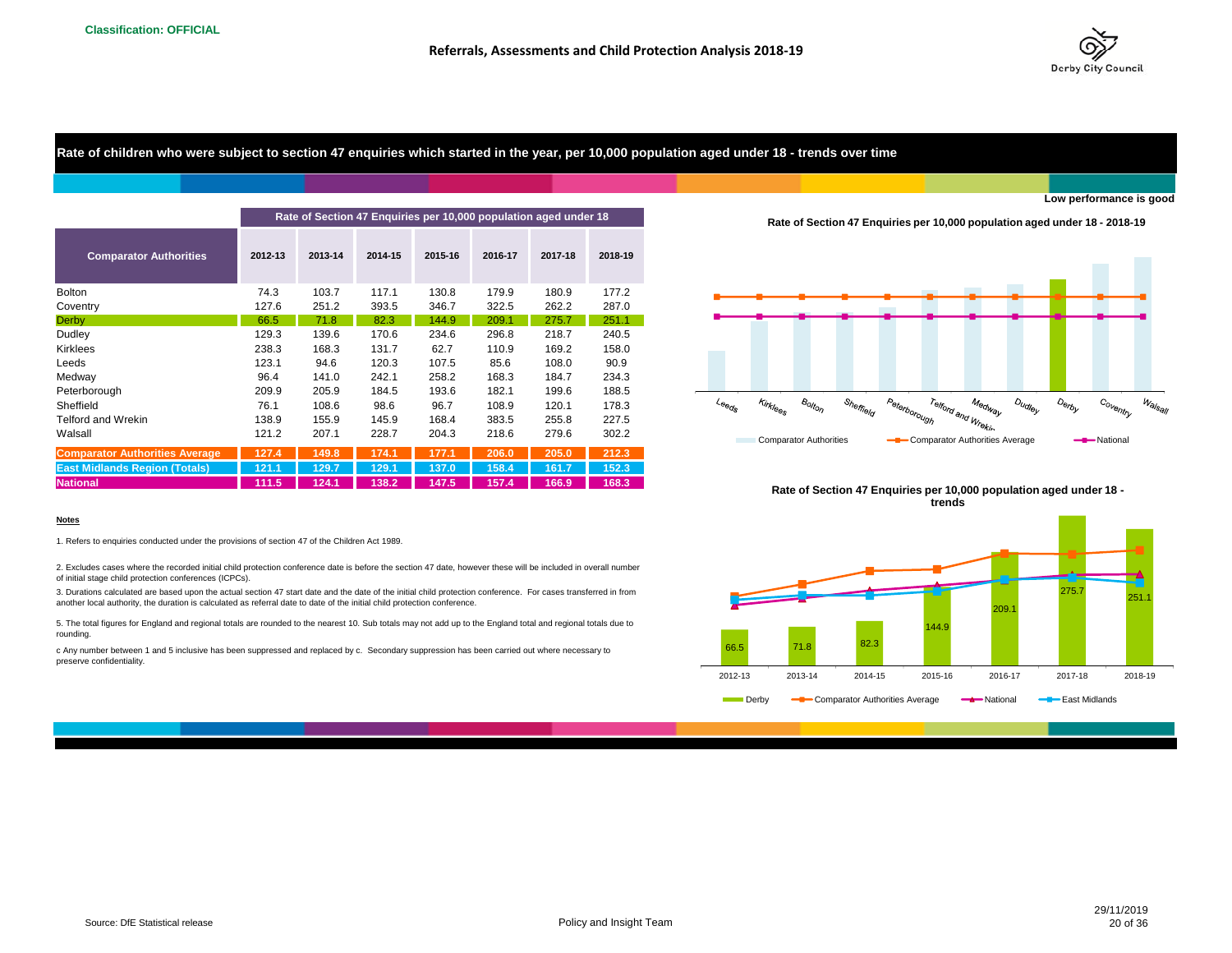

## **Percentage of Section 47 enquiries leading to child protection conference - trends over time**

|                                       |         |         | % of Section 47 enquiries leading to child protection conference |         |         |         |         |                      |                               |                                                                                                           |                                                                  |                                |        |                    | % of Section 47 enquiries leading to child protection conference - 2018- |              |                                                                           |    |
|---------------------------------------|---------|---------|------------------------------------------------------------------|---------|---------|---------|---------|----------------------|-------------------------------|-----------------------------------------------------------------------------------------------------------|------------------------------------------------------------------|--------------------------------|--------|--------------------|--------------------------------------------------------------------------|--------------|---------------------------------------------------------------------------|----|
| <b>Comparator Authorities</b>         | 2012-13 | 2013-14 | 2014-15                                                          | 2015-16 | 2016-17 | 2017-18 | 2018-19 |                      |                               |                                                                                                           |                                                                  |                                | 19     |                    |                                                                          |              |                                                                           |    |
| <b>Bolton</b>                         | 51.8%   | 58.1%   | 37.7%                                                            | 28.2%   | 25.0%   | 27.0%   | 28.9%   |                      |                               |                                                                                                           |                                                                  |                                |        |                    |                                                                          |              |                                                                           |    |
| Coventry                              | 69.3%   | 49.2%   | 34.8%                                                            | 23.6%   | 28.0%   | 31.9%   | 23.3%   |                      |                               |                                                                                                           |                                                                  |                                |        |                    |                                                                          |              |                                                                           |    |
| <b>Derby</b>                          | 94.5%   | 98.3%   | 98.8%                                                            | 59.8%   | 44.2%   | 44.3%   | 40.9%   |                      |                               |                                                                                                           |                                                                  |                                |        |                    |                                                                          |              |                                                                           |    |
| Dudley                                | 43.4%   | 42.2%   | 37.7%                                                            | 37.3%   | 32.5%   | 40.3%   | 40.8%   |                      |                               |                                                                                                           |                                                                  |                                |        |                    |                                                                          |              |                                                                           |    |
| Kirklees                              | c       | 24.1%   | 30.3%                                                            | 91.4%   | 68.3%   | 38.9%   | 33.2%   |                      |                               |                                                                                                           |                                                                  |                                |        |                    |                                                                          |              |                                                                           |    |
| Leeds                                 | 79.2%   | 69.8%   | 56.4%                                                            | 54.6%   | 54.6%   | 42.8%   | 44.5%   |                      |                               |                                                                                                           |                                                                  |                                |        |                    |                                                                          |              |                                                                           |    |
| Medway                                | C       | 49.6%   | 40.0%                                                            | 37.2%   | 32.7%   | 34.1%   | 36.7%   |                      |                               |                                                                                                           |                                                                  |                                |        |                    |                                                                          |              |                                                                           |    |
| Peterborough                          | 39.1%   | 35.1%   | 41.2%                                                            | 52.7%   | 45.7%   | 41.4%   | 41.4%   |                      |                               |                                                                                                           |                                                                  |                                |        |                    |                                                                          |              |                                                                           |    |
| Sheffield                             | 60.1%   | 44.4%   | 47.0%                                                            | 48.0%   | 57.1%   | 58.5%   | 45.4%   | Co <sub>ventry</sub> | $B_{O/t_{O}}$                 | $\mathcal{W}_{\mathsf{a} \mathsf{l} \mathsf{S}_{\mathsf{a} \mathsf{l} \mathsf{l} \mathsf{l} \mathsf{l} }$ | $\kappa_{\textit{irk}_{\textit{lo}}_{\textit{e}_{\mathcal{S}}}}$ | Telford and Wrekin             | Medway | D <sub>Udley</sub> | Derby                                                                    | Peterborough | $\iota_{\circ_{\Theta_{Q_{\mathcal{S}}}}}$                                | Sh |
| Telford and Wrekin                    | 36.9%   | 32.5%   | 27.4%                                                            | 38.5%   | 30.3%   | 26.5%   | 35.9%   |                      |                               |                                                                                                           |                                                                  |                                |        |                    |                                                                          |              |                                                                           |    |
| Walsall                               | 52.5%   | 39.2%   | 34.5%                                                            | 44.1%   | 39.1%   | 42.0%   | 32.7%   |                      | <b>Comparator Authorities</b> |                                                                                                           |                                                                  | Comparator Authorities Average |        |                    | -National                                                                |              | East Midlands                                                             |    |
| <b>Comparator Authorities Average</b> | 58.5%   | 49.3%   | 44.2%                                                            | 46.9%   | 41.6%   | 38.9%   | 36.7%   |                      |                               |                                                                                                           |                                                                  |                                |        |                    |                                                                          |              |                                                                           |    |
| <b>East Midlands</b>                  | 47.3%   | 50.0%   | 53.6%                                                            | 52.4%   | 45.3%   | 45.1%   | 42.8%   |                      |                               |                                                                                                           |                                                                  |                                |        |                    |                                                                          |              |                                                                           |    |
| <b>National</b>                       | 47.3%   | 45.8%   | 44.6%                                                            | 42.4%   | 41.5%   | 40.1%   | 38.5%   |                      |                               |                                                                                                           |                                                                  |                                |        |                    |                                                                          |              | % of Section 47 enquiries leading to child protection conference - trends |    |

**% of Section 47 enquiries leading to child protection conference - 2018- 19**



#### **% of Section 47 enquiries leading to child protection conference - trends**



1. Refers to enquiries conducted under the provisions of section 47 of the Children Act 1989.

2. Excludes cases where the recorded initial child protection conference date is before the section 47 date, however these will be included in overall number of initial stage child protection conferences (ICPCs).

3. Durations calculated are based upon the actual section 47 start date and the date of the initial child protection conference. For cases transferred in from another local authority, the duration is calculated as referral date to date of the initial child protection conference.

5. The total figures for England and regional totals are rounded to the nearest 10. Sub totals may not add up to the England total and regional totals due to rounding.

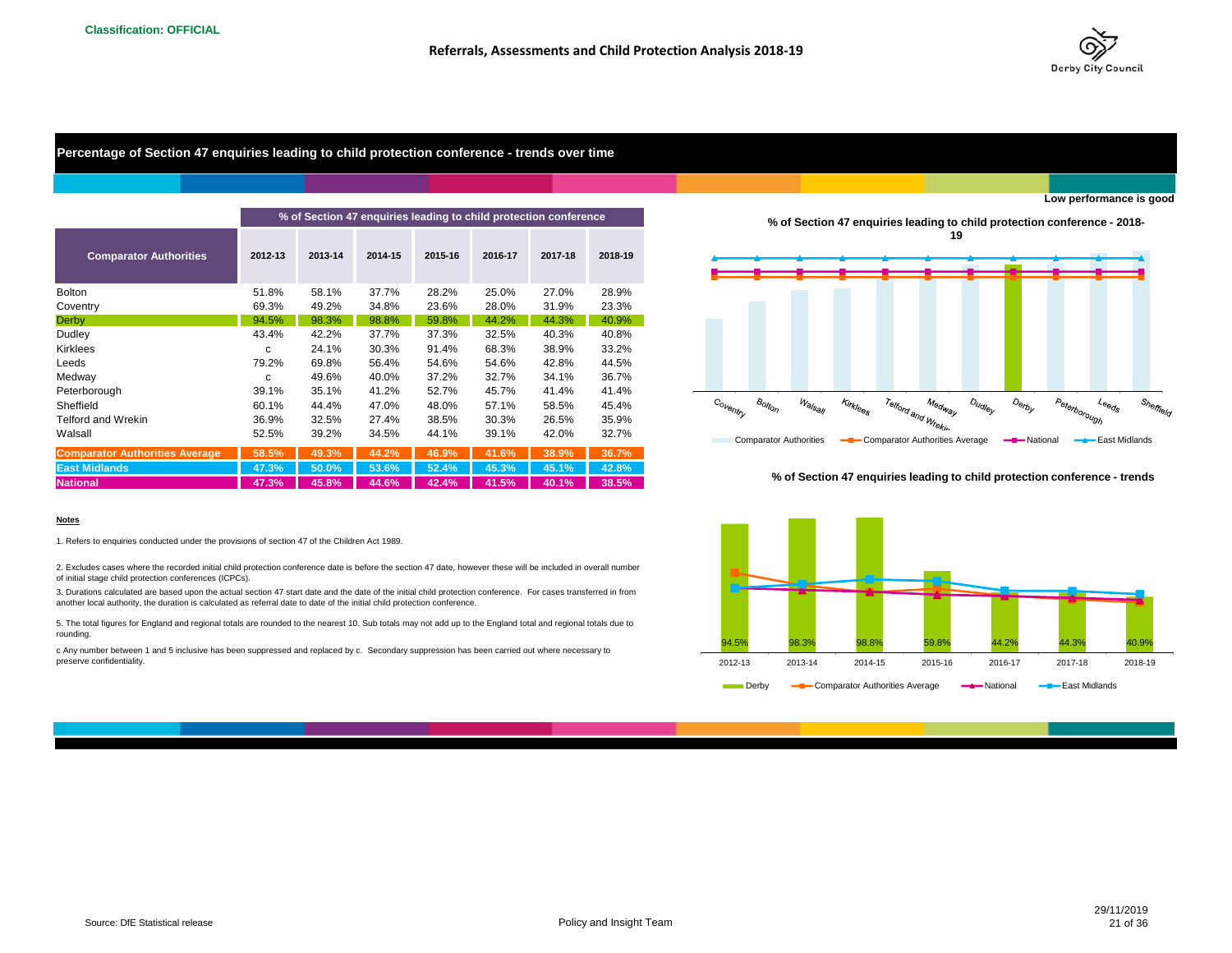

## **Number Initial Child Protection Conferences in Year - (Trends over time)**

|                                       |         |         | <b>Number Initial Child Protection Conferences in Year</b> |         |         |         |         |
|---------------------------------------|---------|---------|------------------------------------------------------------|---------|---------|---------|---------|
| <b>Comparator Authorities</b>         | 2012-13 | 2013-14 | 2014-15                                                    | 2015-16 | 2016-17 | 2017-18 | 2018-19 |
| <b>Bolton</b>                         | 250     | 395     | 291                                                        | 245     | 301     | 329     | 347     |
| Coventry                              | 629     | 900     | 1015                                                       | 615     | 691     | 649     | 528     |
| Derby                                 | 358     | 407     | 474                                                        | 510     | 549     | 728     | 615     |
| Dudley                                | 379     | 396     | 437                                                        | 595     | 658     | 607     | 680     |
| Kirklees                              | 464     | 397     | 393                                                        | 566     | 751     | 657     | 525     |
| Leeds                                 | 1513    | 1042    | 1089                                                       | 954     | 770     | 768     | 681     |
| Medway                                | 239     | 431     | 606                                                        | 607     | 351     | 403     | 554     |
| Peterborough                          | 366     | 330     | 354                                                        | 487     | 408     | 413     | 399     |
| Sheffield                             | 519     | 551     | 533                                                        | 538     | 723     | 820     | 951     |
| <b>Telford and Wrekin</b>             | 199     | 197     | 156                                                        | 254     | 457     | 272     | 332     |
| Walsall                               | 405     | 518     | 509                                                        | 586     | 565     | 790     | 674     |
| <b>Comparator Authorities Average</b> | 484     | 506     | 532                                                        | 542     | 566     | 585     | 571     |
|                                       | 5470    | 6220    | 6680                                                       |         |         |         |         |
| <b>East Midlands Region (Totals)</b>  |         |         |                                                            | 6980    | 7030    | 7210    | 6490    |
| <b>National</b>                       | 60080   | 65190   | 71410                                                      | 73050   | 76930   | 79470   | 77440   |

**Number of Initial Child Protection Conferences - 2018-19**



#### **Number of Initial Child Protection Conferences - trends**



#### **Notes**

1. Refers to enquiries conducted under the provisions of section 47 of the Children Act 1989.

2. Excludes cases where the recorded initial child protection conference date is before the section 47 date, however these will be included in overall number of initial stage child protection conferences (ICPCs).

3. Durations calculated are based upon the actual section 47 start date and the date of the initial child protection conference. For cases transferred in from another local authority, the duration is calculated as referral date to date of the initial child protection conference.

5. The total figures for England and regional totals are rounded to the nearest 10. Sub totals may not add up to the England total and regional totals due to rounding.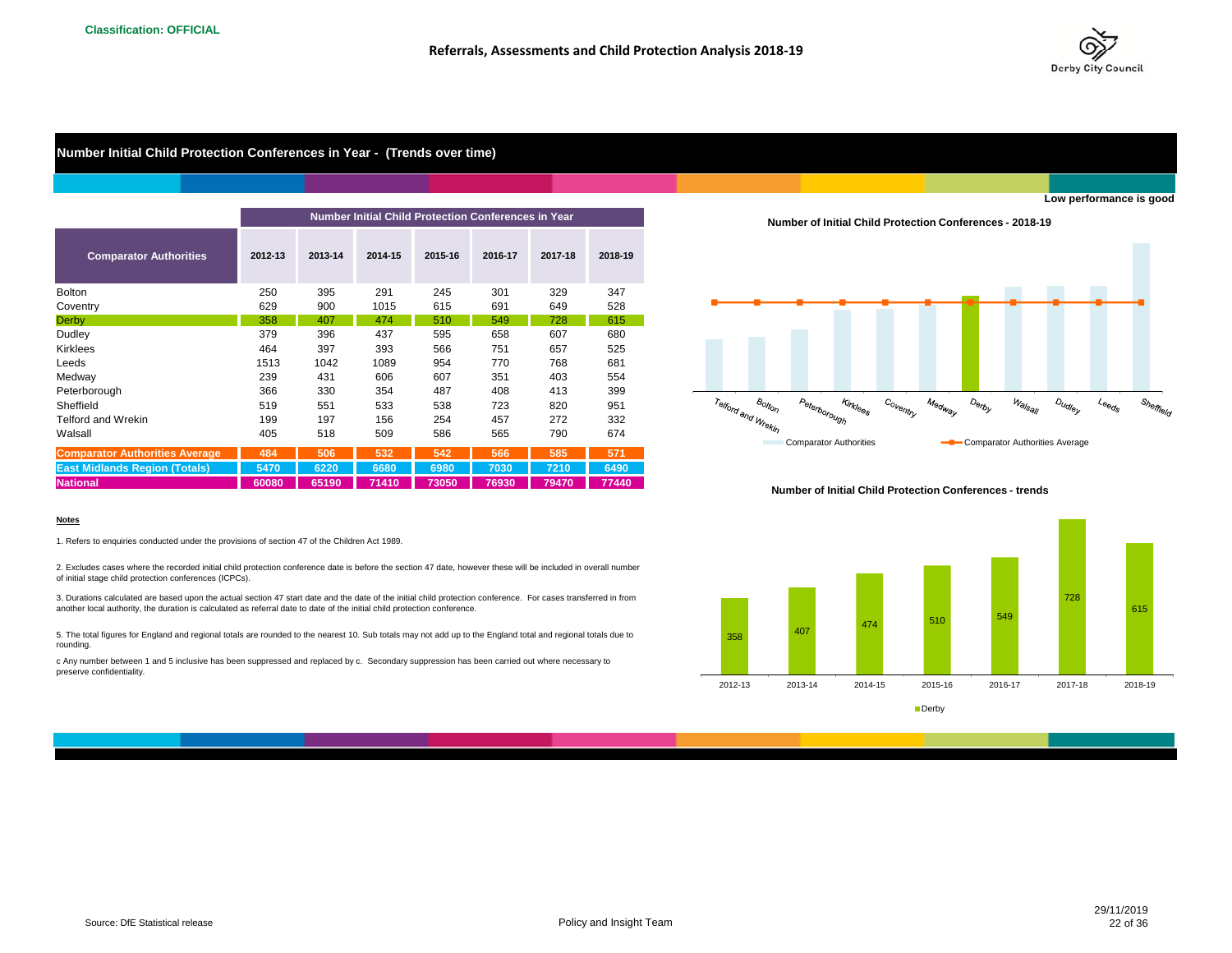

## **Rate Initial Child Protection Conferences per 10,000 population aged under 18 - trends over time**

|                                       |         |         |         |         | Rate Initial Child Protection Conferences in Year | <b>Rate of Initial Child Protection Conferent</b> |         |                                                                                                                   |
|---------------------------------------|---------|---------|---------|---------|---------------------------------------------------|---------------------------------------------------|---------|-------------------------------------------------------------------------------------------------------------------|
| <b>Comparator Authorities</b>         | 2012-13 | 2013-14 | 2014-15 | 2015-16 | 2016-17                                           | 2017-18                                           | 2018-19 |                                                                                                                   |
| <b>Bolton</b>                         | 38.5    | 60.2    | 44.2    | 36.9    | 45.0                                              | 48.8                                              | 51.3    |                                                                                                                   |
| Coventry                              | 88.4    | 123.7   | 136.9   | 81.9    | 90.4                                              | 83.7                                              | 66.8    |                                                                                                                   |
| Derby                                 | 62.8    | 70.5    | 81.2    | 86.7    | 92.4                                              | 122.0                                             | 102.7   |                                                                                                                   |
| Dudley                                | 56.1    | 58.9    | 64.4    | 87.5    | 96.6                                              | 88.2                                              | 98.2    |                                                                                                                   |
| <b>Kirklees</b>                       | 47.7    | 40.5    | 40.0    | 57.3    | 75.7                                              | 65.8                                              | 52.4    |                                                                                                                   |
| Leeds                                 | 97.5    | 66.0    | 67.9    | 58.7    | 46.7                                              | 46.2                                              | 40.5    |                                                                                                                   |
| Medway                                | 39.3    | 70.0    | 96.9    | 96.1    | 55.1                                              | 63.0                                              | 86.0    |                                                                                                                   |
| Peterborough                          | 82.1    | 72.4    | 76.0    | 102.1   | 83.3                                              | 82.6                                              | 78.0    |                                                                                                                   |
| Sheffield                             | 45.8    | 48.2    | 46.3    | 46.4    | 62.2                                              | 70.3                                              | 80.9    | Kirklees<br>$\left. \mathcal{B}_{Oll_{O\eta}}\right.$<br>Coventry<br>Sheffield<br>$\iota_{\Theta_{\Theta_{Q_S}}}$ |
| <b>Telford and Wrekin</b>             | 51.3    | 50.7    | 40.0    | 64.9    | 116.1                                             | 67.8                                              | 81.7    | Peterborough                                                                                                      |
| Walsall                               | 63.6    | 81.3    | 78.8    | 90.0    | 85.4                                              | 117.5                                             | 98.9    | <b>Comparator Authorities</b><br>-Comparator Au                                                                   |
| <b>Comparator Authorities Average</b> | 61.2    | 67.5    | 70.2    | 73.5    | 77.2                                              | 77.8                                              | 76.1    |                                                                                                                   |
| <b>East Midlands Region (Totals)</b>  | 57.2    | 64.8    | 69.1    | 71.8    | 71.7                                              | 72.9                                              | 65.2    |                                                                                                                   |
| <b>National</b>                       | 52.7    | 56.8    | 61.6    | 62.6    | 64.4                                              | 67.0                                              | 64.8    | Dota of initial abild nuctorian conform                                                                           |

**Rate of Initial Child Protection Conferences per 10,000 - 2018-19**



#### **Rate of initial child protection conferences per 10,000 - trends**



#### **Notes**

1. Refers to enquiries conducted under the provisions of section 47 of the Children Act 1989.

2. Excludes cases where the recorded initial child protection conference date is before the section 47 date, however these will be included in overall number of initial stage child protection conferences (ICPCs).

3. Durations calculated are based upon the actual section 47 start date and the date of the initial child protection conference. For cases transferred in from another local authority, the duration is calculated as referral date to date of the initial child protection conference.

5. The total figures for England and regional totals are rounded to the nearest 10. Sub totals may not add up to the England total and regional totals due to rounding.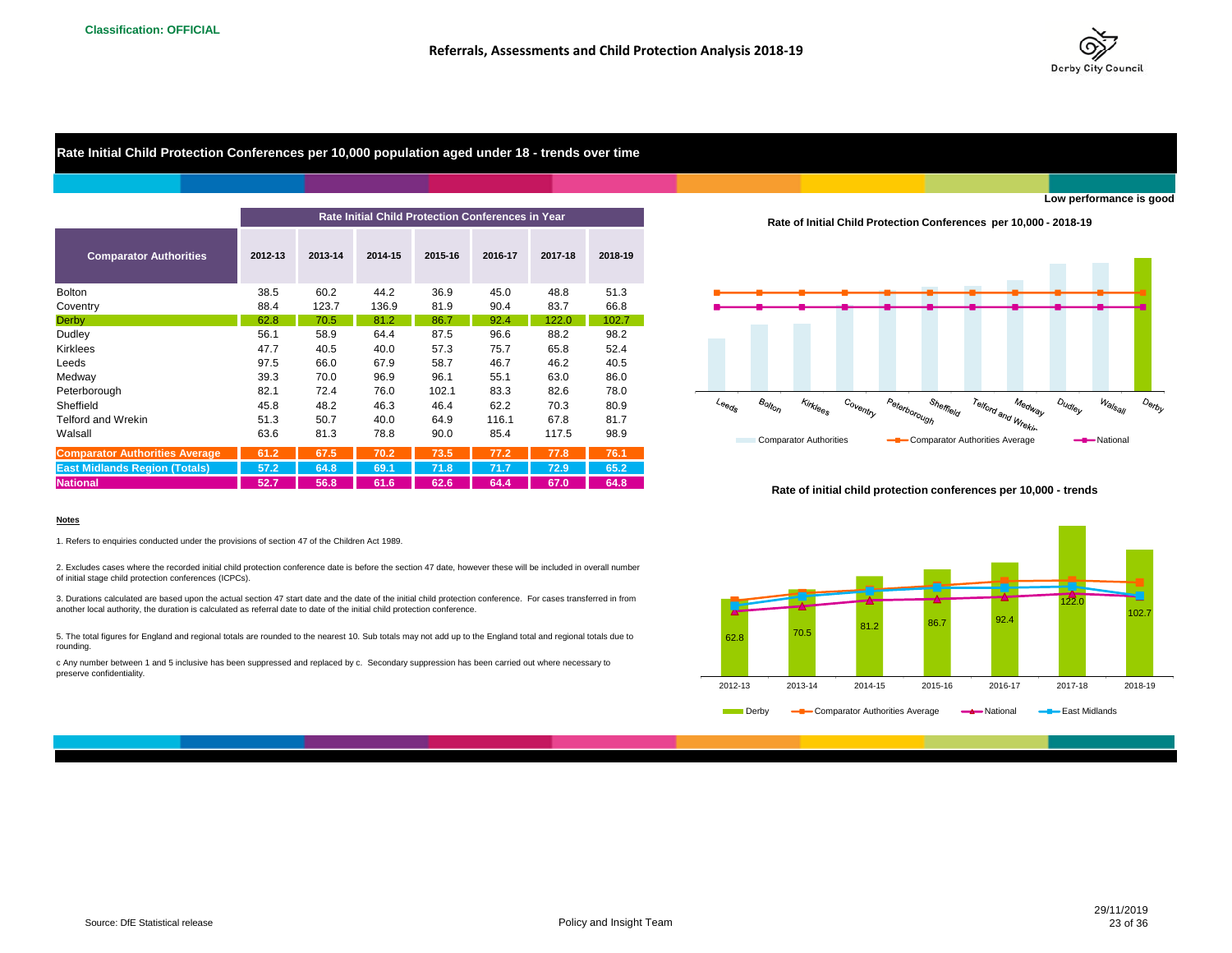

**High performance is good**

**Percentage of initial child protection conferences held within 15 working days of S47 enquiry - trends over time**

|                                       |         | % of ICPC's held within 15 working days of S47 enquiry |         |         |         |         |         |  |  |  |  |
|---------------------------------------|---------|--------------------------------------------------------|---------|---------|---------|---------|---------|--|--|--|--|
| <b>Comparator Authorities</b>         | 2012-13 | 2013-14                                                | 2014-15 | 2015-16 | 2016-17 | 2017-18 | 2018-19 |  |  |  |  |
| <b>Bolton</b>                         | 92.0%   | 86.1%                                                  | 79.4%   | 71.8%   | 87.7%   | 93.6%   | 89.0%   |  |  |  |  |
| Coventry                              | 55.3%   | 34.9%                                                  | 66.3%   | 91.5%   | 86.0%   | 85.2%   | 83.1%   |  |  |  |  |
| <b>Derby</b>                          | 96.4%   | 95.1%                                                  | 91.8%   | 92.0%   | 94.9%   | 86.1%   | 91.1%   |  |  |  |  |
| Dudley                                | 57.0%   | 53.3%                                                  | 75.5%   | 73.9%   | 67.9%   | 63.9%   | 74.6%   |  |  |  |  |
| <b>Kirklees</b>                       | x       | 27.2%                                                  | 68.4%   | 67.0%   | 64.3%   | 48.7%   | 75.8%   |  |  |  |  |
| Leeds                                 | 64.7%   | 52.1%                                                  | 54.5%   | 73.3%   | 76.9%   | 75.8%   | 74.7%   |  |  |  |  |
| Medway                                | x       | 54.8%                                                  | 59.1%   | 88.8%   | 88.3%   | 87.6%   | 74.9%   |  |  |  |  |
| Peterborough                          | 88.0%   | 90.0%                                                  | 89.0%   | 94.3%   | 87.5%   | 96.6%   | 93.7%   |  |  |  |  |
| Sheffield                             | 54.3%   | 56.3%                                                  | 45.2%   | 22.5%   | 31.0%   | 25.6%   | 84.8%   |  |  |  |  |
| Telford and Wrekin                    | 96.5%   | 93.4%                                                  | 92.9%   | 79.5%   | 85.6%   | 81.3%   | 87.0%   |  |  |  |  |
| Walsall                               | 80.2%   | 89.4%                                                  | 84.7%   | 85.3%   | 92.6%   | 88.0%   | 88.1%   |  |  |  |  |
| <b>Comparator Authorities Average</b> | 76.0%   | 66.6%                                                  | 73.3%   | 76.4%   | 78.4%   | 75.7%   | 83.4%   |  |  |  |  |
| <b>East Midlands</b>                  | 72.6%   | 74.3%                                                  | 85.3%   | 79.1%   | 80.3%   | 78.9%   | 87.1%   |  |  |  |  |
| <b>National</b>                       | 70.0%   | 69.3%                                                  | 74.7%   | 76.7%   | 77.2%   | 76.9%   | 78.7%   |  |  |  |  |

**% of ICPCs held within 15 working days of S47 enquiry - 2018-19**



#### **% of ICPCs held within 15 working days of S47 enquiry - trends**



Derby **-B** Comparator Authorities Average -A National -B East Midlands

#### **Notes**

1. Refers to enquiries conducted under the provisions of section 47 of the Children Act 1989.

2. Excludes cases where the recorded initial child protection conference date is before the section 47 date, however these will be included in overall number of initial stage child protection conferences (ICPCs).

3. Durations calculated are based upon the actual section 47 start date and the date of the initial child protection conference. For cases transferred in from another local authority, the duration is calculated as referral date to date of the initial child protection conference.

5. The total figures for England and regional totals are rounded to the nearest 10. Sub totals may not add up to the England total and regional totals due to rounding.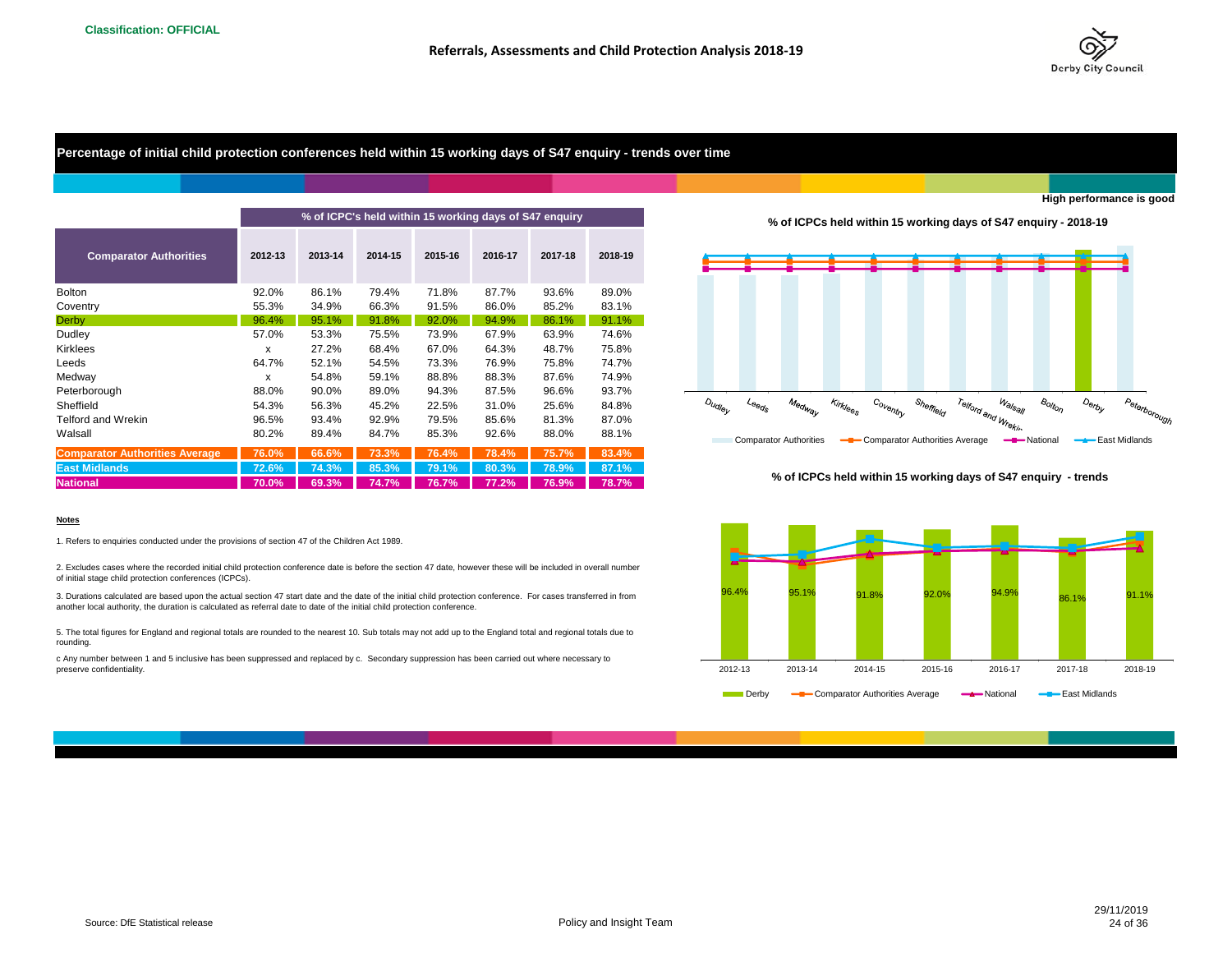

## **Duration between start of section 47 enquiries and initial child protection conference (working days) 2018-19**

|                               |                           |                                |                    | <b>Number completed</b>                               |                 |
|-------------------------------|---------------------------|--------------------------------|--------------------|-------------------------------------------------------|-----------------|
| <b>Comparator Authorities</b> | Number of<br><b>ICPCs</b> | Within 0-10<br>working<br>days | 15 working<br>days | Within 11- Within 16-20 21 or more<br>working<br>days | working<br>days |
| <b>Bolton</b>                 | 347                       | 40                             | 269                | 20                                                    | 18              |
| Coventry                      | 528                       | 78                             | 361                | 33                                                    | 56              |
| <b>Derby</b>                  | 615                       | 46                             | 514                | 34                                                    | 21              |
| Dudley                        | 680                       | 45                             | 462                | 100                                                   | 72              |
| <b>Kirklees</b>               | 525                       | 121                            | 277                | 49                                                    | 78              |
| Leeds                         | 681                       | 59                             | 450                | 86                                                    | 86              |
| Medway                        | 554                       | 88                             | 327                | 70                                                    | 65              |
| Peterborough                  | 399                       | 26                             | 348                | 18                                                    | $\overline{7}$  |
| Sheffield                     | 951                       | 168                            | 638                | 72                                                    | 73              |
| <b>Telford and Wrekin</b>     | 332                       | 68                             | 221                | 18                                                    | 25              |
| Walsall                       | 674                       | 120                            | 474                | 22                                                    | 58              |

| <b>Comparator Authorities Average</b>     |       |       | 395   |                   |      | 13.7% | 69.7%          | $8.0\%$ |      |
|-------------------------------------------|-------|-------|-------|-------------------|------|-------|----------------|---------|------|
| <b>East Midlands Region (Totals) 6490</b> |       |       |       | 1070 4580 370 470 |      |       | $13.9\%$ 68.9% | 8.2%    | 8.9% |
| <b>National</b>                           | 77440 | 10890 | 50060 | 6820              | 9660 | 13.8% | 69.0%          | 8.4%    | 8.7% |

#### **Notes**

1. Refers to enquiries conducted under the provisions of section 47 of the Children Act 1989.

2. Excludes cases where the recorded initial child protection conference date is before the section 47 date, however these will be included in overall number of initial stage child protection conferences (ICPCs).

3. Durations calculated are based upon the actual section 47 start date and the date of the initial child protection conference. For cases transferred in from another local authority, the duration is calculated as referral initial child protection conference.

5. The total figures for England and regional totals are rounded to the nearest 10. Sub totals may not add up to the England total and regional totals due to rounding.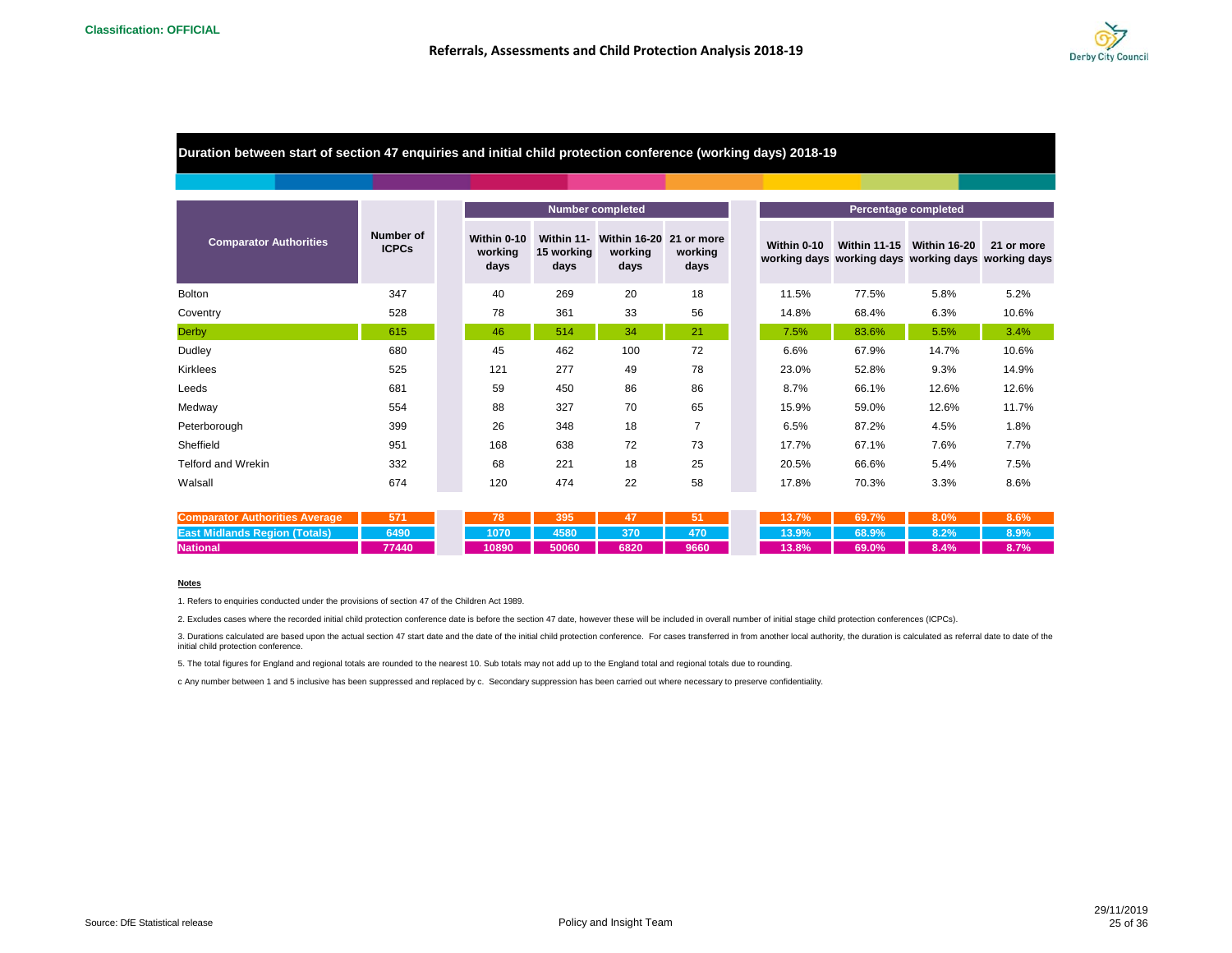

## **Children who were the subject of a Child Protection Plan as at 31st March - trends over time**

|                                       |         |         | Children who were the subject of a Child Protection Plan as at 31st March |         |         |         | Children who were the subject of a Child<br>2018-19 |                                              |
|---------------------------------------|---------|---------|---------------------------------------------------------------------------|---------|---------|---------|-----------------------------------------------------|----------------------------------------------|
| <b>Comparator Authorities</b>         | 2012-13 | 2013-14 | 2014-15                                                                   | 2015-16 | 2016-17 | 2017-18 | 2018-19                                             |                                              |
| <b>Bolton</b>                         | 215     | 384     | 257                                                                       | 221     | 222     | 265     | 325                                                 |                                              |
| Coventry                              | 519     | 765     | 695                                                                       | 494     | 510     | 464     | 353                                                 |                                              |
| Derby                                 | 225     | 300     | 314                                                                       | 314     | 368     | 519     | 426                                                 |                                              |
| Dudley                                | 242     | 304     | 309                                                                       | 349     | 437     | 408     | 414                                                 |                                              |
| Kirklees                              | 389     | 343     | 343                                                                       | 415     | 437     | 352     | 360                                                 |                                              |
| Leeds                                 | 983     | 747     | 612                                                                       | 564     | 515     | 522     | 399                                                 |                                              |
| Medway                                | 200     | 358     | 475                                                                       | 539     | 313     | 344     | 355                                                 |                                              |
| Peterborough                          | 269     | 239     | 231                                                                       | 257     | 249     | 228     | 206                                                 |                                              |
| Sheffield                             | 437     | 452     | 363                                                                       | 363     | 449     | 459     | 565                                                 | Coventry<br>Kirklees<br>Medway               |
| <b>Telford and Wrekin</b>             | 142     | 129     | 103                                                                       | 190     | 337     | 229     | 252                                                 | Telford and Wrekin<br>Peterborough           |
| Walsall                               | 251     | 326     | 358                                                                       | 375     | 333     | 408     | 389                                                 |                                              |
| <b>Comparator Authorities Average</b> | 352     | 395     | 369                                                                       | 371     | 379     | 382     | 368                                                 | <b>Comparator Authorities</b><br>$-c$        |
| <b>East Midlands Region (Totals)</b>  | 3800    | 4000    | 4400                                                                      | 4420    | 4750    | 4940    | 4430                                                |                                              |
| <b>National</b>                       | 43140   | 48300   | 49700                                                                     | 50310   | 51080   | 53790   | 52260                                               | Objective and a more than and to at a family |

**Children who were the subject of a Child Protection Plan as at 31st March - 2018-19**



**Children who were the subject of a Child Protection Plan as at 31st March trends**



#### **Notes**

1. The total figures for England and regional totals include estimates for missing data and are rounded to the nearest 10. Sub totals may not add up to the England total and regional totals due to rounding.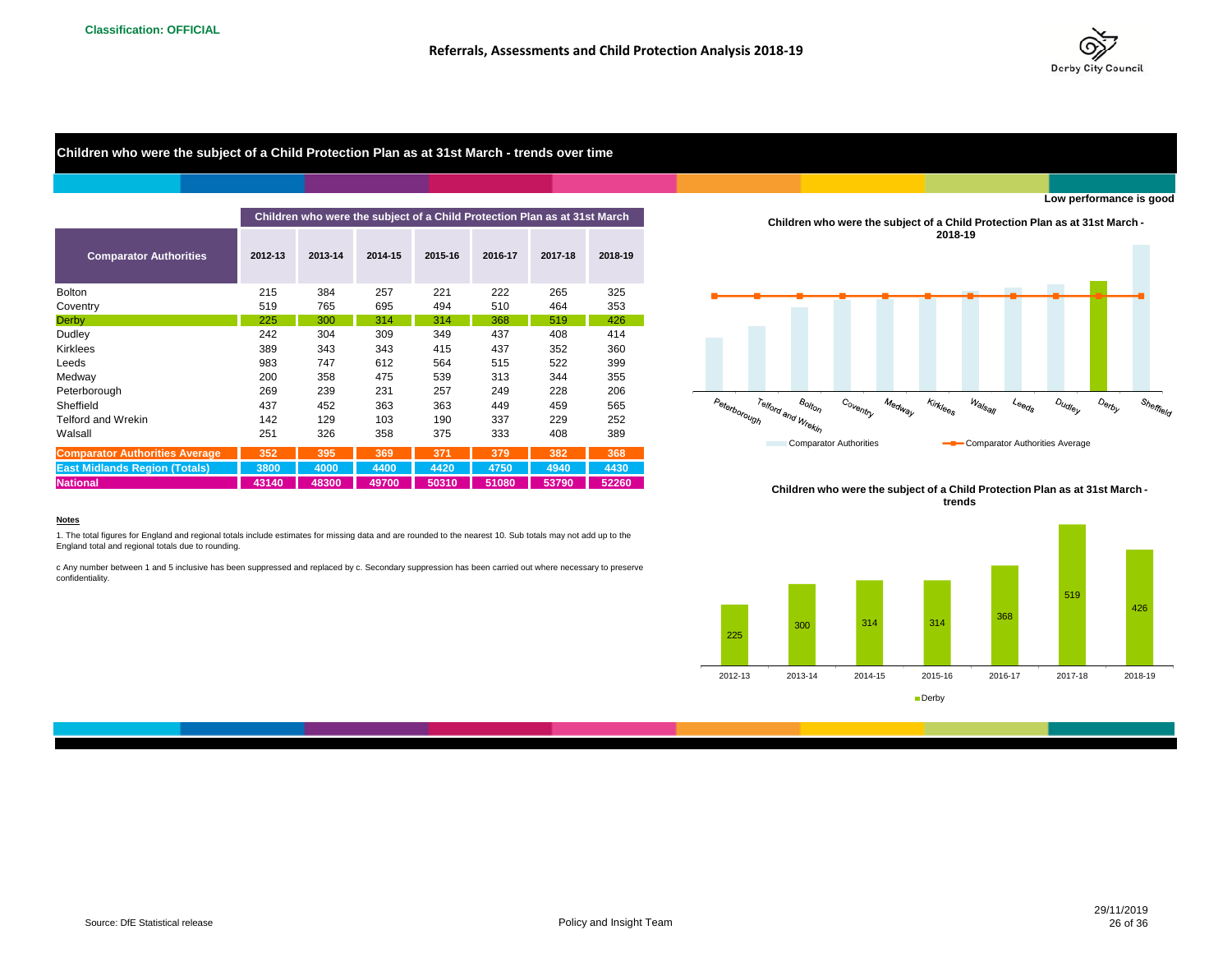

**Children who were the subject of a Child Protection Plan as at 31st March - rate per 10,000 population aged under 18 - trends over time**

|                                       |         |         |         | Children who were the subject of a CP Plan - rate per 10,000 |         |         |         | Children who were the subject of a CP Plan as at 31st March 2019 - rate                                                                                                                                                                                            |
|---------------------------------------|---------|---------|---------|--------------------------------------------------------------|---------|---------|---------|--------------------------------------------------------------------------------------------------------------------------------------------------------------------------------------------------------------------------------------------------------------------|
| <b>Comparator Authorities</b>         | 2012-13 | 2013-14 | 2014-15 | 2015-16                                                      | 2016-17 | 2017-18 | 2018-19 | per 10,000 population aged under 18                                                                                                                                                                                                                                |
| <b>Bolton</b>                         | 33.1    | 58.5    | 39.0    | 33.3                                                         | 33.2    | 39.3    | 48.0    |                                                                                                                                                                                                                                                                    |
| Coventry                              | 72.9    | 105.1   | 93.8    | 65.8                                                         | 66.7    | 59.8    | 44.7    |                                                                                                                                                                                                                                                                    |
| <b>Derby</b>                          | 39.5    | 52.0    | 53.8    | 53.4                                                         | 61.9    | 87.0    | 71.1    |                                                                                                                                                                                                                                                                    |
| Dudley                                | 35.9    | 45.3    | 45.5    | 51.3                                                         | 64.2    | 59.3    | 59.8    |                                                                                                                                                                                                                                                                    |
| <b>Kirklees</b>                       | 40.0    | 35.0    | 34.9    | 42.0                                                         | 44.1    | 35.3    | 35.9    |                                                                                                                                                                                                                                                                    |
| Leeds                                 | 63.4    | 47.3    | 38.1    | 34.7                                                         | 31.2    | 31.4    | 23.7    |                                                                                                                                                                                                                                                                    |
| Medway                                | 32.9    | 58.1    | 76.0    | 85.3                                                         | 49.1    | 53.8    | 55.1    |                                                                                                                                                                                                                                                                    |
| Peterborough                          | 60.3    | 52.4    | 49.6    | 53.9                                                         | 50.8    | 45.6    | 40.3    |                                                                                                                                                                                                                                                                    |
| Sheffield                             | 38.5    | 39.5    | 31.5    | 31.3                                                         | 38.6    | 39.3    | 48.1    | Peterborough<br><b>Kirklees</b><br>$B_{O/t_{O/\gamma}}$<br>$W_{\widehat{\bm{q}}/\mathcal{S}_{\widehat{\bm{q}}/\mathcal{U}}}$<br>Telford and VVI.<br>Sheffield<br>$O_{U_{\mathcal{G}/\mathcal{C}}_{\mathcal{Y}}}$<br>Coventry<br>Medway<br>$4\epsilon_{\Theta Q_S}$ |
| Telford and Wrekin                    | 36.6    | 33.2    | 26.4    | 48.6                                                         | 85.6    | 57.0    | 62.0    |                                                                                                                                                                                                                                                                    |
| Walsall                               | 39.4    | 51.2    | 55.4    | 57.6                                                         | 50.3    | 60.7    | 57.1    | <b>Comparator Authorities</b><br>Comparator Authorities Average<br>-Mational<br>East Midlands                                                                                                                                                                      |
| <b>Comparator Authorities Average</b> | 44.8    | 52.5    | 49.5    | 50.7                                                         | 52.3    | 51.7    | 49.6    |                                                                                                                                                                                                                                                                    |
| <b>East Midlands Region (Totals)</b>  | 39.3    | 41.6    | 45.7    | 45.5                                                         | 48.4    | 49.9    | 44.5    |                                                                                                                                                                                                                                                                    |
| <b>National</b>                       | 37.9    | 42.1    | 42.9    | 43.1                                                         | 43.3    | 45.3    | 43.7    | Children who were the subject of a CD Plan as at 31st March 2018 - rate                                                                                                                                                                                            |

**Children who were the subject of a CP Plan as at 31st March 2019 - rate per 10,000 population aged under 18**



**Children who were the subject of a CP Plan as at 31st March 2018 - rate per 10,000 population aged under 18 - trends**



#### **Notes**

1. The total figures for England and regional totals include estimates for missing data and are rounded to the nearest 10. Sub totals may not add up to the England total and regional totals due to rounding.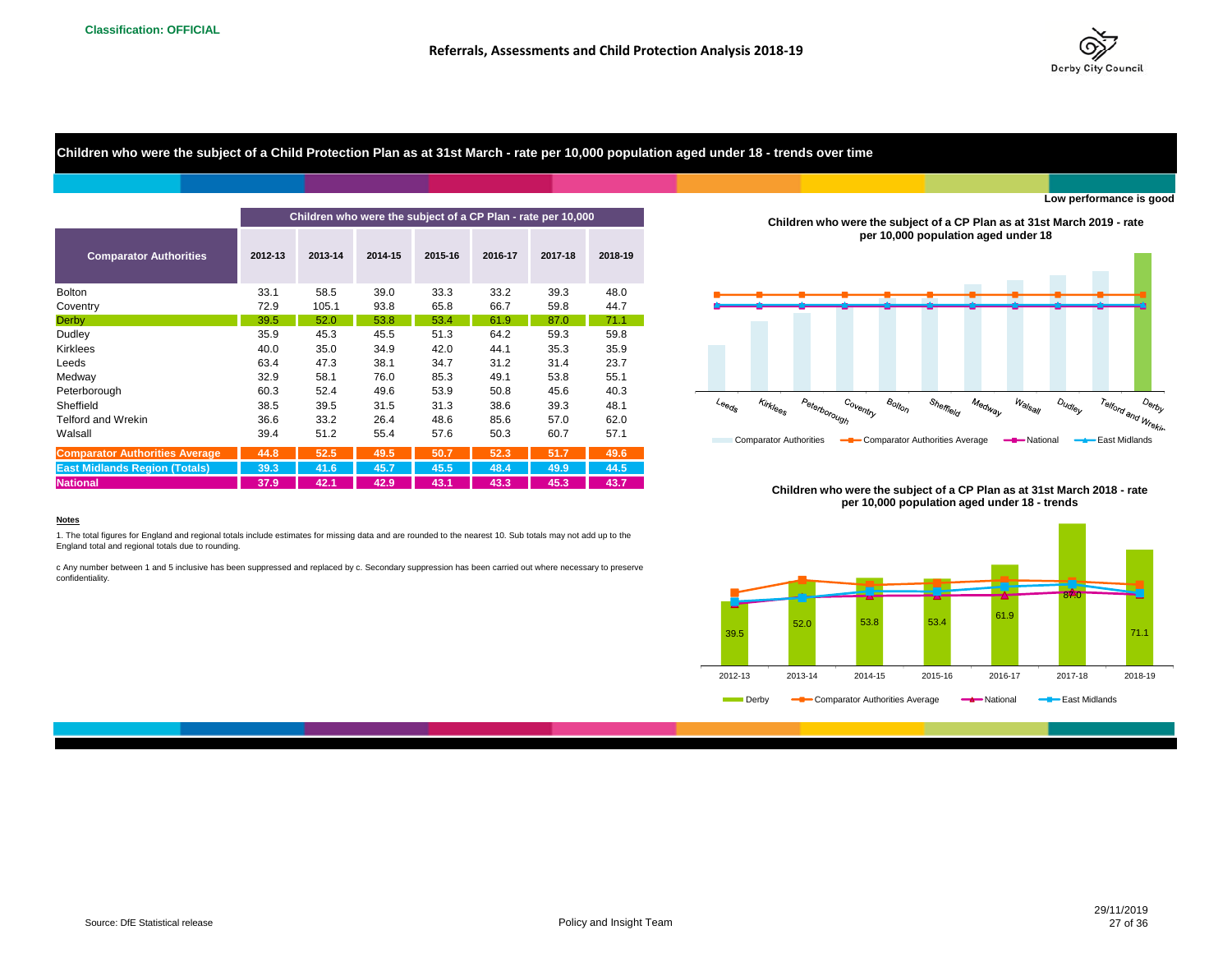

#### **Number of children who were the subject of a child protection plan at 31 March 2019 by initial and latest category of abuse**

|                               | Number of                                          |                |                   |                                  |                           |                 |                |                          |                                 | Number of children who were the subject of a child protection plan at 31 March 2019 by initial and latest category of abuse |                 |
|-------------------------------|----------------------------------------------------|----------------|-------------------|----------------------------------|---------------------------|-----------------|----------------|--------------------------|---------------------------------|-----------------------------------------------------------------------------------------------------------------------------|-----------------|
|                               | children who<br>were the                           |                |                   | <b>Initial Category of Abuse</b> |                           |                 |                |                          | <b>Latest Category of Abuse</b> |                                                                                                                             |                 |
| <b>Comparator Authorities</b> | subject of a<br>CP plan at 31<br><b>March 2019</b> | <b>Neglect</b> | Physical<br>Abuse | Sexual<br>Abuse                  | <b>Emotional</b><br>Abuse | <b>Multiple</b> | <b>Neglect</b> | <b>Physical</b><br>Abuse | Sexual<br>Abuse                 | Emotional<br>Abuse                                                                                                          | <b>Multiple</b> |
| <b>Bolton</b>                 | 325                                                | 147            | 21                | 24                               | 126                       | $\overline{ }$  | 138            | c                        | 20                              | 143                                                                                                                         |                 |
| Coventry                      | 353                                                | 108            | 21                | 34                               | 190                       | 0               | 103            | 21                       | 34                              | 195                                                                                                                         | 0               |
| Derby                         | 426                                                | 144            | 49                | 36                               | 190                       |                 | 130            | 41                       | 27                              | 228                                                                                                                         |                 |
| Dudley                        | 414                                                | 176            | 14                | 17                               | 207                       | 0               | 181            | 14                       | 17                              | 202                                                                                                                         |                 |
| Kirklees                      | 360                                                | 278            | 25                | 25                               | 32                        | 0               | 282            | 17                       | 24                              | 37                                                                                                                          |                 |
| Leeds                         | 399                                                | 113            | 59                | 8                                | 219                       | 0               | 108            | 47                       |                                 | 237                                                                                                                         |                 |
| Medway                        | 355                                                | 205            | 19                | с                                | 121                       | с               | 217            | 12                       | 8                               | 118                                                                                                                         |                 |
| Peterborough                  | 206                                                | 115            | c                 | $\mathbf 0$                      | 77                        | c               | 112            | 10                       | $\Omega$                        | 84                                                                                                                          |                 |
| Sheffield                     | 565                                                | 240            | 60                | 18                               | 247                       | 0               | 232            | 55                       | 16                              | 262                                                                                                                         | 0               |
| Telford and Wrekin            | 252                                                | 111            | 15                | 19                               | 107                       | 0               | 109            | 14                       | 17                              | 112                                                                                                                         | $\Omega$        |
| Walsall                       | 389                                                | 202            | 20                | 30                               | 137                       | 0               | 218            | 16                       | 27                              | 128                                                                                                                         | ŋ               |

| <b>Comparator Authorities Average</b> |       |  | 167 30 21 30               |  |  | 166 25 48 159             |  |  |
|---------------------------------------|-------|--|----------------------------|--|--|---------------------------|--|--|
|                                       |       |  |                            |  |  | 2100 510 160 1440 230     |  |  |
| <b>National</b>                       | 52260 |  | 25330 4170 2230 48460 2070 |  |  | 25180 3510 2090 2000 1480 |  |  |

|                               | Number of                                          |                |                   |                                  | Percentage of children who were the subject of a child protection plan at 31 March 2019 by initial and latest category of abuse |                 |                |                          |                                 |                           |                 |
|-------------------------------|----------------------------------------------------|----------------|-------------------|----------------------------------|---------------------------------------------------------------------------------------------------------------------------------|-----------------|----------------|--------------------------|---------------------------------|---------------------------|-----------------|
|                               | children who<br>were the                           |                |                   | <b>Initial Category of Abuse</b> |                                                                                                                                 |                 |                |                          | <b>Latest Category of Abuse</b> |                           |                 |
| <b>Comparator Authorities</b> | subject of a<br>CP plan at 31<br><b>March 2019</b> | <b>Neglect</b> | Physical<br>Abuse | Sexual<br>Abuse                  | <b>Emotional</b><br>Abuse                                                                                                       | <b>Multiple</b> | <b>Neglect</b> | <b>Physical</b><br>Abuse | Sexual<br>Abuse                 | <b>Emotional</b><br>Abuse | <b>Multiple</b> |
| <b>Bolton</b>                 | 325                                                | 45.2%          | 6.5%              | 7.4%                             | 38.8%                                                                                                                           | 2.2%            | 42.5%          | C                        | 6.2%                            | 44.0%                     | c               |
| Coventry                      | 353                                                | 30.6%          | 5.9%              | 9.6%                             | 53.8%                                                                                                                           | 0.0%            | 29.2%          | 5.9%                     | 9.6%                            | 55.2%                     | 0.0%            |
| <b>Derby</b>                  | 426                                                | 33.8%          | 11.5%             | 8.5%                             | 44.6%                                                                                                                           | 1.6%            | 30.5%          | 9.6%                     | 6.3%                            | 53.5%                     | 0.0%            |
| Dudley                        | 414                                                | 42.5%          | 3.4%              | 4.1%                             | 50.0%                                                                                                                           | $0.0\%$         | 43.7%          | 3.4%                     | 4.1%                            | 48.8%                     | $0.0\%$         |
| <b>Kirklees</b>               | 360                                                | 77.2%          | 6.9%              | 6.9%                             | 8.9%                                                                                                                            | 0.0%            | 78.3%          | 4.7%                     | 6.7%                            | 10.3%                     | 0.0%            |
| Leeds                         | 399                                                | 28.3%          | 14.8%             | 2.0%                             | 54.9%                                                                                                                           | 0.0%            | 27.1%          | 11.8%                    | 1.8%                            | 59.4%                     | 0.0%            |
| Medway                        | 355                                                | 57.7%          | 5.4%              | C                                | 34.1%                                                                                                                           | c               | 61.1%          | 3.4%                     | 2.3%                            | 33.2%                     | 0.0%            |
| Peterborough                  | 206                                                | 55.8%          | c                 | 0.0%                             | 37.4%                                                                                                                           | c               | 54.4%          | 4.9%                     | 0.0%                            | 40.8%                     | 0.0%            |
| Sheffield                     | 565                                                | 42.5%          | 10.6%             | 3.2%                             | 43.7%                                                                                                                           | 0.0%            | 41.1%          | 9.7%                     | 2.8%                            | 46.4%                     | 0.0%            |
| <b>Telford and Wrekin</b>     | 252                                                | 44.0%          | 6.0%              | 7.5%                             | 42.5%                                                                                                                           | 0.0%            | 43.3%          | 5.6%                     | 6.7%                            | 44.4%                     | 0.0%            |
| Walsall                       | 389                                                | 51.9%          | 5.1%              | 7.7%                             | 35.2%                                                                                                                           | 0.0%            | 56.0%          | 4.1%                     | 6.9%                            | 32.9%                     | 0.0%            |

|                                                                                                                                                                                                                                      | $\frac{1}{2}$ 368 |  |                            |  |  |  | 46.1% 6.3% 4.9% 42.6% 0.0%  |  |
|--------------------------------------------------------------------------------------------------------------------------------------------------------------------------------------------------------------------------------------|-------------------|--|----------------------------|--|--|--|-----------------------------|--|
| <b>East Midlands Region (Totals) 1996 12:30 12:4430 12:4430 12:4430 12:4430 12:4430 12:4430 12:4430 12:4430 12:4430 12:4430 12:4430 12:4430 12:4430 12:4430 12:4430 12:4430 12:4430 12:4430 12:4430 12:4430 12:4430 12:4430 12:4</b> |                   |  |                            |  |  |  | 47.4% 11.5% 3.6% 32.5% 5.2% |  |
| <b>National</b>                                                                                                                                                                                                                      | 52260             |  | 48.5% 8.0% 4.3% 35.3% 4.0% |  |  |  | 48.2% 6.7% 4.0% 38.3% 2.8%  |  |

#### **Notes**

1. Category of abuse as assessed when the child protection plan commenced. 2. The most recent category of abuse assigned to the child protection plan.

3. If a child is the subject of more than one child protection plan during the year, each will be counted. Includes a small number of child protection plans where the category of abuse is missing.

4. The multiple category is for when more than one category of abuse is relevant to the child's current protection plan. It is not for children who have been the subject of more than

5. The total figures for England and regional totals are rounded to the nearest 10. Sub totals may not add up to the England total and regional totals due to rounding.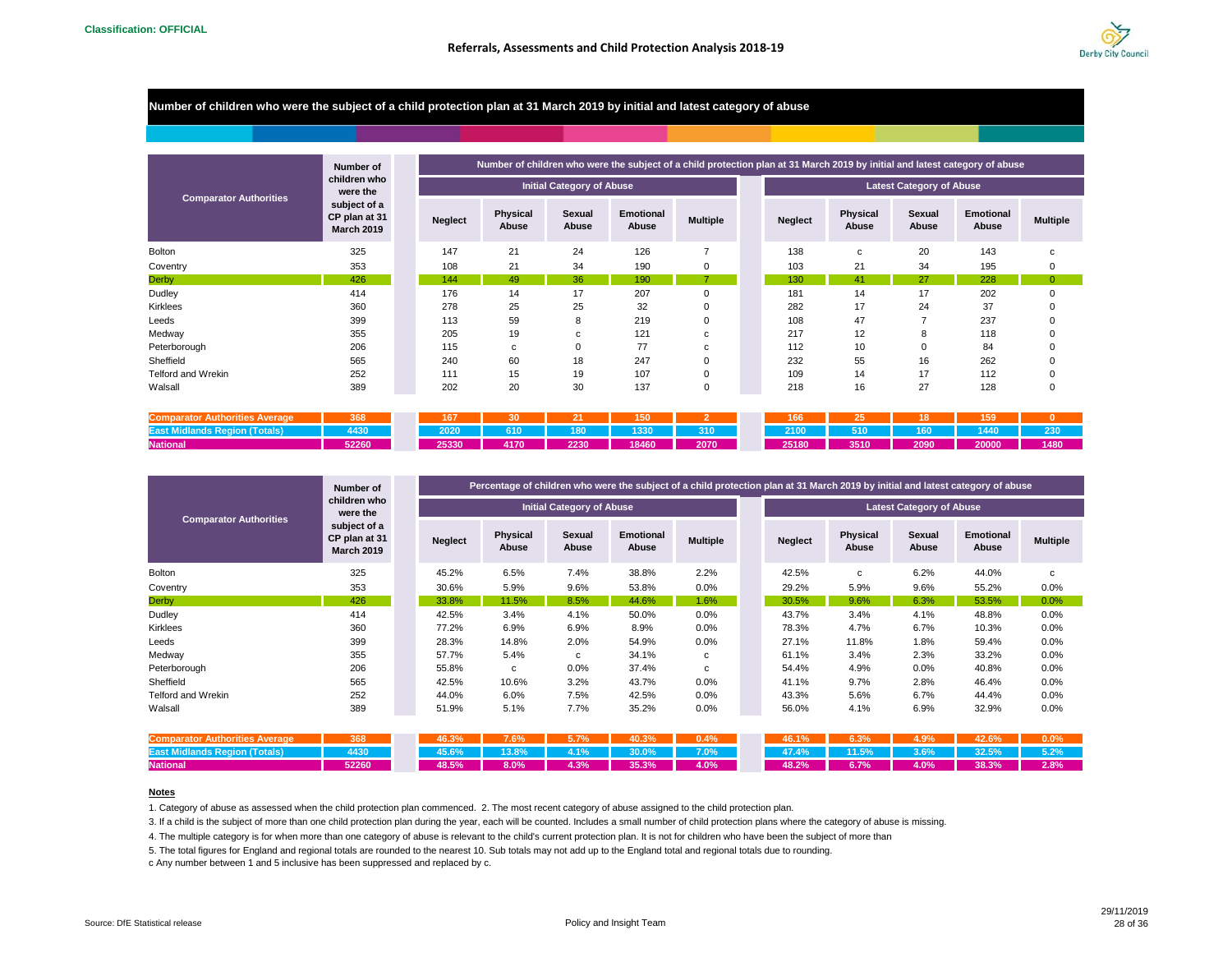

**Number of children who were the subject of a child protection plan at 31 March 2019 by length of time as the subject of a plan**

|                                       | Number of                                                      |                     |                                                |                                           | Number of children who were the subject of a child protection plan at 31 March 2019 by length of time as the subject of a plan |                     |                     |                                                |                                           |                             |                     |
|---------------------------------------|----------------------------------------------------------------|---------------------|------------------------------------------------|-------------------------------------------|--------------------------------------------------------------------------------------------------------------------------------|---------------------|---------------------|------------------------------------------------|-------------------------------------------|-----------------------------|---------------------|
|                                       | children who                                                   |                     |                                                | <b>Numbers</b>                            |                                                                                                                                |                     |                     |                                                | Percentages                               |                             |                     |
| <b>Comparator Authorities</b>         | were the<br>subject of a<br>CP plan at 31<br><b>March 2019</b> | 3 months or<br>less | More than 3<br>months but<br>under 6<br>months | More than 6<br>months but<br>under 1 year | 1 year but<br>under 2 years                                                                                                    | 2 years<br>and over | 3 months or<br>less | More than 3<br>months but<br>under 6<br>months | More than 6<br>months but<br>under 1 year | 1 year but<br>under 2 years | 2 years<br>and over |
| <b>Bolton</b>                         | 325                                                            | 119                 | 60                                             | 66                                        | 68                                                                                                                             | 12                  | 36.6%               | 18.5%                                          | 20.3%                                     | 20.9%                       | 3.7%                |
| Coventry                              | 353                                                            | 145                 | 59                                             | 88                                        | 46                                                                                                                             | 15                  | 41.1%               | 16.7%                                          | 24.9%                                     | 13.0%                       | 4.2%                |
| <b>Derby</b>                          | 426                                                            | 127                 | 103                                            | 109                                       | 77                                                                                                                             | 10                  | 29.8%               | 24.2%                                          | 25.6%                                     | 18.1%                       | 2.3%                |
| Dudley                                | 414                                                            | 133                 | 118                                            | 130                                       | с                                                                                                                              | c                   | 32.1%               | 28.5%                                          | 31.4%                                     | c                           | с                   |
| Kirklees                              | 360                                                            | 147                 | 114                                            | 65                                        | с                                                                                                                              | c                   | 40.8%               | 31.7%                                          | 18.1%                                     | c                           | с                   |
| Leeds                                 | 399                                                            | 138                 | 63                                             | 131                                       | 53                                                                                                                             | 14                  | 34.6%               | 15.8%                                          | 32.8%                                     | 13.3%                       | 3.5%                |
| Medway                                | 355                                                            | 114                 | 117                                            | 69                                        | 43                                                                                                                             | 12                  | 32.1%               | 33.0%                                          | 19.4%                                     | 12.1%                       | 3.4%                |
| Peterborough                          | 206                                                            | 67                  | 60                                             | 59                                        | c                                                                                                                              | c                   | 32.5%               | 29.1%                                          | 28.6%                                     | C                           | c                   |
| Sheffield                             | 565                                                            | 212                 | 128                                            | 131                                       | 87                                                                                                                             | $\overline{7}$      | 37.5%               | 22.7%                                          | 23.2%                                     | 15.4%                       | 1.2%                |
| Telford and Wrekin                    | 252                                                            | 86                  | 72                                             | 64                                        | c                                                                                                                              | c                   | 34.1%               | 28.6%                                          | 25.4%                                     | c                           | с                   |
| Walsall                               | 389                                                            | 111                 | 97                                             | 133                                       | 48                                                                                                                             | 0                   | 28.5%               | 24.9%                                          | 34.2%                                     | 12.3%                       | 0.0%                |
|                                       |                                                                |                     |                                                |                                           |                                                                                                                                |                     |                     |                                                |                                           |                             |                     |
| <b>Comparator Authorities Average</b> | 368                                                            | 127                 | 90                                             | 95                                        | 60                                                                                                                             | 10                  | 34.5%               | 24.9%                                          | 25.8%                                     | 15.0%                       | 2.6%                |
| <b>East Midlands Region (Totals)</b>  | 4430                                                           | 1450                | 950                                            | 1230                                      | 680                                                                                                                            | 120                 | 32.7%               | 21.4%                                          | 27.8%                                     | 15.3%                       | 2.7%                |
| <b>National</b>                       | 52260                                                          | 16240               | 13020                                          | 14050                                     | 7830                                                                                                                           | 1120                | 31.1%               | 24.9%                                          | 26.9%                                     | 15.0%                       | 2.1%                |

#### **Notes**

1. Durations are calculated from the date of the latest plan within the same local authority.

2. The total figures for England and regional totals are rounded to the nearest 10. Sub totals may not add up to the England total and regional totals due to rounding.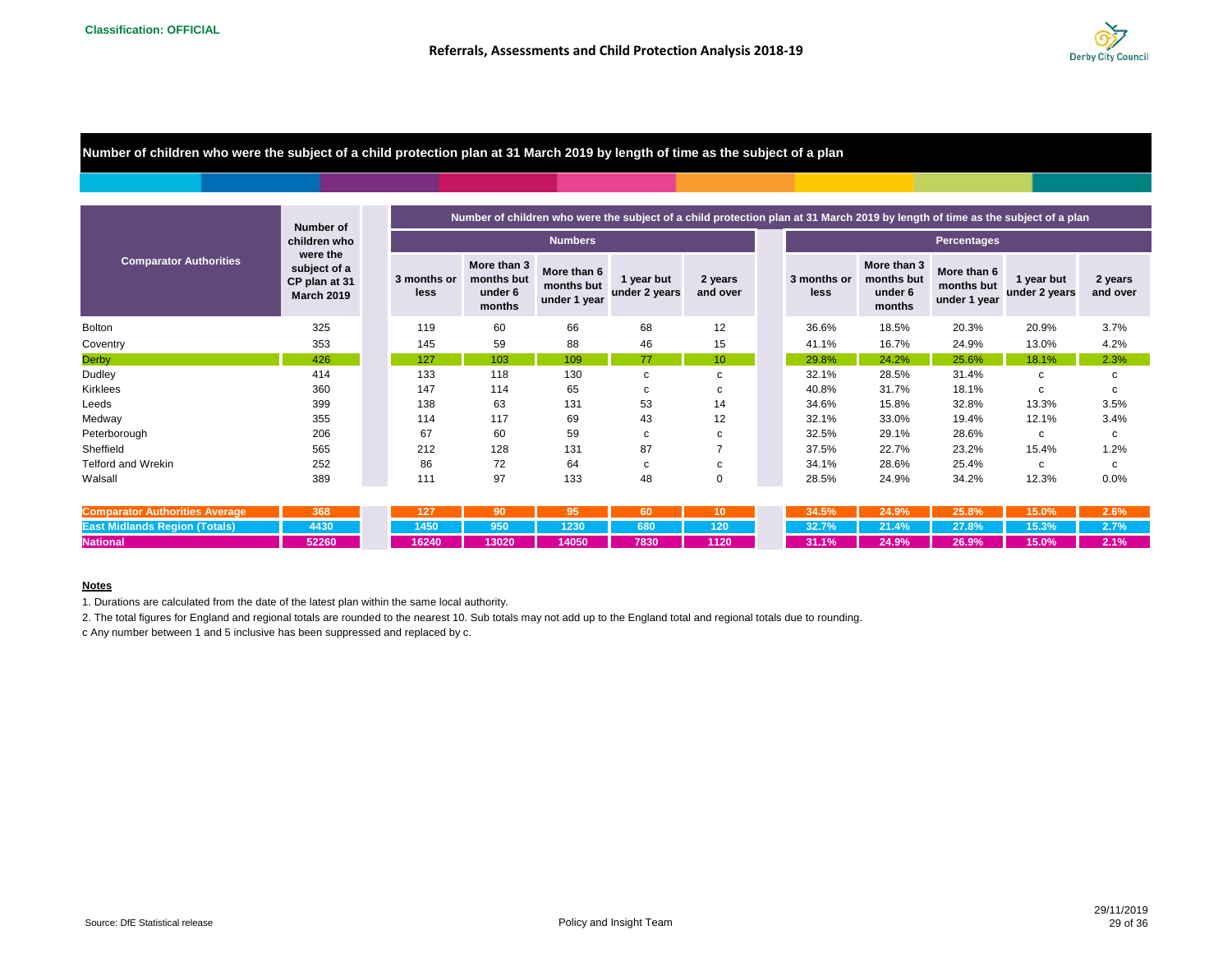

## **Number of Child Protection Plans starting each year - trends over time**

|                                       |         |         | Number of Child Protection Plans starting each year |         |         |         |         |
|---------------------------------------|---------|---------|-----------------------------------------------------|---------|---------|---------|---------|
| <b>Comparator Authorities</b>         | 2012-13 | 2013-14 | 2014-15                                             | 2015-16 | 2016-17 | 2017-18 | 2018-19 |
| Bolton                                | 226     | 363     | 255                                                 | 222     | 258     | 299     | 320     |
| Coventry                              | 524     | 737     | 828                                                 | 539     | 649     | 590     | 493     |
| Derby                                 | 302     | 340     | 436                                                 | 413     | 468     | 633     | 512     |
| Dudley                                | 313     | 357     | 389                                                 | 508     | 576     | 528     | 557     |
| <b>Kirklees</b>                       | 421     | 365     | 372                                                 | 511     | 665     | 533     | 472     |
| Leeds                                 | 1240    | 934     | 905                                                 | 809     | 666     | 674     | 534     |
| Medway                                | 208     | 388     | 539                                                 | 556     | 328     | 365     | 469     |
| Peterborough                          | 319     | 254     | 307                                                 | 398     | 337     | 345     | 323     |
| Sheffield                             | 495     | 516     | 451                                                 | 432     | 610     | 617     | 775     |
| <b>Telford and Wrekin</b>             | 197     | 184     | 153                                                 | 240     | 437     | 251     | 315     |
| Walsall                               | 355     | 455     | 489                                                 | 541     | 528     | 687     | 579     |
| <b>Comparator Authorities Average</b> | 418     | 445     | 466                                                 | 470     | 502     | 502     | 486     |
| <b>East Midlands Region (Totals)</b>  | 4800    | 5500    | 5700                                                | 5640    | 6040    | 6110    | 5470    |
| <b>National</b>                       | 52680   | 59780   | 62210                                               | 63310   | 66180   | 68770   | 66680   |

**Number Child Protection Plans starting each year - 2018-19**



**Number of Child Protection Plans starting each year - trends**



#### **Notes**

1. The total figures for England and regional totals include estimates for missing data and are rounded to the nearest 10. Sub totals may not add up to the England total and regional totals due to rounding.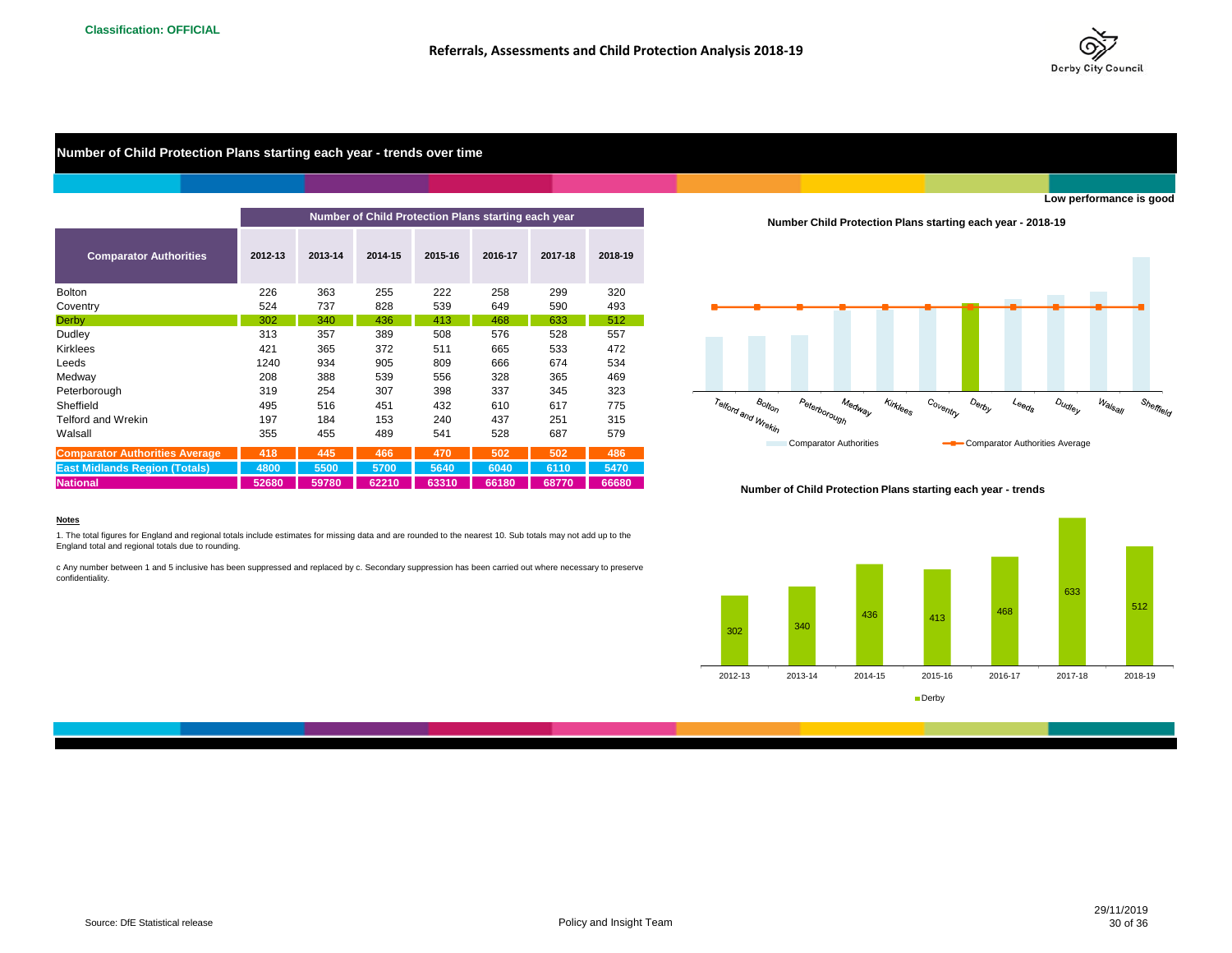

**Rate of Child Protection Plans starting each year per 10,000 population aged under 18 - trends over time**

|                                       |         |         |         |         | Rate of Child Protection Plans starting per 10,000 |         |         |                                                  |          |                               |                      |              | <b>Rate of Child Protection Plans startion</b> |
|---------------------------------------|---------|---------|---------|---------|----------------------------------------------------|---------|---------|--------------------------------------------------|----------|-------------------------------|----------------------|--------------|------------------------------------------------|
| <b>Comparator Authorities</b>         | 2012-13 | 2013-14 | 2014-15 | 2015-16 | 2016-17                                            | 2017-18 | 2018-19 |                                                  |          |                               |                      |              | 20                                             |
| <b>Bolton</b>                         | 34.8    | 55.3    | 38.7    | 33.4    | 38.6                                               | 44.3    | 47.3    |                                                  |          |                               |                      |              |                                                |
| Coventry                              | 73.6    | 101.3   | 111.7   | 71.8    | 84.9                                               | 76.0    | 62.4    |                                                  |          |                               |                      |              |                                                |
| <b>Derby</b>                          | 53.0    | 58.9    | 74.7    | 70.2    | 77.6                                               | 106.1   | 85.5    |                                                  |          |                               |                      |              |                                                |
| Dudley                                | 46.4    | 53.1    | 57.3    | 74.7    | 84.6                                               | 76.7    | 80.4    |                                                  |          |                               |                      |              |                                                |
| Kirklees                              | 43.3    | 37.3    | 37.8    | 51.7    | 66.9                                               | 53.4    | 47.1    |                                                  |          |                               |                      |              |                                                |
| Leeds                                 | 79.9    | 59.2    | 56.4    | 49.8    | 40.4                                               | 40.5    | 31.8    |                                                  |          |                               |                      |              |                                                |
| Medway                                | 34.2    | 63.0    | 86.2    | 88.0    | 50.9                                               | 57.1    | 72.8    |                                                  |          |                               |                      |              |                                                |
| Peterborough                          | 71.5    | 55.7    | 65.9    | 83.4    | 68.8                                               | 69.0    | 63.2    |                                                  |          |                               |                      |              |                                                |
| Sheffield                             | 43.7    | 45.1    | 39.2    | 37.3    | 52.4                                               | 52.9    | 66.0    | $\mathcal{L}_{\Theta \Theta_{Q'_{\mathcal{S}}}}$ | Kirklees | $B_{OllO}$                    | Co <sub>ventry</sub> |              | Sheffield                                      |
| <b>Telford and Wrekin</b>             | 50.8    | 47.3    | 39.2    | 61.3    | 111.1                                              | 62.5    | 77.5    |                                                  |          |                               |                      | Peterborough |                                                |
| Walsall                               | 55.8    | 71.4    | 75.7    | 83.1    | 79.8                                               | 102.2   | 85.0    |                                                  |          | <b>Comparator Authorities</b> |                      |              | -Comparator Au                                 |
| <b>Comparator Authorities Average</b> | 53.4    | 58.9    | 62.1    | 64.1    | 68.7                                               | 67.3    | 65.4    |                                                  |          |                               |                      |              |                                                |
| <b>East Midlands Region (Totals)</b>  | 49.8    | 57.7    | 59.0    | 58.1    | 61.6                                               | 61.8    | 54.9    |                                                  |          |                               |                      |              |                                                |
| <b>National</b>                       | 46.2    | 52.1    | 53.7    | 54.2    | 56.2                                               | 58.0    | 55.8    |                                                  |          |                               |                      |              | Rato of Child Protection Plane startin         |

**Low performance is good**







#### **Notes**

1. The total figures for England and regional totals include estimates for missing data and are rounded to the nearest 10. Sub totals may not add up to the England total and regional totals due to rounding.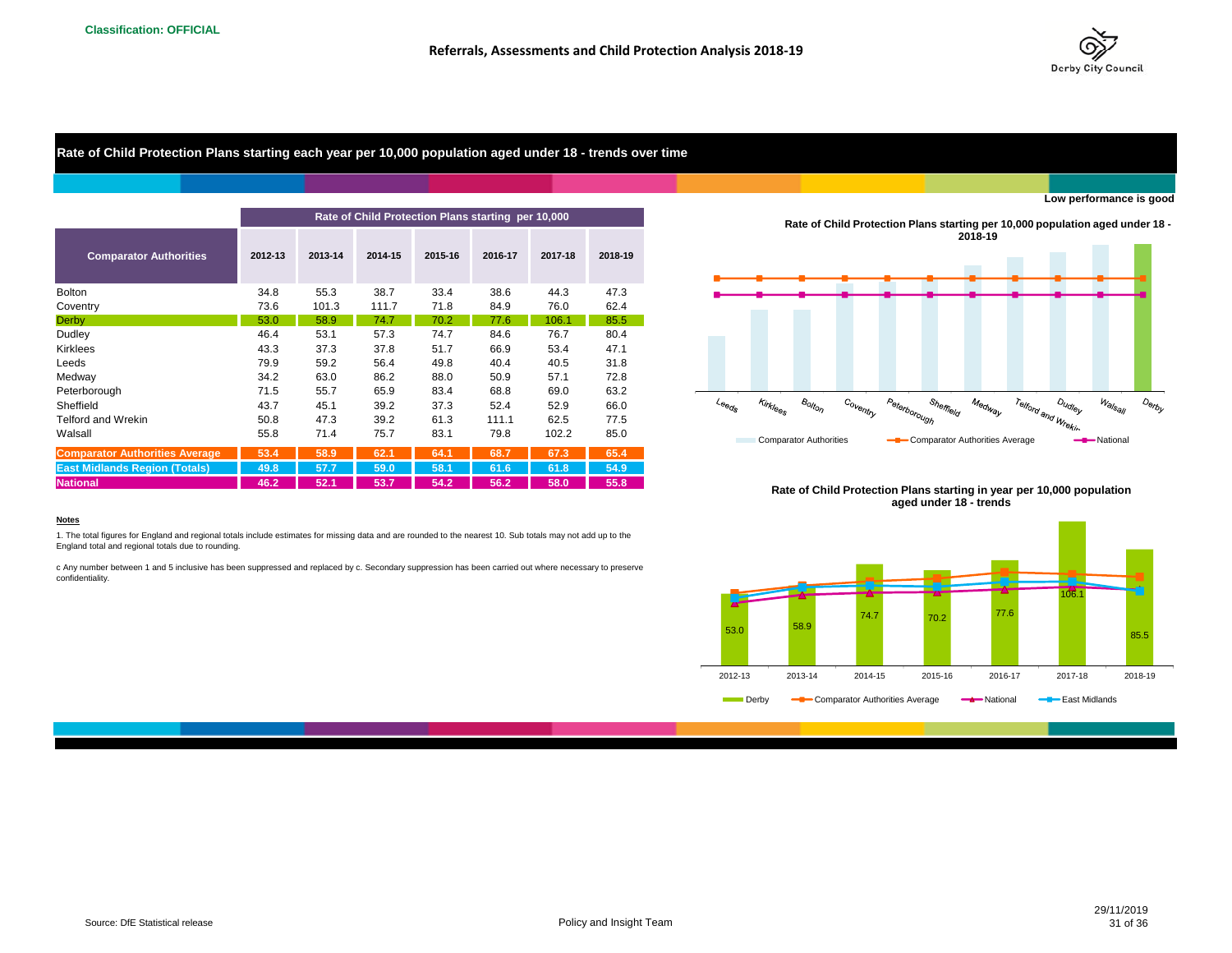

### **Number of Child Protection Plans starting during the year ending 31 March 2019 by initial and latest category of abuse**

|                               | Number of                                       |                |                   |                                  | Number of Child Protection Plans starting during the year ending 31 March 2019 by initial and latest category of abuse |                 |
|-------------------------------|-------------------------------------------------|----------------|-------------------|----------------------------------|------------------------------------------------------------------------------------------------------------------------|-----------------|
|                               | Child<br>Protection                             |                |                   | <b>Initial Category of Abuse</b> |                                                                                                                        |                 |
| <b>Comparator Authorities</b> | <b>Plans starting</b><br>in the year<br>2018-19 | <b>Neglect</b> | Physical<br>Abuse | Sexual<br>Abuse                  | <b>Emotional</b><br>Abuse                                                                                              | <b>Multiple</b> |
| <b>Bolton</b>                 | 320                                             | 146            | $\mathbf{c}$      | 28                               | 120                                                                                                                    | с               |
| Coventry                      | 493                                             | 147            | 45                | 30                               | 271                                                                                                                    | 0               |
| <b>Derby</b>                  | 512                                             | 175            | 66                | 31                               | 235                                                                                                                    | 5               |
| Dudley                        | 557                                             | 264            | 23                | 25                               | 245                                                                                                                    | 0               |
| Kirklees                      | 472                                             | 343            | 38                | 36                               | 55                                                                                                                     | 0               |
| Leeds                         | 534                                             | 116            | 77                | 17                               | 324                                                                                                                    | 0               |
| Medway                        | 469                                             | 246            | 22                | с                                | 178                                                                                                                    | с               |
| Peterborough                  | 323                                             | 176            | 18                | с                                | 118                                                                                                                    | с               |
| Sheffield                     | 775                                             | 316            | 93                | 30                               | 336                                                                                                                    | 0               |
| Telford and Wrekin            | 315                                             | 119            | 22                | 25                               | 149                                                                                                                    | 0               |
| Walsall                       | 579                                             | 267            | c                 | 33                               | 245                                                                                                                    | c               |

| Comparator<br>r Authorities Average       | 486   | 210 | 28 | 207 |  | 209 | 120 | -- | <b>OAR</b><br>215 |  |
|-------------------------------------------|-------|-----|----|-----|--|-----|-----|----|-------------------|--|
| <b>East N</b><br>Midiands Region (Totals) | 5470  |     |    |     |  |     |     |    |                   |  |
| <b>National</b>                           | 66680 |     |    |     |  |     |     |    |                   |  |

|                               | Number of                                       |                |                   |                                  |                           |                 |                |                          |                                 | Percentage of Child Protection Plans starting during the year ending 31 March 2019 by initial and latest category of abuse |                 |
|-------------------------------|-------------------------------------------------|----------------|-------------------|----------------------------------|---------------------------|-----------------|----------------|--------------------------|---------------------------------|----------------------------------------------------------------------------------------------------------------------------|-----------------|
|                               | Child<br><b>Protection</b>                      |                |                   | <b>Initial Category of Abuse</b> |                           |                 |                |                          | <b>Latest Category of Abuse</b> |                                                                                                                            |                 |
| <b>Comparator Authorities</b> | <b>Plans starting</b><br>in the year<br>2018-19 | <b>Neglect</b> | Physical<br>Abuse | Sexual<br>Abuse                  | <b>Emotional</b><br>Abuse | <b>Multiple</b> | <b>Neglect</b> | <b>Physical</b><br>Abuse | Sexual<br>Abuse                 | <b>Emotional</b><br>Abuse                                                                                                  | <b>Multiple</b> |
| <b>Bolton</b>                 | 320                                             | 45.6%          | C                 | 8.8%                             | 37.5%                     | c               | 42.2%          | C                        | 8.8%                            | 41.3%                                                                                                                      | c               |
| Coventry                      | 493                                             | 29.8%          | 9.1%              | 6.1%                             | 55.0%                     | 0.0%            | 29.8%          | 7.7%                     | 6.1%                            | 56.4%                                                                                                                      | 0.0%            |
| <b>Derby</b>                  | 512                                             | 34.2%          | 12.9%             | 6.1%                             | 45.9%                     | 1.0%            | 30.1%          | 10.9%                    | 5.7%                            | 53.3%                                                                                                                      | 0.0%            |
| Dudley                        | 557                                             | 47.4%          | 4.1%              | 4.5%                             | 44.0%                     | 0.0%            | 45.8%          | 4.1%                     | 4.5%                            | 45.6%                                                                                                                      | 0.0%            |
| Kirklees                      | 472                                             | 72.7%          | 8.1%              | 7.6%                             | 11.7%                     | 0.0%            | 73.1%          | 5.9%                     | 7.6%                            | 13.3%                                                                                                                      | 0.0%            |
| Leeds                         | 534                                             | 21.7%          | 14.4%             | 3.2%                             | 60.7%                     | $0.0\%$         | 21.2%          | 14.0%                    | 3.0%                            | 61.8%                                                                                                                      | 0.0%            |
| Medway                        | 469                                             | 52.5%          | 4.7%              | c                                | 38.0%                     | c               | 55.0%          | 3.6%                     | 4.5%                            | 36.9%                                                                                                                      | 0.0%            |
| Peterborough                  | 323                                             | 54.5%          | 5.6%              | c                                | 36.5%                     | c               | 53.6%          | 3.7%                     | c                               | 39.6%                                                                                                                      | c               |
| Sheffield                     | 775                                             | 40.8%          | 12.0%             | 3.9%                             | 43.4%                     | 0.0%            | 39.9%          | 11.7%                    | 3.6%                            | 44.8%                                                                                                                      | 0.0%            |
| Telford and Wrekin            | 315                                             | 37.8%          | 7.0%              | 7.9%                             | 47.3%                     | 0.0%            | 38.1%          | 7.3%                     | 7.3%                            | 47.3%                                                                                                                      | 0.0%            |
| Walsall                       | 579                                             | 46.1%          | c                 | 5.7%                             | 42.3%                     | c               | 49.9%          | 4.7%                     | 5.2%                            | 40.2%                                                                                                                      | 0.0%            |

|                                                |       |  | 43.3% 9.2% 5.8% 42.6% 0.1% |  |  |  | 43.0% 8.0% 5.5% 44.1% 0.0%       |  |
|------------------------------------------------|-------|--|----------------------------|--|--|--|----------------------------------|--|
| <b>East Midlands Region (Totals) 5470 1288</b> |       |  |                            |  |  |  |                                  |  |
| <b>National</b>                                | 66680 |  |                            |  |  |  | $0.0\%$ 0.0% 0.0% 0.0% 0.0% 0.0% |  |

#### **Notes**

1. Category of abuse as assessed when the child protection plan commenced. 2. The most recent category of abuse assigned to the child protection plan.

3. If a child is the subject of more than one child protection plan during the year, each will be counted. Includes a small number of child protection plans where the category of abuse is missing.

4. The multiple category is for when more than one category of abuse is relevant to the child's current protection plan. It is not for children who have been the subject of more than

5. The total figures for England and regional totals are rounded to the nearest 10. Sub totals may not add up to the England total and regional totals due to rounding.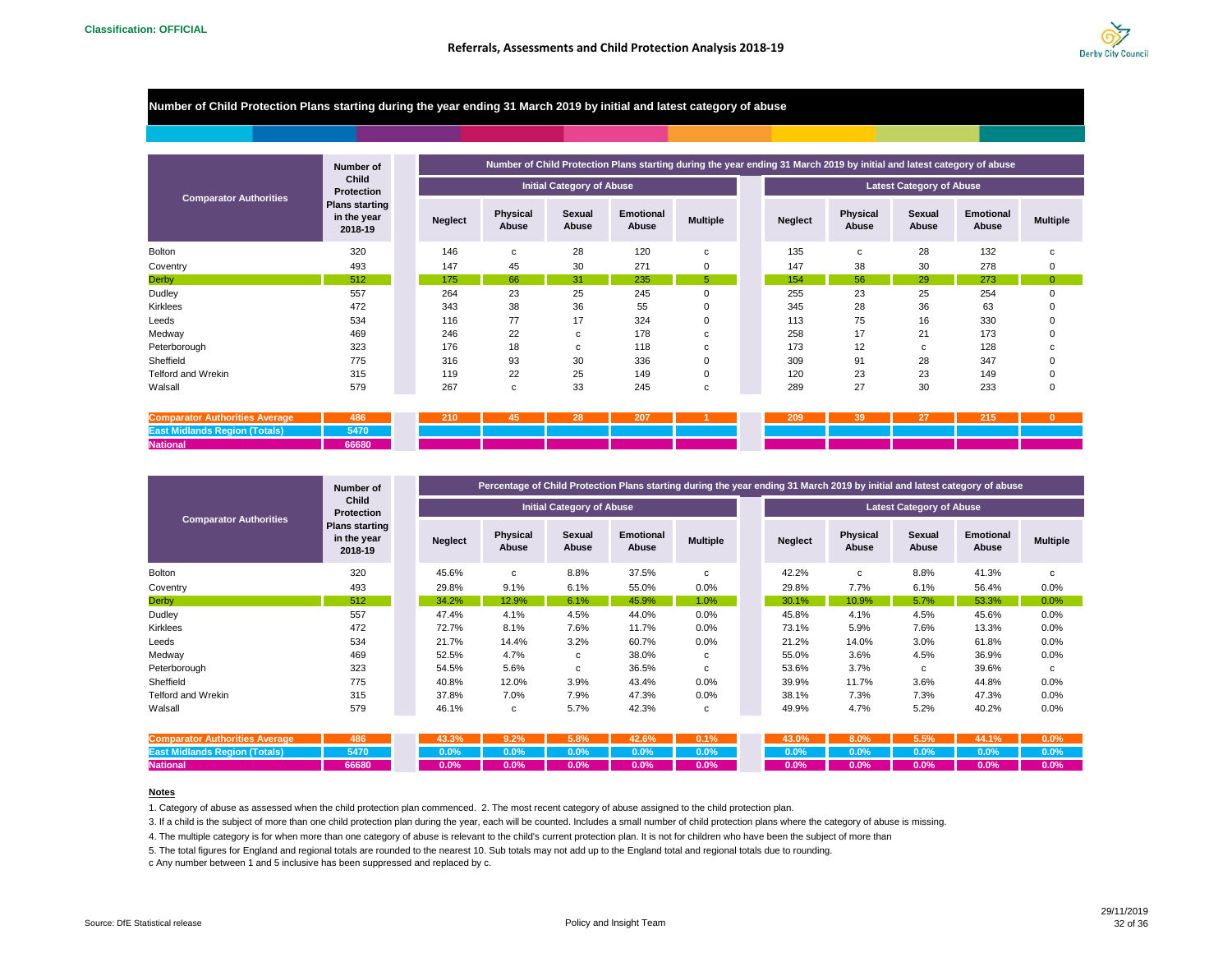

## **Child Protection Plans ceasing during each year - trends over time**

|                                       |         |         | <b>Child Protection Plans Ceasing During Year</b> |         |         |         |         |
|---------------------------------------|---------|---------|---------------------------------------------------|---------|---------|---------|---------|
| <b>Comparator Authorities</b>         | 2012-13 | 2013-14 | 2014-15                                           | 2015-16 | 2016-17 | 2017-18 | 2018-19 |
| <b>Bolton</b>                         | 246     | 194     | 380                                               | 258     | 256     | 255     | 260     |
| Coventry                              | 426     | 489     | 896                                               | 740     | 629     | 636     | 598     |
| <b>Derby</b>                          | 305     | 264     | 422                                               | 413     | 414     | 471     | 602     |
| Dudley                                | 245     | 295     | 378                                               | 458     | 456     | 511     | 550     |
| <b>Kirklees</b>                       | 415     | 401     | 372                                               | 446     | 640     | 618     | 455     |
| Leeds                                 | 1146    | 1177    | 1024                                              | 862     | 718     | 664     | 647     |
| Medway                                | 357     | 231     | 422                                               | 492     | 549     | 334     | 458     |
| Peterborough                          | 236     | 284     | 314                                               | 375     | 345     | 366     | 342     |
| Sheffield                             | 347     | 500     | 540                                               | 431     | 523     | 606     | 666     |
| <b>Telford and Wrekin</b>             | 276     | 197     | 179                                               | 153     | 290     | 355     | 291     |
| Walsall                               | 334     | 378     | 454                                               | 523     | 602     | 604     | 606     |
| <b>Comparator Authorities Average</b> | 394     | 401     | 489                                               | 468     | 493     | 493     | 498     |
| <b>East Midlands Region (Totals)</b>  | 4300    | 5300    | 5300                                              | 5610    | 5710    | 5910    | 5970    |
| <b>National</b>                       | 52120   | 54380   | 60400                                             | 62750   | 65200   | 65920   | 67910   |

**Child Protection Plans ceasing during each year - 2018-19**



#### **Child Protection Plans ceasing during each year - trends**



#### **Notes**

1. The total figures for England and regional totals include estimates for missing data and are rounded to the nearest 10. Sub totals may not add up to the England total and regional totals due to rounding.

2. If a child is the subject of more than one child protection plan during the year, each will be counted.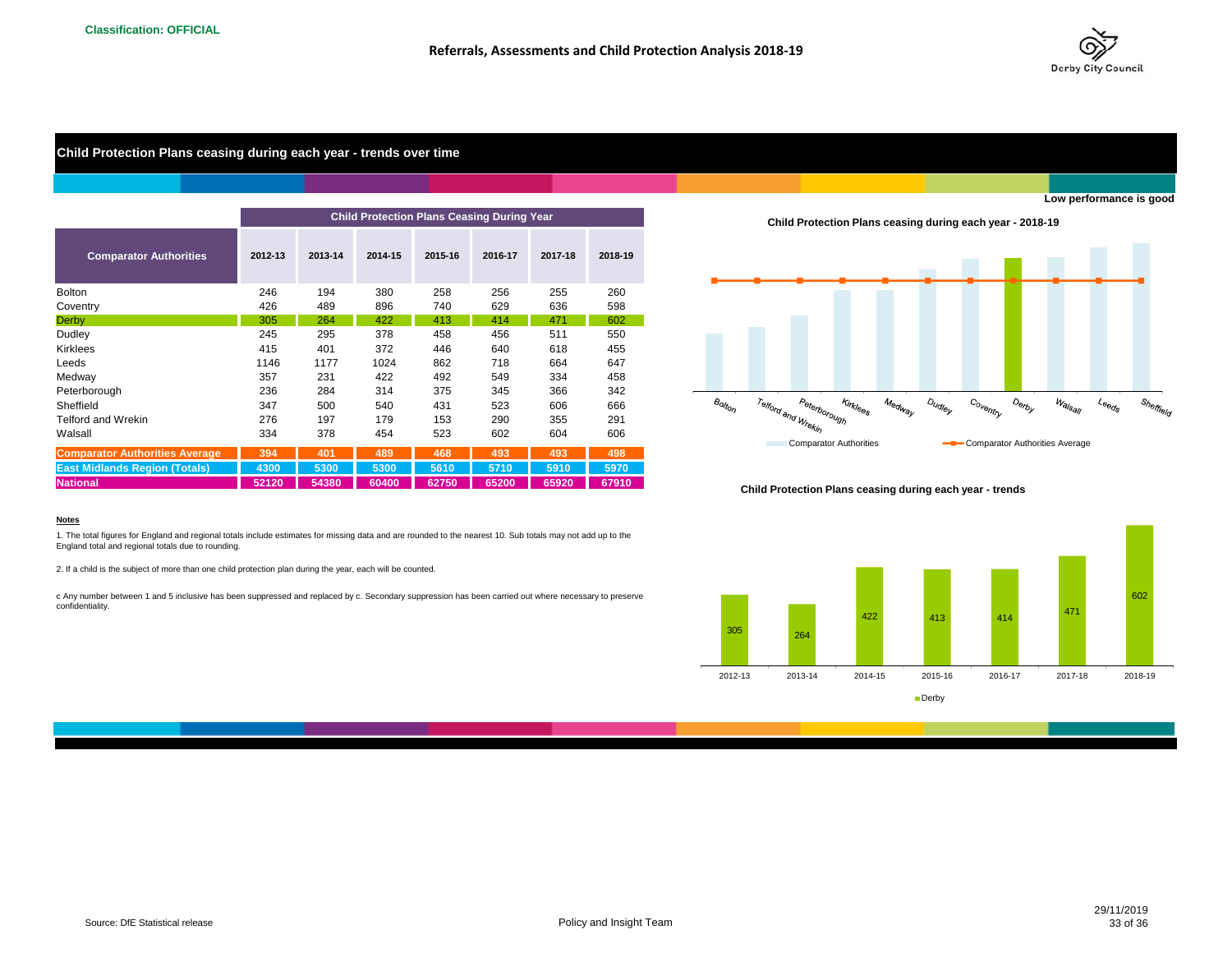

**Child Protection Plans ceasing during each year per 10,000 population aged under 18 - trends over time**

|                                       |         |         | Rate of Child Protection Plans ceasing per 10,000 |         |         |         |         | <b>Rate of Child Protection Plans ceasi</b>                                                                                              |
|---------------------------------------|---------|---------|---------------------------------------------------|---------|---------|---------|---------|------------------------------------------------------------------------------------------------------------------------------------------|
| <b>Comparator Authorities</b>         | 2012-13 | 2013-14 | 2014-15                                           | 2015-16 | 2016-17 | 2017-18 | 2018-19 | 21                                                                                                                                       |
| <b>Bolton</b>                         | 37.8    | 29.6    | 57.7                                              | 38.9    | 38.3    | 37.8    | 38.4    |                                                                                                                                          |
| Coventry                              | 59.8    | 67.2    | 120.9                                             | 98.6    | 82.3    | 82.0    | 75.7    |                                                                                                                                          |
| <b>Derby</b>                          | 53.5    | 45.8    | 72.3                                              | 70.2    | 69.7    | 78.9    | 100.5   |                                                                                                                                          |
| Dudley                                | 36.3    | 43.9    | 55.7                                              | 67.4    | 66.9    | 74.3    | 79.4    |                                                                                                                                          |
| <b>Kirklees</b>                       | 42.7    | 40.9    | 37.8                                              | 45.2    | 64.5    | 61.9    | 45.4    |                                                                                                                                          |
| Leeds                                 | 73.9    | 74.6    | 63.8                                              | 53.0    | 43.6    | 39.9    | 38.5    |                                                                                                                                          |
| Medway                                | 58.7    | 37.5    | 67.5                                              | 77.9    | 86.2    | 52.2    | 71.1    |                                                                                                                                          |
| Peterborough                          | 52.9    | 62.3    | 67.4                                              | 78.6    | 70.4    | 73.2    | 66.9    |                                                                                                                                          |
| Sheffield                             | 30.6    | 43.7    | 46.9                                              | 37.2    | 45.0    | 51.9    | 56.7    | Kirklees<br>Sheffield<br>Peterborough<br>$\mathcal{B}_{O/t_{O/\gamma}}$<br>Medway<br>$\iota_{\Theta \Theta_{\textit{Q}'_{\mathcal{S}}}}$ |
| <b>Telford and Wrekin</b>             | 71.1    | 50.7    | 45.9                                              | 39.1    | 73.7    | 88.4    | 71.6    |                                                                                                                                          |
| Walsall                               | 52.5    | 59.3    | 70.3                                              | 80.3    | 91.0    | 89.9    | 88.9    | <b>Comparator Authorities</b><br><b>-B</b> -Comparator Au                                                                                |
| <b>Comparator Authorities Average</b> | 51.8    | 50.5    | 64.2                                              | 62.4    | 66.5    | 66.4    | 66.6    |                                                                                                                                          |
| <b>East Midlands Region (Totals)</b>  | 45.4    | 55.0    | 54.6                                              | 57.8    | 58.2    | 59.7    | 59.9    |                                                                                                                                          |
| <b>National</b>                       | 45.7    | 47.4    | 52.1                                              | 53.7    | 55.3    | 55.6    | 56.8    | <b>Data of Child Protoction Plane googin</b>                                                                                             |

**Rate of Child Protection Plans ceasing per 10,000 population aged under 18 - 2018-19**









#### **Notes**

1. The total figures for England and regional totals include estimates for missing data and are rounded to the nearest 10. Sub totals may not add up to the England total and regional totals due to rounding.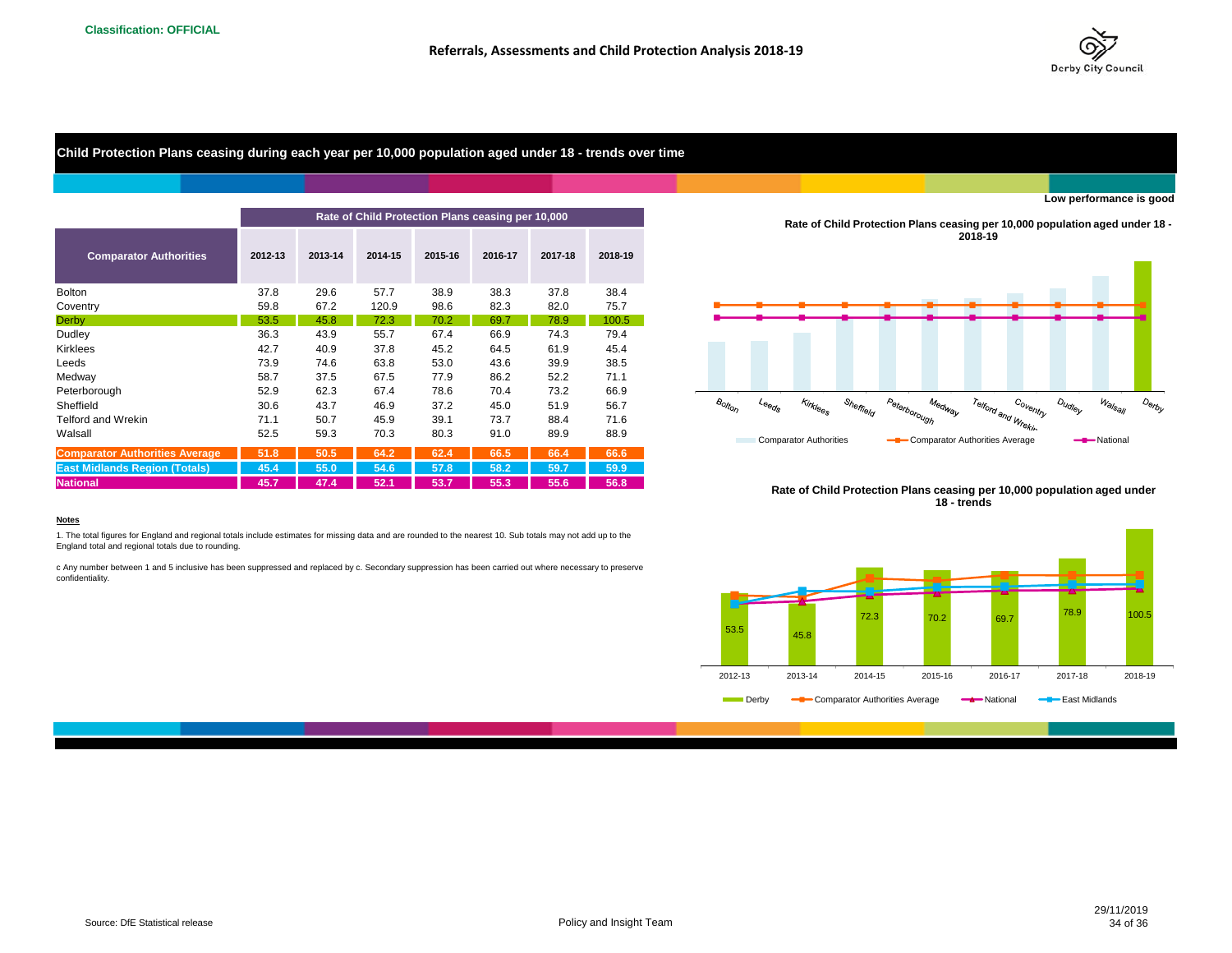

**Number of Child Protection Plans ceasing during the year ending 31 March 2018 by length of time as the subject of a plan**

|                                                                                                                                                                                                                                                              |                                                                 |                     | Ceased Child Protection plans by duration of plan |                                           |                             |                     |                    |                     |                                                |                                           |                             |                     |  |  |  |  |
|--------------------------------------------------------------------------------------------------------------------------------------------------------------------------------------------------------------------------------------------------------------|-----------------------------------------------------------------|---------------------|---------------------------------------------------|-------------------------------------------|-----------------------------|---------------------|--------------------|---------------------|------------------------------------------------|-------------------------------------------|-----------------------------|---------------------|--|--|--|--|
|                                                                                                                                                                                                                                                              | <b>Number of</b><br>ceased CP<br><b>Plans during</b><br>2018-19 |                     |                                                   | <b>Numbers</b>                            |                             |                     | <b>Percentages</b> |                     |                                                |                                           |                             |                     |  |  |  |  |
| <b>Comparator Authorities</b><br><b>Bolton</b><br>Coventry<br>Dudley<br>Kirklees<br>Leeds<br>Medway<br>Sheffield<br><b>Telford and Wrekin</b><br>Walsall<br><b>Comparator Authorities Average</b><br><b>East Midlands Region (Totals)</b><br><b>National</b> |                                                                 | 3 months or<br>less | More than 3<br>months but<br>under 6<br>months    | More than 6<br>months but<br>under 1 year | 1 year but<br>under 2 years | 2 years<br>and over |                    | 3 months or<br>less | More than 3<br>months but<br>under 6<br>months | More than 6<br>months but<br>under 1 year | 1 year but<br>under 2 years | 2 years<br>and over |  |  |  |  |
|                                                                                                                                                                                                                                                              | 260                                                             | 24                  | 21                                                | 112                                       | 88                          | 15                  |                    | 9.2%                | 8.1%                                           | 43.1%                                     | 33.8%                       | 5.8%                |  |  |  |  |
|                                                                                                                                                                                                                                                              | 598                                                             | 111                 | 59                                                | 230                                       | 171                         | 27                  |                    | 18.6%               | 9.9%                                           | 38.5%                                     | 28.6%                       | 4.5%                |  |  |  |  |
| <b>Derby</b>                                                                                                                                                                                                                                                 | 602                                                             | 81                  | 59                                                | 282                                       | 157                         | 23                  |                    | 13.5%               | 9.8%                                           | 46.8%                                     | 26.1%                       | 3.8%                |  |  |  |  |
|                                                                                                                                                                                                                                                              | 550                                                             | 79                  | 53                                                | 272                                       | 140                         | 6                   |                    | 14.4%               | 9.6%                                           | 49.5%                                     | 25.5%                       | 1.1%                |  |  |  |  |
|                                                                                                                                                                                                                                                              | 455                                                             | 89                  | 59                                                | 189                                       | 103                         | 15                  |                    | 19.6%               | 13.0%                                          | 41.5%                                     | 22.6%                       | 3.3%                |  |  |  |  |
|                                                                                                                                                                                                                                                              | 647                                                             | 126                 | 65                                                | 280                                       | 153                         | 23                  |                    | 19.5%               | 10.0%                                          | 43.3%                                     | 23.6%                       | 3.6%                |  |  |  |  |
|                                                                                                                                                                                                                                                              | 458                                                             | 90                  | 57                                                | 169                                       | 109                         | 33                  |                    | 19.7%               | 12.4%                                          | 36.9%                                     | 23.8%                       | 7.2%                |  |  |  |  |
| Peterborough                                                                                                                                                                                                                                                 | 342                                                             | 69                  | c                                                 | 142                                       | 84                          | C                   |                    | 20.2%               | c                                              | 41.5%                                     | 24.6%                       | c                   |  |  |  |  |
|                                                                                                                                                                                                                                                              | 666                                                             | 199                 | 83                                                | 264                                       | 95                          | 25                  |                    | 29.9%               | 12.5%                                          | 39.6%                                     | 14.3%                       | 3.8%                |  |  |  |  |
|                                                                                                                                                                                                                                                              | 291                                                             | 31                  | 24                                                | 140                                       | 85                          | 11                  |                    | 10.7%               | 8.2%                                           | 48.1%                                     | 29.2%                       | 3.8%                |  |  |  |  |
|                                                                                                                                                                                                                                                              | 606                                                             | 170                 | 63                                                | 240                                       | 117                         | 16                  |                    | 28.1%               | 10.4%                                          | 39.6%                                     | 19.3%                       | 2.6%                |  |  |  |  |
|                                                                                                                                                                                                                                                              |                                                                 |                     |                                                   |                                           |                             |                     |                    |                     |                                                |                                           |                             |                     |  |  |  |  |
|                                                                                                                                                                                                                                                              | 498<br>5970                                                     | 97<br>950           | 54<br>560                                         | 211<br>2500                               | 118<br>1710                 | 19<br>250           |                    | 18.5%<br>15.9%      | 10.4%                                          | 42.6%                                     | 24.7%                       | 3.9%<br>4.2%        |  |  |  |  |
|                                                                                                                                                                                                                                                              |                                                                 |                     |                                                   |                                           |                             |                     |                    |                     | 9.4%                                           | 41.9%                                     | 28.6%                       |                     |  |  |  |  |
|                                                                                                                                                                                                                                                              | 67910                                                           | 12510               | 7540                                              | 28970                                     | 16620                       | 2270                |                    | 18.4%               | 11.1%                                          | 42.7%                                     | 24.5%                       | 3.3%                |  |  |  |  |

#### **Notes**

1. The total figures for England and regional totals include estimates for missing data and are rounded to the nearest 10. Sub totals may not add up to the England total and regional totals due to rounding.

2. If a child is the subject of more than one child protection plan during the year, each will be counted.